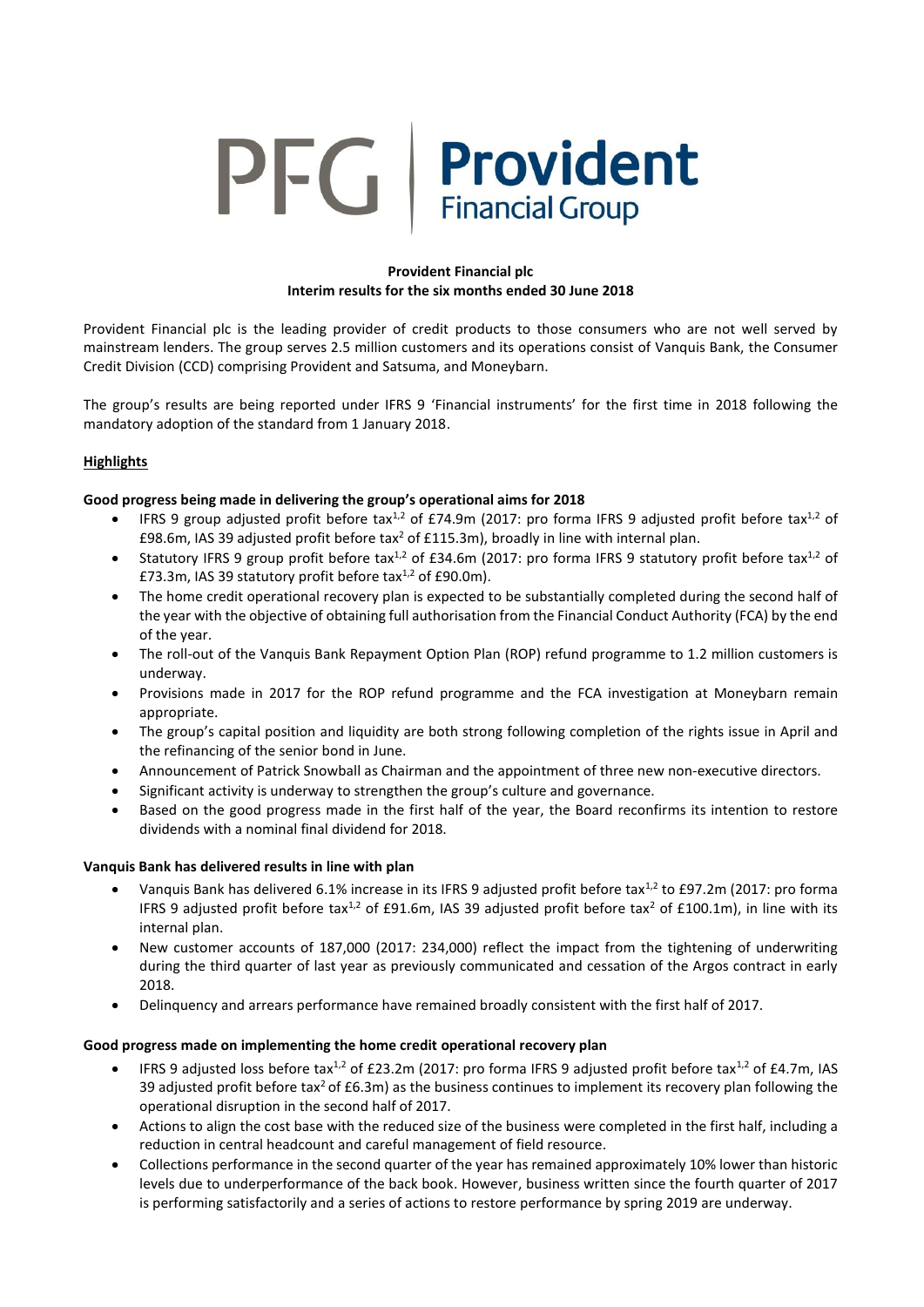Provident remains the clear market leader in the home credit market and the business is expected to return to profitability in 2019.

# **Moneybarn delivers further strong growth in new business**

- IFRS 9 adjusted profit before tax<sup>1,2</sup> up 2.9% to £10.6m (2017: pro forma IFRS 9 adjusted profit before tax<sup>1,2</sup> of £10.3m, IAS 39 adjusted profit before tax<sup>2</sup> of £16.9m) reflecting improved credit quality and investment in augmenting the senior management team and resources in customer services and collections.
- Significant growth in new business volumes of 16%, notwithstanding tighter credit standards.
- Default rates and arrears levels have now stabilised and the credit quality of new business being written is now materially better than 18 months ago following the tightening of underwriting in 2017.
- Moneybarn continuesin a constructive dialogue with the FCA on the investigation into affordability, forbearance and termination options.

## **Board changes**

- Patrick Snowball will join the Board on 21 September 2018 as Chairman and Stuart Sinclair, the current Interim Chairman, will retire from the Board.
- Angela Knight, Elizabeth G Chambers and Paul Hewitt join the Board as non-executive directors with effect from 31 July 2018.

## **Key financial results**

|                                                  | H1               | H1         |         | H1            |
|--------------------------------------------------|------------------|------------|---------|---------------|
|                                                  | 2018             | 2017       |         | 2017          |
|                                                  | <b>IFRS 9</b>    | IFRS $9^1$ | Change  | <b>IAS 39</b> |
| Adjusted profit before tax <sup>2</sup>          | £74.9m           | £98.6m     | (24.0%) | £115.3m       |
| Statutory profit before tax                      | £34.6m           | £73.3m     | (52.8%) | £90.0m        |
| Adjusted basic earnings per share <sup>2,3</sup> | 24.2p            | 37.7p      | (35.8%) | 44.1p         |
| Basic earnings per share <sup>3</sup>            | 9.8 <sub>p</sub> | 27.4p      | (64.2%) | 33.8p         |
| Annualised return on assets <sup>4</sup>         | 5.3%             | 11.9%      |         | 13.1%         |
| Interim dividend per share                       | -p               | -p         |         | -p            |

## **Malcolm Le May, Chief Executive, commented:**

"I am pleased to report good progress against the 2018 goals we set out at results back in February. The implementation of the home credit operational recovery plan is going well, we have commenced our ROP refund programme after a successful pilot, and we remain engaged in constructive dialogue with the FCA on their investigation at Moneybarn. I am confident we are well placed to make good progress on all three goals during the second half of the year and within the provisions we made in 2017.

Today we have also significantly strengthened the Board, another key objective, with the appointment of Patrick Snowball as Chairman, and three new non-executive directors. These appointments will add to the Board's financial services, consumer finance, regulatory and non-executive director skill set.

Operationally we have made good progress. Collections performance in home credit in the second quarter did not show the improvement we expected mainly due to lower collections from customers who were live during the poorly executed migration to the new operating model last summer. However, customers who took credit from us since then are performing in line with historic levels, indicating to me the changes we are making to our model are working. Vanquis Bank continues to perform well and in line with our expectations and has made the necessary changes required to meet the new regulatory requirements introduced by the FCA's new rules addressing persistent debt. Moneybarn has delivered strong growth and continues to perform in line with our expectations.

I believe the group is well placed to champion the underserved, and through greater collaboration across our businesses we can provide them with the credit they need, when they need it, and on responsible terms. I look forward to continuing the journey of repositioning the group as the leading provider of credit to this underserved sector, and would like to thank all my colleagues for their hard work over the last six months."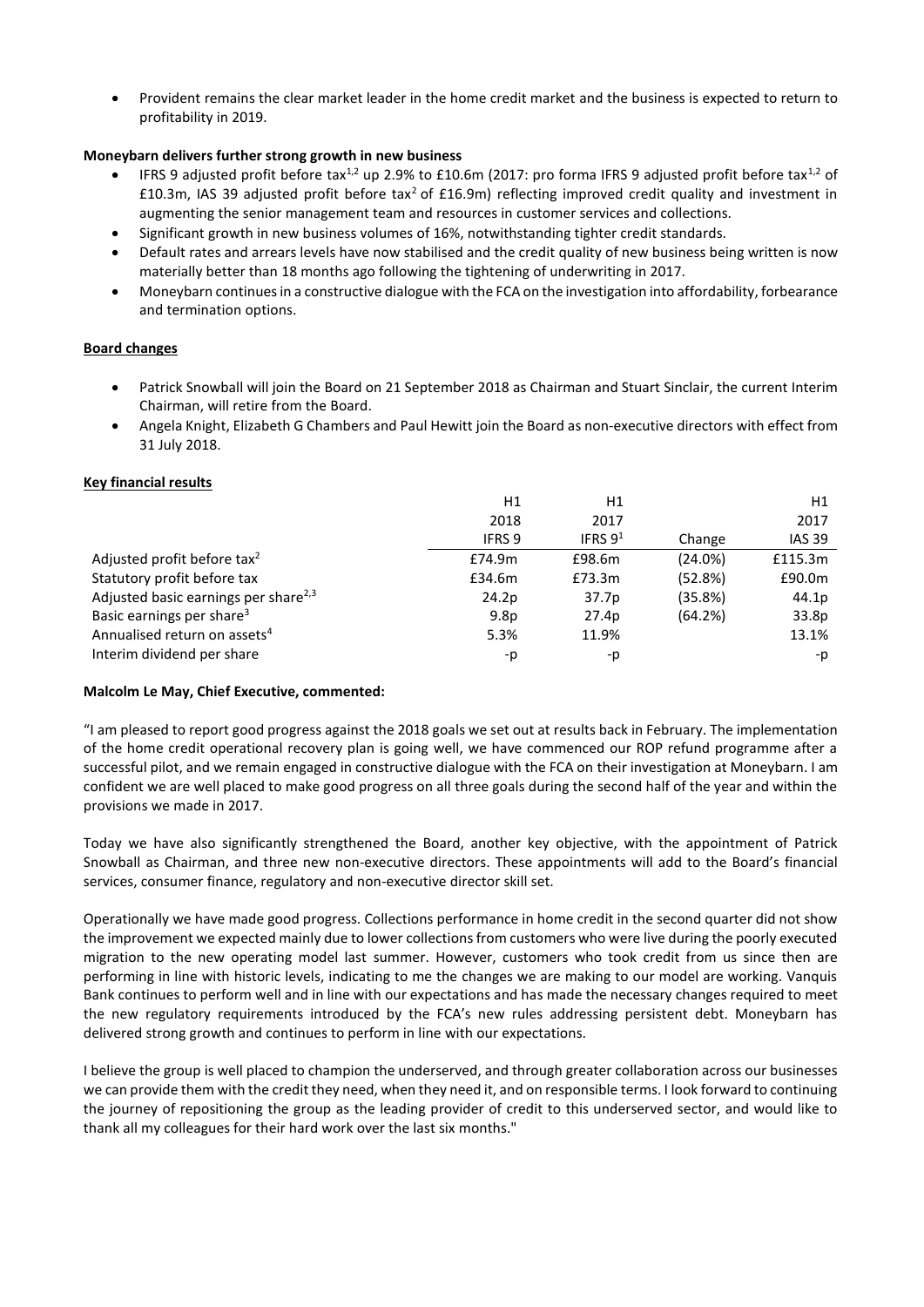#### **Enquiries:**

| <u>Media</u>                                  |               |
|-----------------------------------------------|---------------|
| Richard King/ Jade Byrne, Provident Financial | 01274 351 900 |
| Nick Cosgrove/Simone Selzer, Brunswick        | 020 7404 5959 |

Investor Relations Gary Thompson/Vicki Turner, Provident Financial [investors@providentfinancial.com](mailto:investors@providentfinancial.com) 01274 351 900

- *<sup>1</sup> The group has adopted IFRS 9 from its mandatory effective date of 1 January 2018 and made an opening balance sheet adjustment to restate the IAS 39 balance sheet onto an IFRS 9 basis at that date. However, 2017 statutory prior year comparatives have not been restated due to the IFRS 9 requirement in respect of de-recognition of financial assets which would require loans terminated prior to 1 January 2018 to remain under IAS 39 in the prior year. As this would distort comparability with the 2018 income statement and 2018 balance sheet which are on a full IFRS 9 basis, the group has also provided pro forma 2017 income statement and balance sheet comparatives as though IFRS 9 had been implemented retrospectively.*
- *<sup>2</sup> Adjusted profit before tax is stated before: (i) £3.7m of amortisation in respect of acquisition intangibles established as part of the acquisition of Moneybarn in August 2014 (2017: £3.7m); and (ii) an exceptional charge of £36.6m (2017: £21.6m) comprising £18.1m in respect of intangible and tangible asset write offs, redundancy and consultancy costs associated with the implementation of the home credit recovery plan following the poor execution of the migration to the new operating model in July 2017 (2017: £21.6m) and £18.5m in respect of the 8% premium and fees paid on the redemption of 89% of the £250m senior bonds maturing in October 2019 (2017: £nil).*
- *<sup>3</sup> The weighted average number of shares in the period prior to the rights issue in April 2018 has been adjusted to take account of the bonus element of the rights issue of 1.367 and EPS comparatives restated.*
- *<sup>4</sup> Annualised return on assets is calculated as adjusted profit before interest after tax as a percentage of average receivables for the 12 months ended 30 June.*

#### **Note:**

This report contains certain forward-looking statements. These statements are made by the directors in good faith based on the information available to them up to the time of their approval of this report but such statements should be treated with caution due to the inherent uncertainties, including both economic and business risk factors, like-for-like any such forward-looking information. This report is intended solely to provide information to shareholders to assess the group's strategies and neither the company nor its directors accept liability to any other person, save as would arise under English law. The report should not be relied on by any other party or for any other purpose.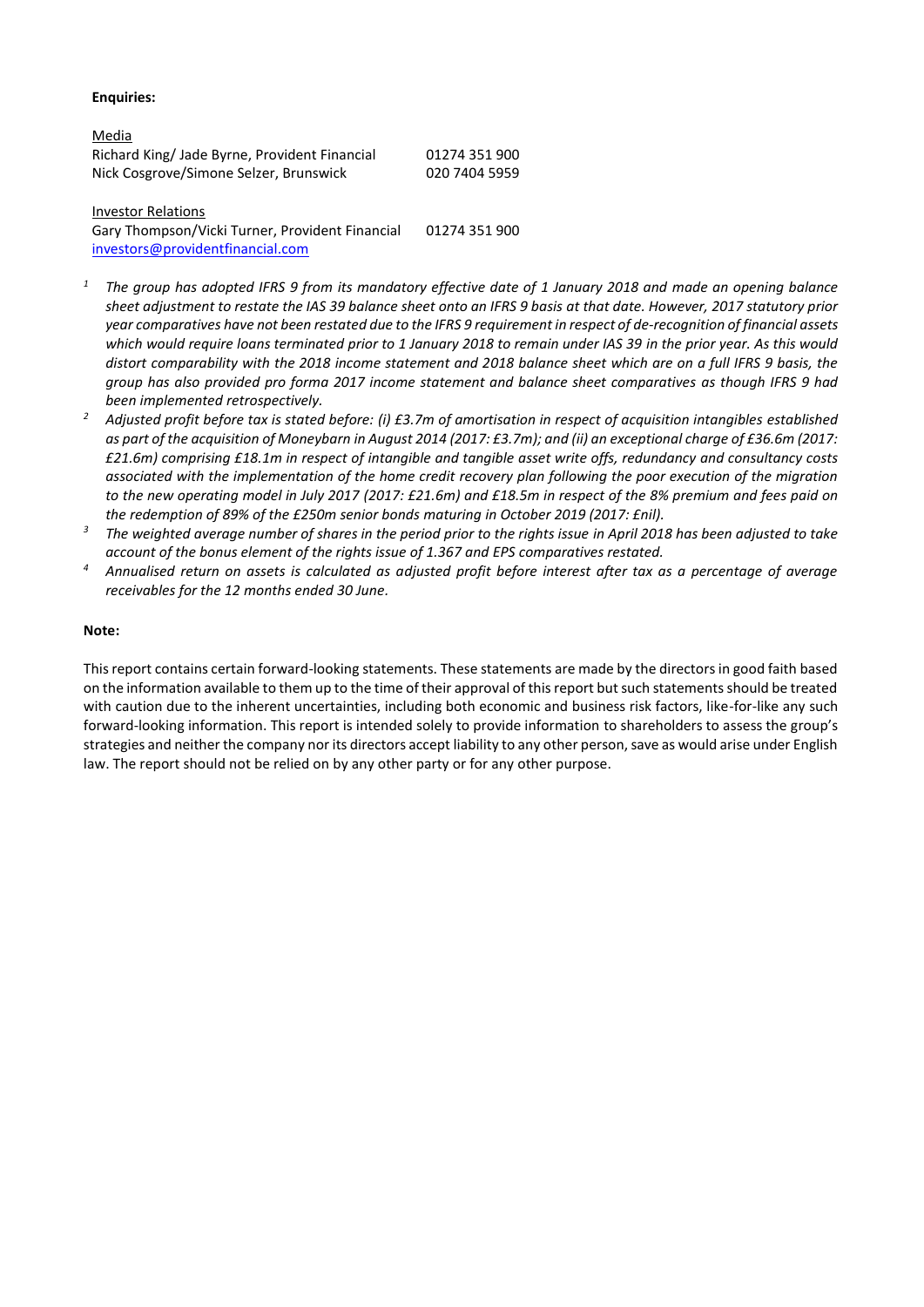#### **INTERIM REPORT**

#### **Chief Executive's review**

#### **Introduction**

Provident Financial is the leading provider of credit products to the 10 to 12 million consumers who are not well served by mainstream lenders. The group serves 2.5 million customers through four brands; Vanquis Bank credit cards, Provident home credit, Satsuma online loans, and Moneybarn car finance. Our aim is to enable our customers to build brighter financial futures by providing them with the access to the credit they need and then helping them to develop their credit profile through offering them clearly differentiated products which responsibly serve them with the right solution. There remains a significant opportunity to enhance our market-leading positions through our businesses working much more collaboratively across our core capabilities of credit, collections, distribution, data and analytics. Continuing to develop our digital capability will be central to maintaining our market leading positions. The delivery of the group's strategy is supported by a financial model that is based on investing in capital generative businesses offering an attractive return, and which aligns the dividend policy with a strong capital base and future growth plans.

Following the recapitalisation of the group's balance sheet through completion of the rights issue in April, the group's five clear objectives for 2018 were: (i) implementation of the home credit recovery plan with a view to the business being fully authorised by the FCA; (ii) completing the refund programme in Vanquis Bank and adapting the business model to changes in regulation, particularly in respect of persistent debt and affordability; (iii) strengthening the group's governance framework and changing culture to refocus more on the customer; (iv) maintaining a constructive dialogue with the FCA to progress the FCA investigation at Moneybarn; and (v) re-accessing debt markets. Good progress has been made in respect of each of these objectives.

#### **Home credit recovery plan**

Good progress has been made on implementing the home credit operational recovery plan, customer satisfaction measures have seen a substantial rebound and management is heavily focused on continuing a constructive relationship with the regulator, including in respect of the FCA's recent review of the high-cost credit market. The actions required to implement fully the recovery plan are expected to be substantially in place during the second half of the year and the business has the objective of obtaining full authorisation from the FCA by the end of the year. The business has implemented a large number of improvements to its control environment during the first half of the year including:

- Implementation of recording customer interactions, including mandatory recording for all sales transactions.
- Implementation of a new arrears strategy to support field activity with centrally led letters and SMS reminders to assist customers in managing their account better together with advanced plans for the re-establishment of a new central collections team in Vanquis Bank.
- Further development of the Lending App, including digital document capture to assist in verifying income.
- Process enhancements and training within the field organisation focused on the monitoring of Customer Experience Manager (CEM) activity by field managers and improving the quality of interactions with customers.
- The piloting of a new field structure in 20 locations which involves the introduction of a new management role, called a Business Manager, to directly manage and support CEMs in delivering the right quality of service to customers. The new structure will reduce spans of control with a clear focus on enhancing the control environment and will be fully rolled-out in the second half of the year.

Despite the continued development of field activities and further significant improvements in customer service, the progressive improvement in the shortfall in underlying collections experienced since September 2017 did not continue during the second quarter of the year. The shortfall has remained at around 10% versus historical performance, which is consistent with the level at the end of the first quarter and compares to 12% at the start of the year and 30% shortly after transition to the new operating model in July 2017. This fell short of internal plans which assumed that the shortfall would further narrow in the second quarter. The absence of any improvement in collections performance during the second quarter is primarily attributable to lower than expected collections from customers who were live during the migration to the new operating model. In particular, there is currently a higher than expected proportion of customers making payments lower than their contracted rate and the rate of reconnection with non-paying customers has also been running below plan. Very importantly, however, the collections performance of credit originated since the fourth quarter of 2017 is performing in line with historic levels.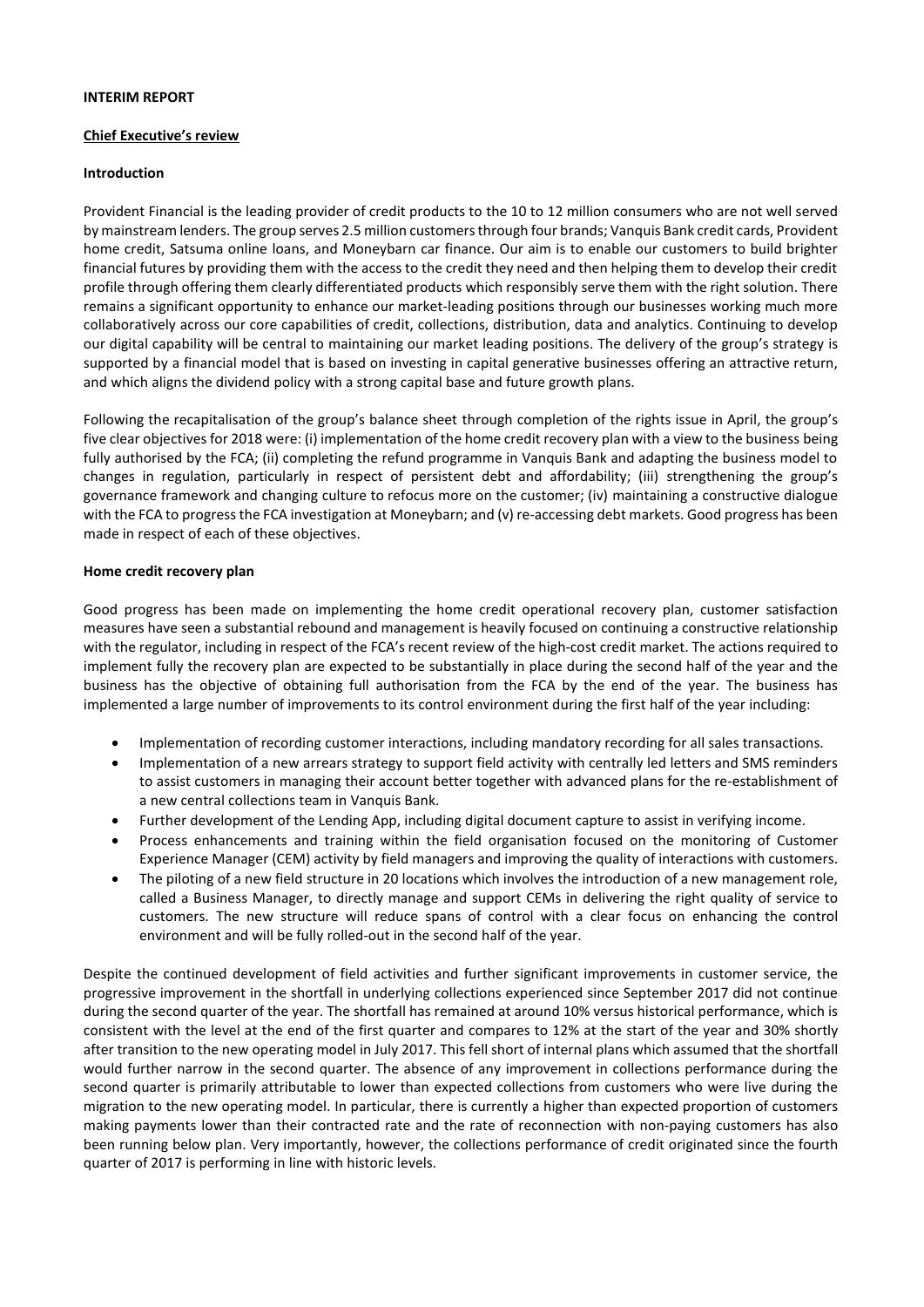The enhanced controls and processes delivered during the first half of the year together with the roll-out of the new field structure are expected to deliver further improvements in collections performance. In addition, once the recovery plan is completed and the business is authorised, the business is intending to introduce an enhanced performance management system based on a balanced scorecard and some element of variable performance related pay, subject to agreement with the FCA. The business expects to restore collections performance to historic levels by spring 2019.

Delivery of the recovery plan, securing full authorisation and returning collections performance to historic levels remain the key priorities of the home credit business.

In June, we were deeply shocked and saddened by the death of Tina Cantello, a CEM in Romford. Tina was a well-liked and respected colleague who had been with Provident for over 25 years. She will be sorely missed and we continue to support her family through these difficult times.

#### **Vanquis Bank refund programme and regulatory changes**

The systems and operational capability required for Vanquis Bank to deliver the refund programme to some 1.2 million ROP customers has largely been built. A pilot into a small segment of customers was successfully completed in early June and the roll-out of the full refund programme has now commenced. So far some 200,000 customers have entered the programme. To date, there has been no material change in the level of ROP complaints following the announcement of the settlement on 27 February 2018. Nonetheless, the total provisions and balance reductions set aside in the 2017 financial statements of £172.1m have been retained as management's best estimate of the total cost of the refund programme.

In response to the policy rule on persistent debt arising from the FCA's credit card market study, the business has recently increased the contractual minimum payments that customers are required to make on a monthly basis and is in the process of rolling out recommended payments and other communication strategies acrossits customer base. In addition, the business has recently implemented enhanced affordability assessments following the principles established during the FCA's wide ranging review into creditworthiness in consumer credit. The impact on growth of both of these changes will be reflected over the next 12 months as their impact becomes fully embedded within the receivables book and the expected impact has already been included in the guidance for 2018 and the returns targets for the group.

#### **Governance and culture**

The group is making good progress in strengthening its governance framework, improving its relationship with regulators and implementing the changes necessary to culture to place the customer firmly at the heart of the group's strategy. This will provide the basis for delivering attractive and sustainable returns to shareholders.

Patrick Snowball will join the Board on 21 September 2018 as Chairman. He is an experienced Chairman, non-executive director and chief executive officer and has extensive experience in financial services with a focus on delivering good customer outcomes, strong governance and execution. Stuart Sinclair, the current Interim Chairman, will retire from the Board on the same date.

The group is also announcing today that Angela Knight, Elizabeth G Chambers and Paul Hewitt are joining the Board as non-executive directors with effect from 31 July 2018. All three bring with them strong financial, consumer finance and regulatory expertise.

The group has invested further in strengthening its governance framework by recruiting a central risk team to work under the Interim Chief Risk Officer, the group co-ordination of IT and procurement under a new Interim Group Chief IT Officer and the recent recruitment of a new Interim Head of Internal Audit and a Group Head of Human Resources. Plans to recruit a Head of Regulation are also well advanced.

The group Executive Committee, which was reconstituted in late 2017 and comprises group and divisional senior executives, is now playing a far greater role in delivering on the group's vision through enhancing information flows and collaboration.

Significant activity is underway to realign the group's culture more closely to the developing needs of the customer, and to collaborate better internally across businesses to deliver better customer outcomes. This will continue to be a significant priority during the second half of the year.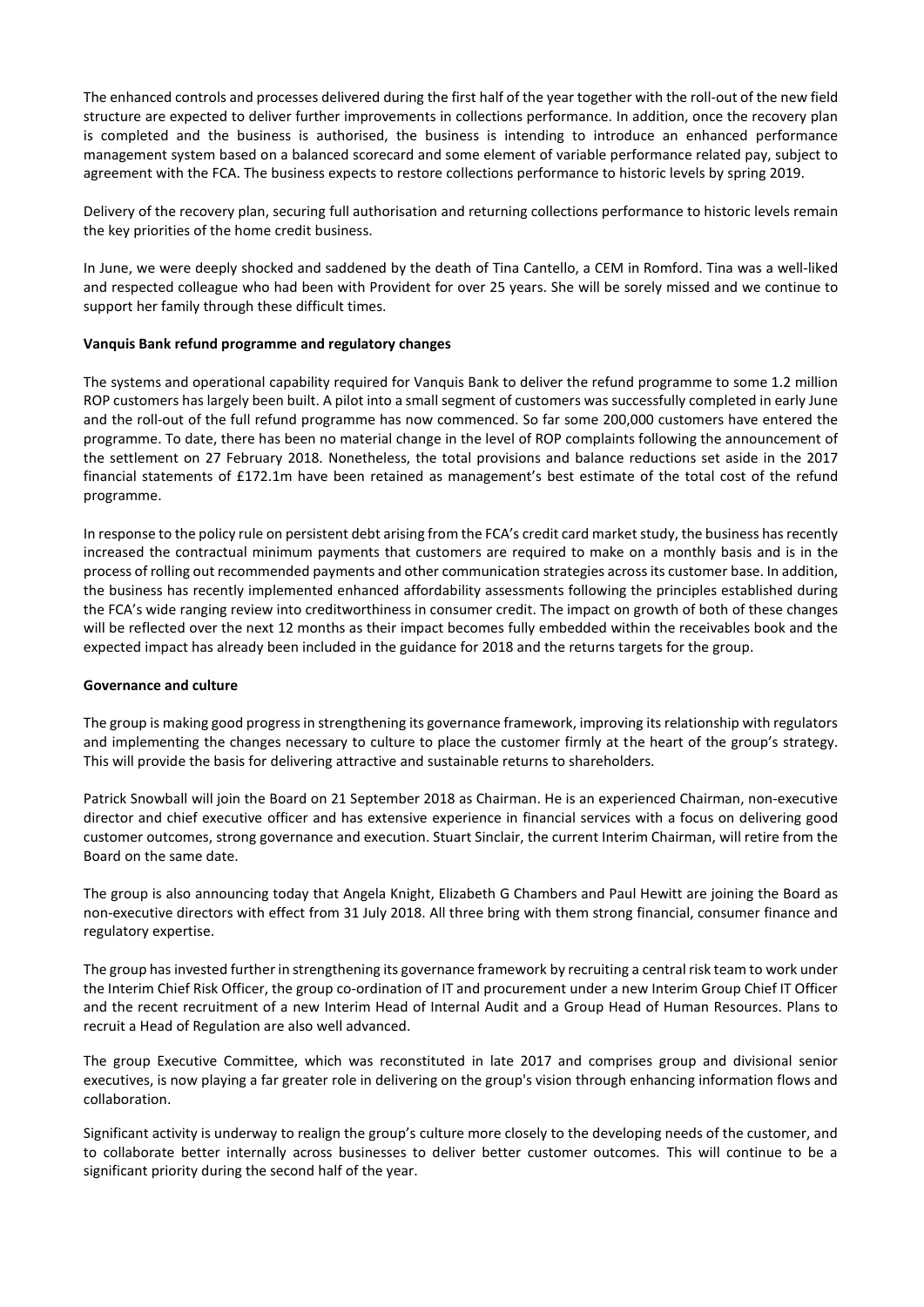A new Board committee focusing on the customer, culture and ethics will be constituted shortly to help drive changes in behaviours and attitudes across the group.

## **Moneybarn FCA investigation**

The group is continuing to work with the FCA into their investigation into affordability, forbearance and termination options at Moneybarn. The scope of the investigation is well understood and the estimated cost of £20.0m, which was reflected in the 2017 financial statements, continues to be management's best estimate of the expected outcome in respect of the investigation. A final resolution to the investigation is likely to take up to 18 months.

# **Funding and capital**

The completion of the rights issue to recapitalise the group was undertaken with a view to maintaining the group's investment grade credit status and re-establishing normal access to funding from bank and debt capital markets. The group's CET 1 ratio at June 2018 is 30.0% compared with a fully loaded regulatory capital requirement of 25.5%. This provides headroom of approximately £90m, and is consistent with historic levels and the Board's risk appetite.

The group has made very good progress in strengthening the group's funding position during the first half of the year.

On 1 March 2018, Fitch Ratings reaffirmed the group's credit rating at BBB- with a negative outlook and removed the group from ratings watch negative.

On 4 June 2018, the group issued £250m of 5-year fixed rate bonds carrying a semi-annual coupon of 7%. The proceeds of the bond issue were used to finance the tender offer for the £250m existing senior bonds which carry a coupon of 8% and mature in October 2019. 89% of the existing bonds were tendered and redeemed at an 8.0% premium on 30 May 2018. The remaining existing senior bonds of £27.5m will mature on their original maturity date in October 2019.

The group has sufficient debt facilities, together with access to retail deposits, to fund the growth in the business and contractual maturities until May 2020.

## **Outlook**

The focus for the second half of the year will remain firmly on delivering the necessary actions to achieve the five key objectives for 2018; implementing the home credit recovery plan and obtaining FCA authorisation in CCD, delivering the ROP refund programme in Vanquis Bank, further developing the group's governance and culture, progressing the FCA investigation at Moneybarn and continuing to strengthen the group's funding position.

Following completion of the rights issue and the refinancing of the senior bond, the group has a strong capital and funding position. Each of the group's businesses enjoy a market-leading position and the group will continue to build on its core capabilities in distribution, underwriting and collections through greater collaboration, enhanced use of data and analytics and further developments in the group's digital capability. This will reinforce the delivery of good customer outcomes and attractive shareholder returns, consistent with the group's objective of delivering sustainable annual receivables growth of between 5% and 10% and a return on assets of at least 10% once the home credit recovery plan has been fully delivered.

Based on the good progress made in the first half of the year, the Board reconfirms its intention to restore dividends with a nominal final dividend for 2018, before adopting a progressive dividend, in line with its stated dividend policy, from the 2019 financial year.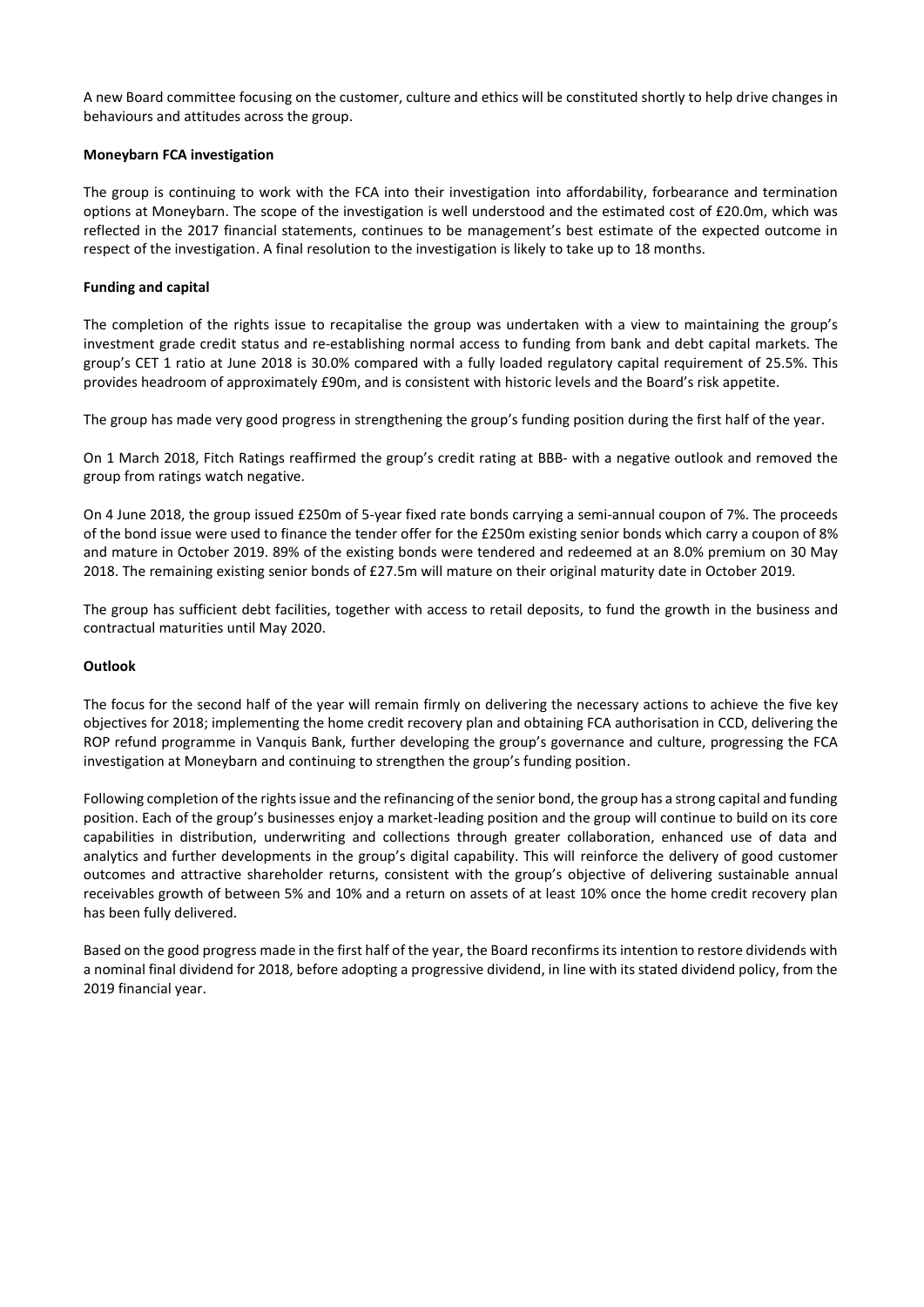## **Financial review**

## **Group performance**

The group has reported its results under IFRS 9 for the first time in 2018. IFRS 9 requires the recognition of impairment provisions on the inception of a loan based on the probability of default and the expected loss on a loan when it defaults ('loss given default'). This differs to IAS 39 which required impairment provisions to be made when there was an impairment event such as a missed payment. IFRS 9 therefore results in the earlier recognition of impairment provisions than IAS 39 and results in lower profits whilst a business is growing. Conversely, shrinking businesses would experience an increase in profits.

Whilst the group's first half results in 2018 are reported under IFRS 9, the 2017 statutory prior year comparatives have not been restated due to the IFRS 9 requirement in respect of the de-recognition of financial assets which would require loans terminated prior to 1 January 2018 to remain under IAS 39 in the prior year. As this will distort comparability with the 2018 income statement and balance sheet which is on a full IFRS 9 basis, the group has also provided pro forma 2017 income statement and balance sheet comparatives on a full IFRS 9 basis as though IFRS 9 had been adopted from 1 January 2017.

The group's first half results can be summarised as follows:

|                                         | Six months ended 30 June |            |         |               |  |  |
|-----------------------------------------|--------------------------|------------|---------|---------------|--|--|
|                                         | 2018                     | 2017       |         | 2017          |  |  |
|                                         | <b>IFRS 9</b>            | IFRS $9^1$ | Change  | <b>IAS 39</b> |  |  |
|                                         | £m                       | £m         | %       | £m            |  |  |
| Adjusted profit/(loss) before tax:      |                          |            |         |               |  |  |
| - Vanquis Bank                          | 97.2                     | 91.6       | 6.1     | 100.1         |  |  |
| $-$ CCD                                 | (23.2)                   | 4.7        | (593.6) | 6.3           |  |  |
| - Moneybarn                             | 10.6                     | 10.3       | 2.9     | 16.9          |  |  |
| - Central costs                         | (9.7)                    | (8.0)      | (21.3)  | (8.0)         |  |  |
| Adjusted profit before tax <sup>2</sup> | 74.9                     | 98.6       | (24.0)  | 115.3         |  |  |
|                                         |                          |            |         |               |  |  |
| Adjusted EPS <sup>3</sup>               | 24.2p                    | 37.7p      | (35.8)  | 44.1p         |  |  |
| <b>Annualised ROA<sup>4</sup></b>       | 5.3%                     | 11.9%      |         | 13.1%         |  |  |

*<sup>1</sup> Pro forma IFRS 9 comparative financial information as though IFRS 9 had been implemented retrospectively.*

- *<sup>2</sup> Adjusted profit before tax is stated before: (i) £3.7m of amortisation in respect of acquisition intangibles established as part of the acquisition of Moneybarn in August 2014 (2017: £3.7m); and (ii) an exceptional charge of £36.6m (2017: £21.6m) comprising £18.1m in respect of the implementation of the home credit recovery plan (2017: £21.6m) and £18.5m in respect of the refinancing of the £250m senior bonds maturing in October 2019 (2017: £nil).*
- *<sup>3</sup> The weighted average number of shares in the period prior to the rights issue in April 2018 has been adjusted to take account of the bonus element of the rights issue of 1.367 and EPS comparatives restated.*
- *<sup>4</sup> Annualised return on assets is calculated as adjusted profit before interest after tax as a percentage of average receivables for the 12 months ended 30 June.*

The group has reported IFRS 9 profit before tax, amortisation of acquisition intangibles and exceptional items down by 24.0% to £74.9m (2017: pro forma IFRS 9 profit before tax, amortisation of acquisition intangibles and exceptional items of £98.6m, IAS 39 profit before tax, amortisation of acquisition intangibles and exceptional items of £115.3m), broadly in line with internal plans. Vanquis Bank has delivered a 6.1% increase in IFRS 9 adjusted profit before tax to £97.2m (2017: pro forma IFRS 9 adjusted profit before tax of £91.6m, IAS 39 adjusted profit before tax of £100.1m), principally reflecting the impact from reduced new booking volumes in the first half of 2018 together with the benefit of operational leverage. CCD has reported an IFRS 9 adjusted loss before tax of £23.2m (2017: pro forma IFRS 9 adjusted profit before tax of £4.7m, IAS 39 adjusted profit before tax of £6.3m) as the business continues to implement the recovery plan after the significant disruption in the second half of 2017. Moneybarn's IFRS 9 adjusted profit before tax has increased by 2.9% to £10.6m (2017: pro forma IFRS 9 adjusted profit before tax of £10.3m, IAS 39 adjusted profit before tax of £16.9m), reflecting improved credit quality following the tightening of underwriting in 2017 and 2018 substantially offset by the investment in augmenting the senior management team and the resources in customer services and collections.

IFRS 9 adjusted basic earnings per share of 24.2p (2017: pro forma IFRS 9 adjusted basic earnings per share of 37.7p, IAS 39 adjusted basic earnings per share of 44.1p) fell by 35.8%, reflecting the impact of the rights shares issued in April 2018 and the reduction in adjusted earnings. Reported IFRS 9 profit before tax reduced by 52.8% to £34.6m (2017: pro forma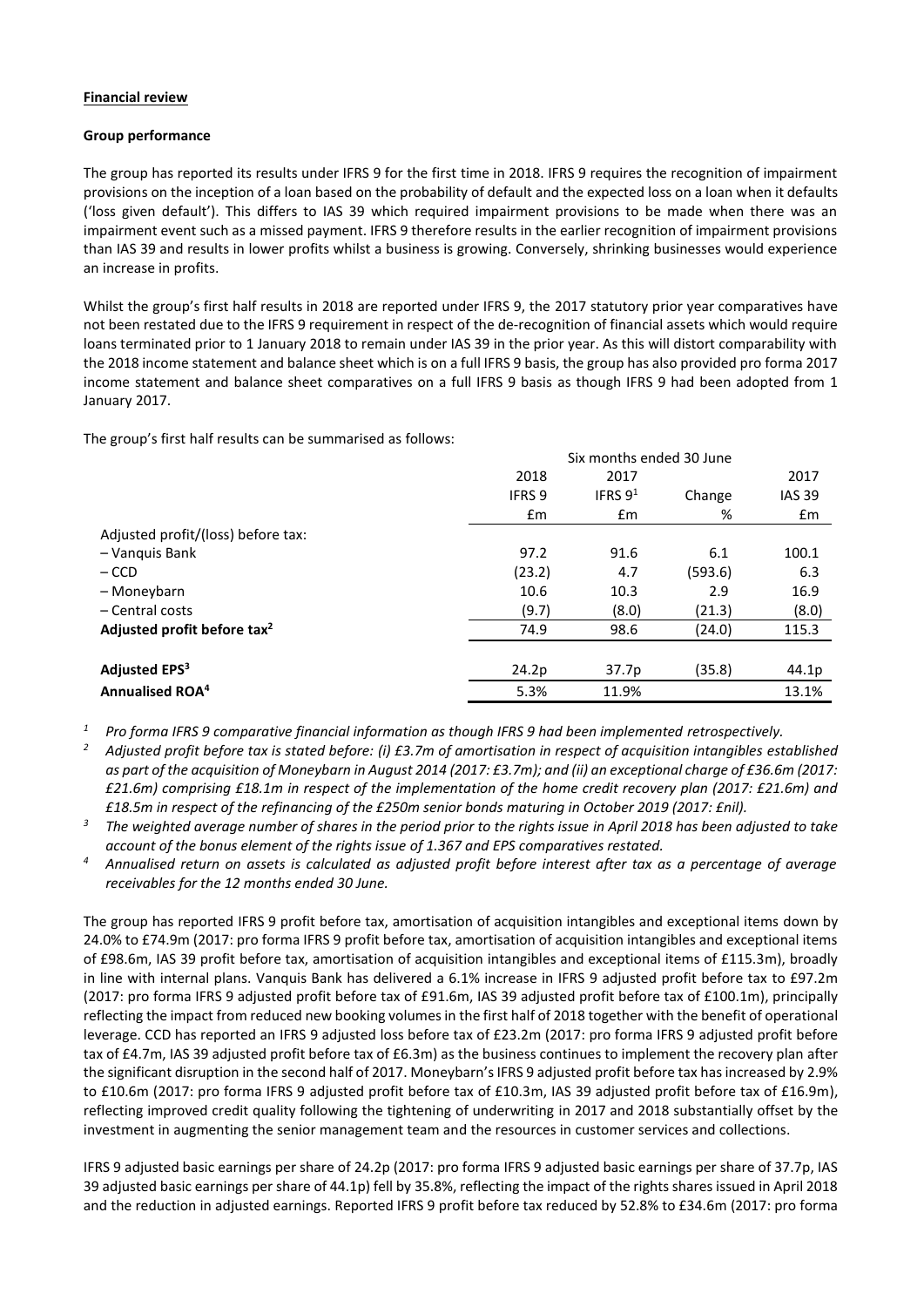IFRS 9 profit before tax of £73.3m, IAS 39 profit before tax of £90.0m) and IFRS 9 basic earnings per share reduced by 64.2% to 9.8p (2017: pro forma IFRS 9 basic earnings per share of 27.4p, IAS 39 basic earnings per share of 33.8p). Exceptional costs in the first half of 2018 amounted to £36.6m (2017: £21.6m) comprising £18.1m in respect of the implementation of the home credit recovery plan (2017: £21.6m) and £18.5m in respect of the refinancing of the £250m senior bonds maturing in October 2019 (2017: £nil).

#### **Vanquis Bank**

|                                              | Six months ended 30 June |           |        |               | Year ended 31 December |               |
|----------------------------------------------|--------------------------|-----------|--------|---------------|------------------------|---------------|
|                                              | 2018                     | 2017      |        | 2017          | 2017                   | 2017          |
|                                              | IFRS <sub>9</sub>        | IFRS $91$ | Change | <b>IAS 39</b> | IFRS $91$              | <b>IAS 39</b> |
|                                              | £m                       | £m        | %      | Em            | £m                     | $\mathsf{fm}$ |
|                                              |                          |           |        |               |                        |               |
| Customer numbers ('000)                      | 1,764                    | 1,645     | 7.2    | 1,645         | 1,720                  | 1,720         |
| Period-end receivables prior to              |                          |           |        |               |                        |               |
| balance reduction <sup>2</sup>               | 1,501.7                  | 1,345.5   | 11.6   | 1,476.8       | 1,480.6                | 1,630.1       |
| Reported period-end receivables              | 1,432.4                  | 1,345.5   | 6.5    | 1,476.8       | 1,405.2                | 1,554.7       |
| Average receivables <sup>3</sup>             | 1,487.1                  | 1,321.5   | 12.5   | 1,440.6       | 1,366.8                | 1,497.3       |
|                                              |                          |           |        |               |                        |               |
| Revenue                                      | 331.9                    | 319.0     | 4.0    | 311.1         | 650.5                  | 638.8         |
| Impairment                                   | (117.3)                  | (109.5)   | (7.1)  | (93.1)        | (223.5)                | (186.6)       |
| Revenue less impairment                      | 214.6                    | 209.5     | 2.4    | 218.0         | 427.0                  | 452.2         |
|                                              |                          |           |        |               |                        |               |
| Annualised revenue yield <sup>4</sup>        | 45.0%                    | 48.8%     |        | 43.9%         | 47.6%                  | 42.7%         |
| Annualised impairment rate <sup>5</sup>      | 15.7%                    | 17.1%     |        | 12.5%         | 16.4%                  | 12.5%         |
| Annualised risk-adjusted margin <sup>6</sup> | 29.3%                    | 31.7%     |        | 31.4%         | 31.2%                  | 30.2%         |
|                                              |                          |           |        |               |                        |               |
| Costs                                        | (99.2)                   | (98.9)    | (0.3)  | (98.9)        | (209.1)                | (209.1)       |
| Interest                                     | (18.2)                   | (19.0)    | 4.2    | (19.0)        | (36.5)                 | (36.5)        |
|                                              |                          |           |        |               |                        |               |
| Adjusted profit before tax <sup>7</sup>      | 97.2                     | 91.6      | 6.1    | 100.1         | 181.4                  | 206.6         |
|                                              |                          |           |        |               |                        |               |
| Annualised return on assets <sup>8</sup>     | 11.2%                    | 12.2%     |        | 12.8%         | 11.8%                  | 11.9%         |

*<sup>1</sup> Pro forma IFRS 9 comparative financial information as though IFRS 9 had been implemented retrospectively.*

*<sup>2</sup> Period-end receivables at 30 June 2018 and 31 December 2017 are stated prior to the estimated balance reduction of £69.3m and £75.4m respectively arising as a result of the resolution of the FCA investigation into ROP reached on 27 February 2018 (see 7 below).*

*<sup>3</sup> Calculated as the average of month end receivables for the 12 months ended 30 June/31 December excluding the impact of the balance reduction adjustment (see 2 above).*

*<sup>4</sup> Revenue as a percentage of average receivables for the 12 months ended 30 June/31 December.*

*5 Impairment as a percentage of average receivables for the 12 months ended 30 June/31 December.*

*<sup>6</sup> Revenue less impairment as a percentage of average receivables for the 12 months ended 30 June/31 December.*

*<sup>7</sup> Adjusted profit before tax for the year ended 31 December 2017 is stated before an exceptional cost of £172.1m in respect of the estimated cost of restitution, other costs and a fine following resolution* on *27 February 2018 of the FCA investigation into ROP of which £75.4m was reflected as a reduction in receivables, comprising a gross balance reduction of £90.1m less release of impairment provisions of £14.7m, and £96.7m was reflected within provisions (six months ended 30 June 2018: £nil, six months ended 30 June 2017: £nil).*

*<sup>8</sup> Profit before interest and exceptional items after tax as a percentage of average receivables for the 12 months ended 30 June/31 December.*

Given the strong growth in new customers and receivables experienced over recent years, the implementation of IFRS 9 has reduced the historical level of earnings in Vanquis Bank as losses are brought forward to the inception of a loan rather than when there is evidence of an impairment such as a missed payment. As a result, IFRS 9 pro forma profits of £91.6m in the first half of 2017 are 8.5% lower than IAS 39 reported profits for the same period of £100.1m. Full-year pro forma IFRS 9 profits for 2017 were £181.4m, 12.2% lower than reported IAS 39 profits for 2017 of £206.6m. Revenue in Vanquis Bank is marginally higher under IFRS 9 reflecting revenue being predominantly recognised on the gross receivable under IFRS 9 compared with the net receivable under IAS 39.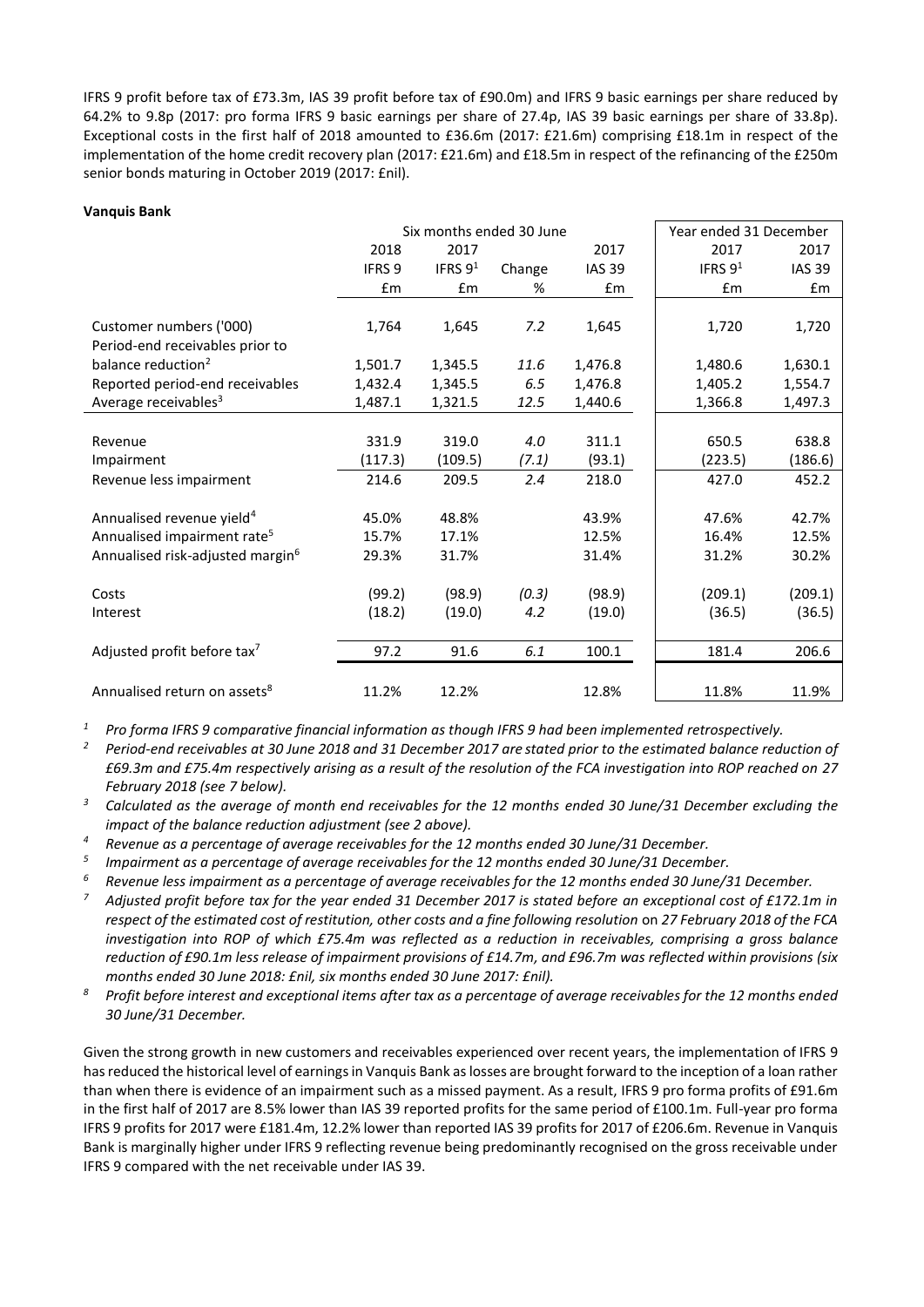Vanquis Bank has delivered a 6.1% increase in itsIFRS 9 adjusted profit before tax to £97.2m in the first half of 2018 (June 2017: pro forma IFRS 9 adjusted profit before tax of £91.6m, IAS 39 adjusted profit before tax of £100.1m), in line with its internal plan. The increase in profits reflects slower growth in new account bookings and receivables and the benefit of operational leverage partly offset by the continued moderation in the annualised risk-adjusted margin from reduced penetration of ROP and a modest shift in business mix towards nearer prime.

Whilst the marketing activity of competitors in both the direct mail and internet channels has continued, demand for non-standard credit cards continues to be strong. New customer bookings of 187,000 were in line with management's plans and reflect the impact of the tightening of underwriting during the third quarter of last year and the cessation of the Argos contract in early 2018. Bookings were 47,000 lower than the very strong first half in 2017 which benefited from the marketing programme being more heavily weighted towards the earlier part of the year. Customer numbers ended the first half at 1,764,000, 7.2% higher than June 2017.

There are now approximately 750,000 registered users of Vanquis Bank's new mobile app launched last year. The new app has been designed to be highly customer centric and features a number of functions to allow customers to remain more in control of their account through push notifications, arrears support, money transfer and the presentation of other products. In addition, the group-wide Provident Knowledge Universe (PKU) customer database is now in the process of being rolled out, first within Vanquis Bank and then across the rest of the group. PKU provides a unique richness and granularity of data for all of the group's customers and the wider UK population. This capability enhances the group's new customer prospecting, existing customer management, macro and micro monitoring of the UK market and the group's strategic planning and development. Both the new app and PKU will allow enhanced management of the customer journey and greater collaboration across divisions.

The growth in customer numbers, together with the credit line increase programme to customers who have established a sound payment history, generated a 12.5% increase in IFRS 9 average receivables. Returns from the 'low and grow' approach to extending credit remain consistently strong and are underpinned by average credit line utilisation of around 65% which delivers a strong stream of revenue whilst maintaining a relatively low level of contingent risk from undrawn credit lines.

IFRS 9 receivables, prior to the balance reduction of £69.3m in respect of the resolution of the FCA investigation into ROP, ended the first half at £1,501.7m, showing year-on-year growth of 11.6% (June 2017: pro forma IFRS 9 receivables of £1,345.5m), reflecting the growth in customer numbers and the continued success of the credit line increase programme. In response to the definition of persistent debt arising from the FCA's credit card market study, the business has recently increased its minimum payments and is in the process of rolling out the use of recommended payments and other communication strategies across its customer base to mitigate the risks that customers lose access to the benefits of owning a Vanquis Bank credit card. In addition, the business has recently implemented enhanced affordability assessments following the principles established during the FCA's wide ranging review into creditworthiness in consumer credit. The impact on growth of both of these changes will be reflected over the next 12 months as their impact becomes fully embedded within the receivables book and the expected impact has already been included in the guidance for 2018 and the returns targets for the group.

The focus of the Vanquis Bank loans proposition remains on providing unsecured loans to existing credit card customers, with volumes and credit quality in line with expectations. Accordingly, the IFRS 9 receivables book has increased from £14.8m at December 2017 to £25.1m at June 2018 (June 2017: pro forma IFRS 9 receivables of £3.5m).

IFRS 9 revenue has increased by 4.0%, a lower rate of increase compared with the 12.5% increase in average IFRS 9 receivables. The annualised IFRS 9 revenue yield has moderated from 48.8% to June 2017 to 45.0% to June 2018 due to two factors. Firstly, a further decline in the penetration of ROP within the customer base following the voluntary suspension of sales in April 2016. This resulted in a year-on-year reduction in ROP income of approximately £7m. Secondly, there has been some further moderation in the interest yield from the continued expansion of the product offering into the near prime segment of the market through the Chrome branded card.

Delinquency and arrears performance have remained broadly consistent with the first half of last year, after the benefit of the tightening of credit standards during 2017 and the modest shift in receivables mix towards near prime. The annualised IFRS 9 impairment rate to June 2018 of 15.7% of average receivables improved from 17.1% to June 2017. This reflected the 20% year-on-year reduction in new customer bookings as opposed to any improvement in credit quality.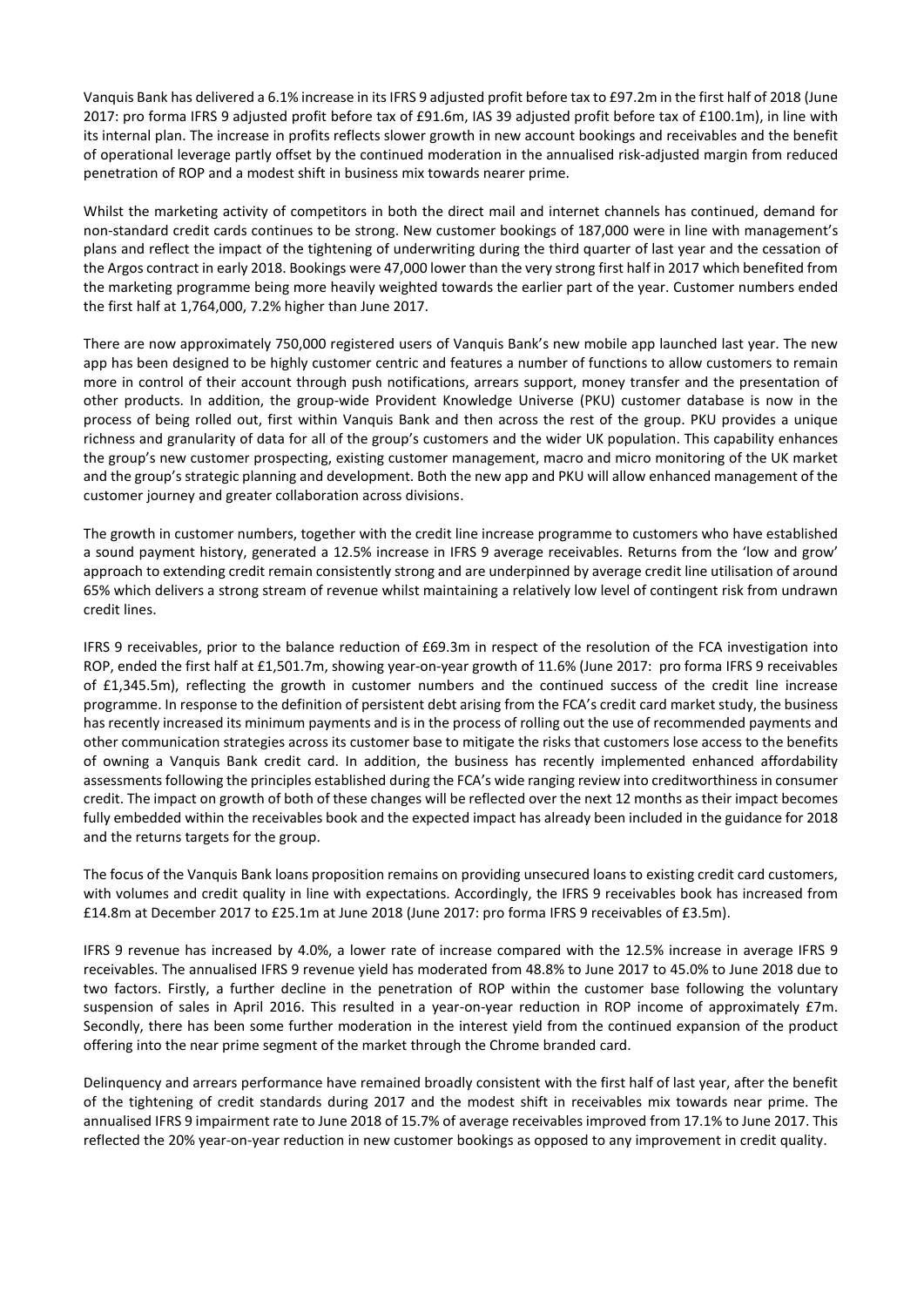The annualised IFRS 9 risk-adjusted margin has moderated from 31.7% to June 2017 to 29.3% to June 2018, reflecting the reduction in the annualised IFRS 9 revenue yield partly offset by the reduction in the impairment rate discussed above.

The level of investment spend on digital development through the first half of 2018 was consistent with the first half of 2017. Together with cost efficiencies, this has allowed Vanquis Bank to access operational leverage as demonstrated by the cost base showing only a modest increase of 0.3% to £99.2m (June 2017: £98.9m).

Interest costs of £18.2m reduced by 4.2% during the first half of 2018 (June 2017: £19.0m). This reflects the reduction in Vanquis Bank's blended funding rate, after taking account of the cost of holding a liquid assets buffer, from 3.7% in the first half of 2017 to 3.5% in the first half of 2018. This reflects a lower average interest rate on retail deposits and a lower average level of intercompany loan from PFG which represents a higher cost of funding for Vanquis Bank.

Vanquis Bank's annualised IFRS 9 return on assets has reduced to 11.2% (June 2017: pro forma IFRS 9 annualised return on assets of 12.2%), reflecting the moderation in the annualised IFRS 9 risk-adjusted margin partly offset by positive operational leverage.

## **CCD**

|                                                |                   | Six months ended 30 June |         | Year ended 31 December |           |               |
|------------------------------------------------|-------------------|--------------------------|---------|------------------------|-----------|---------------|
|                                                | 2018              | 2017                     |         | 2017                   | 2017      | 2017          |
|                                                | IFRS <sub>9</sub> | IFRS $91$                | Change  | <b>IAS 39</b>          | IFRS $91$ | <b>IAS 39</b> |
|                                                | £m                | Em                       | %       | £m                     | Em        | £m            |
|                                                |                   |                          |         |                        |           |               |
| Customer numbers ('000)                        | 765               | 801                      | (4.5)   | 801                    | 780       | 780           |
| Period-end receivables                         | 293.7             | 444.2                    | (33.9)  | 501.4                  | 347.4     | 390.6         |
| Average receivables <sup>2</sup>               | 309.7             | 467.0                    | (33.7)  | 515.8                  | 406.0     | 443.8         |
|                                                |                   |                          |         |                        |           |               |
| Revenue                                        | 179.4             | 265.3                    | (32.4)  | 258.4                  | 481.2     | 451.2         |
| Impairment                                     | (70.6)            | (124.0)                  | 43.1    | (115.5)                | (311.0)   | (293.5)       |
| Revenue less impairment                        | 108.8             | 141.3                    | (23.0)  | 142.9                  | 170.2     | 157.7         |
|                                                |                   |                          |         |                        |           |               |
| Annualised revenue yield <sup>3</sup>          | 120.7%            | 100.9%                   |         | 100.9%                 | 118.5%    | 101.7%        |
| Annualised impairment rate <sup>4</sup>        | 78.6%             | 31.9%                    |         | 31.9%                  | 76.6%     | 66.2%         |
| Annualised risk-adjusted margin <sup>5</sup>   | 42.1%             | 69.0%                    |         | 69.0%                  | 41.9%     | 35.5%         |
|                                                |                   |                          |         |                        |           |               |
| Costs                                          | (124.0)           | (125.2)                  | 1.0     | (125.2)                | (253.4)   | (253.4)       |
| Interest                                       | (8.0)             | (11.4)                   | 29.8    | (11.4)                 | (23.1)    | (23.1)        |
|                                                |                   |                          |         |                        |           |               |
| Adjusted (loss)/profit before tax <sup>6</sup> | (23.2)            | 4.7                      | (593.6) | 6.3                    | (106.3)   | (118.8)       |
|                                                |                   |                          |         |                        |           |               |
| Annualised return on assets <sup>7</sup>       | (28.3%)           | 14.9%                    |         | 15.8%                  | (16.5%)   | (17.4%)       |

*<sup>1</sup> Pro forma IFRS 9 comparative financial information as though IFRS 9 had been implemented retrospectively.*

*<sup>2</sup> Calculated as the average of month end receivables for the 12 months ended 30 June/31 December.*

*<sup>3</sup> Revenue as a percentage of average receivables for the 12 months ended 30 June/31 December.*

*4 Impairment as a percentage of average receivables for the 12 months ended 30 June/31 December.*

*<sup>5</sup> Revenue less impairment as a percentage of average receivables for the 12 months ended 30 June/31 December.*

- <sup>6</sup> *Adjusted (loss)/profit before tax for the six months ended 30 June 2018 is stated before exceptional costs of £18.1m in respect of intangible and tangible asset write offs, redundancy and consultancy costs associated with the implementation of the recovery plan following the poor execution of the migration to the new operating model in July 2017 (six months ended 30 June 2017: £21.6m, year ended 31 December 2017: £32.5m).*
- *<sup>7</sup> Adjusted (loss)/profit before interest after tax as a percentage of average receivables for the 12 months ended 30 June/31 December.*

CCD's historic earnings profile under IFRS 9 is influenced by the contraction in home credit receivables which reduces impairment partly offset by the growth in Satsuma receivables which increases impairment. IFRS 9 pro forma profits of £4.7m in the first half of 2017, were only marginally lower than IAS 39 reported profits for the same period of £6.3m, reflecting the impact of the strong growth in Satsuma receivables. Full-year pro forma IFRS 9 losses for 2017 were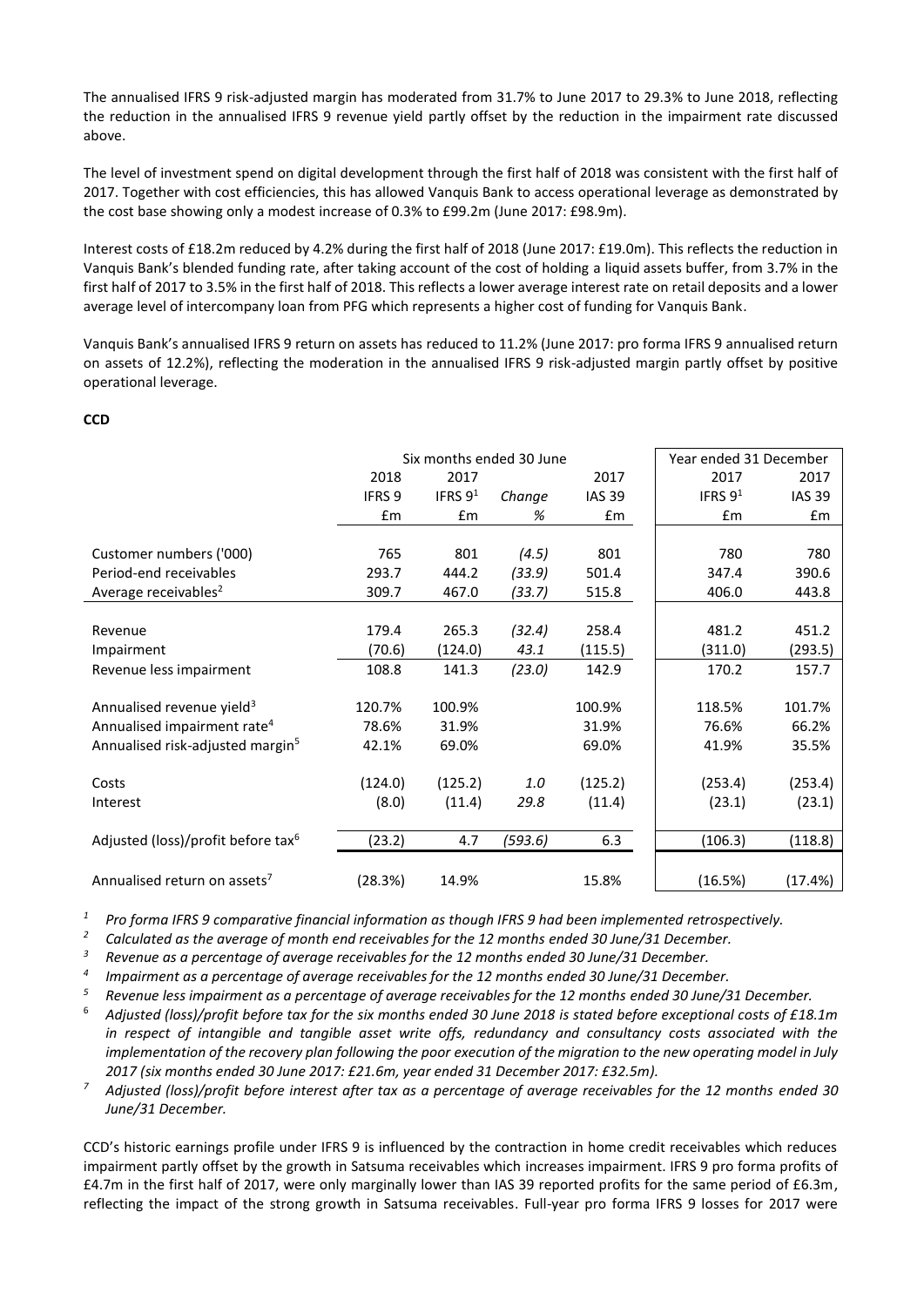£106.3m, compared with reported IAS 39 losses for 2017 of £118.8m. The lower losses under IFRS 9 reflect the contraction in the home credit receivables book following poor execution of the change in operating model in July 2017, partly offset by higher impairment in Satsuma due to the strong growth in new business volumes. CCD's revenue under IFRS 9 is higher than under IAS 39. This is due to revenue being predominantly recognised on the gross receivable compared with the net receivable under IAS 39 which increases the level of revenue recognised. This is partly offset by revenue now being capped under IFRS 9 at the level of the service charge on a loan whereas under IAS 39 revenue was not capped in this way and therefore produced a gross up of both revenue and impairment.

CCD has reported an adjusted loss before tax of £23.2m for the first half of 2018 (2017: pro forma IFRS 9 adjusted profit before tax of £4.7m, IAS 39 adjusted profit before tax of £6.3m) as the business continues to implement the recovery plan. This follows the losses of over £100m resulting from the disruption to the business in the second half of 2017.

CCD reported customer numbers at 30 June 2018 were 765,000 (December 2017: 780,000, June 2017: 801,000), 1.9% or 15,000 lower than at 31 December 2017. Customer numbers comprise 663,000 in respect of the home credit business (December 2017: 697,000, June 2017: 731,000) and 99,000 in respect of Satsuma (December 2017: 79,000, June 2017: 66,000) and 3,000 in respect of the run-off of glo (December 2017: 4,000, June 2017: 4,000). Within home credit, 464,000 customers are active and currently making payments (December 2017: 527,000, June 2017: 708,000), a reduction of 63,000 from December 2017 reflecting a combination of the normal seasonal reduction together with new customer recruitment being approximately 50% lower than last year asthe business has primarily focused on improving collections performance. The significant reduction of 244,000 since June 2017 reflects the damage caused to customer relationships as a result of the poorly executed migration to the new operating model in July 2017. The business also has 199,000 customers (December 2017: 170,000, June 2017: 23,000) who have ceased paying, predominantly during the period of migration to the new model. These customers are either being retained in the field as the business attempts to reconnect with them or within the central collections department.

Satsuma customer numbers have shown strong growth of 50.0% since June 2017. Satsuma has continued to experience a step-up in volumes through the ongoing improvements in the customer journey and product distribution. New business plus further lending to established customers was 64% higher than the first half of 2017, despite further tightening of underwriting during the first quarter of 2018.

Total CCD IFRS 9 receivables were £293.7m at June 2018 (December 2017: pro forma IFRS 9 receivables of £347.4m, June 2017: pro forma IFRS 9 receivables of £444.2m). IFRS 9 receivables comprise £260.6m in respect of the home credit business (December 2017: pro forma IFRS 9 receivables of £319.4m, June 2017: pro forma IFRS 9 receivables of £422.0m), £31.4m in respect of Satsuma (December 2017: pro forma IFRS 9 receivables of £25.4m, June 2017: pro forma IFRS 9 receivables of £17.7m) and £1.7m in respect of the run-off of glo (December 2017: pro forma IFRS 9 receivables of £2.6m, June 2017: pro forma IFRS 9 receivables of £4.5m).

Home credit IFRS 9 receivables have fallen by 38.2% compared with June 2017 reflecting the 34.5% reduction in active customer numbers and the associated additional impairment arising from previously paying customers with whom the business has failed to reconnect. Home credit's IFRS 9 receivables are expected to show only modest growth through the second half of the year with the positive impact of the seasonal peak in lending being broadly offset by the continued focus on improving collections performance, implementing the recovery plan and obtaining full FCA authorisation. Satsuma's receivables have shown 77.4% growth on June 2017, reflecting the 50% increase in customer numbers together with the continued development of further lending to good-quality established customers.

IFRS 9 revenue in CCD has fallen by 32.4% in the first half of 2018, broadly in line with the 33.7% reduction in average receivables.

The annualised IFRS 9 revenue yield of 120.7% to June 2018 has increased from 100.9% to June 2017. Under IFRS 9, revenue is recognised by reference to the gross receivables balance for all customers other than those in default. For customers in default, revenue is recognised by reference to the net receivables balance after impairment provision. However, IFRS 9 stipulates that accounts are only reclassified for revenue recognition purposes every 6 months, in line with the group's external reporting periods (30 June, 31 December). Consequently, revenue continued to be recognised through the second half of 2017 on the gross receivable attributable to the significant number of accounts that defaulted in the third quarter of 2017. In contrast, impairment of receivables is assessed on a weekly basis. The application of IFRS 9 through the second half of 2017 thereby produced a ratio of revenue to average receivables that was abnormally high and explains why the annualised IFRS 9 revenue yield of 120.7% to June 2018 was much higher than 100.9% to June 2017. It is relevant to note that there was no change to product pricing in either home credit or Satsuma during these periods.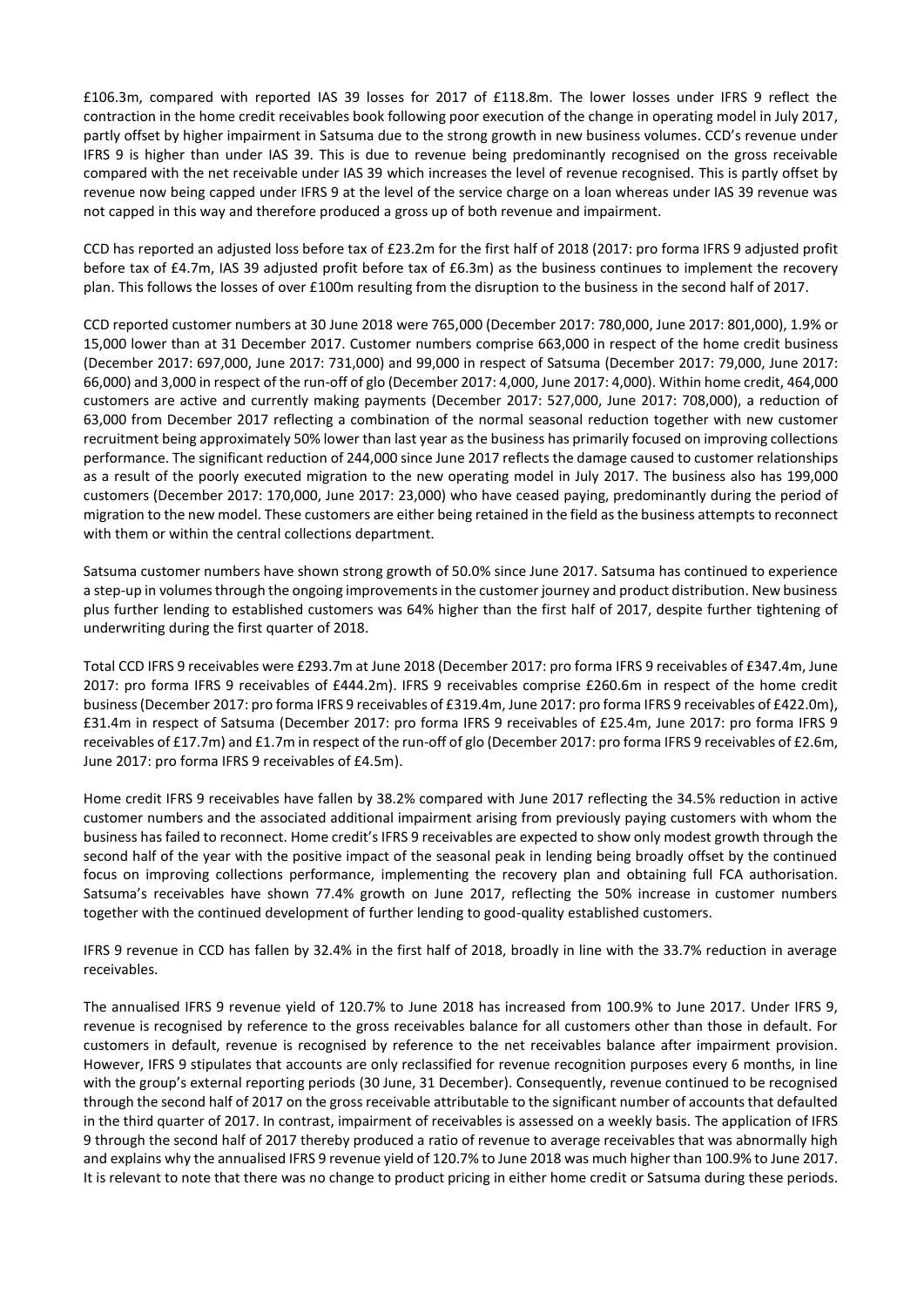IFRS 9 impairment in CCD has reduced by 43.1%, higher than the rate of reduction in average receivables, primarily reflecting the significant reduction in the number of new home credit customers recruited in the first half of 2018. The annualised IFRS 9 impairment rate of 78.6% to June 2018 is significantly higher than 31.9% to June 2017 reflecting the heavy impairment arising in the second half of 2017 as a result of the operational disruption on migration to the new operating model.

Despite the continued development of field operations and ongoing improvements in customer service, the progressive improvement in the shortfall in underlying collections experienced since September 2017 did not continue during the second quarter of the year. The shortfall has remained at around 10% versus historical performance, which is consistent with the level at the end of the first quarter and compares to 12% at the start of the year and 30% shortly after transition to the new operating model in July 2017. This fell short of internal plans which assumed that the shortfall would further narrow in the second quarter. The absence of any improvement in collections performance during the second quarter is primarily attributable to lower than expected collections from customers who were live during the migration to the new operating model. In particular, there is currently a higher than expected proportion of customers making paymentslower than their contracted rate and the rate of reconnection with non-paying customers has also been running below plan. Very importantly, however, the collections performance of credit originated since the fourth quarter of 2017 is performing in line with historic levels.

A number of actions are underway to restore collections performance to historic levels by spring 2019. These include the implementation of a new arrears strategy to support field activity through centrally led letters and SMS reminders, the re-establishment of a central collections team with the support of Vanquis Bank in Chatham and the implementation of a new field structure. During the first half of the year, the business piloted the new field structure in 20 locations within the UK. The new structure involves the introduction of a new management role beneath the current Area Manager to increase spans of control. The new role is called a Business Manager and is responsible for directly managing and supporting around 8 CEMs. The roll-out of the new structure will commence in the second half of the year. In addition, once the recovery plan is completed and the business is authorised, the business intends to introduce an enhanced performance management system based on a balanced scorecard and some element of variable performance related pay, subject to agreement with the FCA.

CCD's annualised IFRS 9 risk-adjusted margin has shown a modest improvement from 41.9% to December 2017 to 42.1% to June 2018 (June 2017: pro forma IFRS 9 annualised risk-adjusted margin of 69.0%), reflecting lower impairment due to lower new customer strain. CCD's annualised risk-adjusted margin is expected to improve through the second half of the year to between 70% and 80%, but is dependent on the rate of progress in returning collections performance in home credit to historic levels.

The necessary actions to align the cost base with the reduced size of the business were a priority through the early months of the year. The rationalisation of the home credit central support functions announced on 16 January 2018 was completed by the end of the first quarter and improvements in the effectiveness and efficiency of the field organisation are being delivered without any compromise to customer service. Approximately, 70 employees in the Bradford head office were made redundant. Together with natural attrition and vacancies not filled, this has resulted in the overall headcount in the Bradford head office being some 200 lower than was originally planned when the business changed operating model last year. In addition, whilst the business has continued to invest in field management to bolster spans of control, the number of CEM's has reduced from around 2,700 at the start of the year to around 2,400 at the end of the first half, reflecting the better alignment of customer facing resource with the active customer base. However, the capacity of the field organisation still remains capable of supporting a greater number of customers than is currently being served.

Notwithstanding the headcount reductions, CCD's overall cost base of £124.0m has remained broadly in line with the first half of last year (2017: £125.2m). This is due to the increased cost of strengthening the control environment, risk management and compliance. The cost base in the second half of the year is expected to show an increase on the first half of the year, reflecting further investment in replacing part of the legacy IT estate with a third party hosted solution, an increase in marketing activity and the roll-out of the new field structure.

Interest costs in CCD have fallen by 29.8% to £8.0m in the first half of 2018 (June 2017: £11.4m). This is a lower rate than the 33.7% reduction in average receivables as a result of an increase in CCD's funding rate from 5.6% in the first half of 2017 to 6.7% in the first half of 2018. The increased rate reflects the cost of funding the non-bank segment of the group now that Vanquis Bank is very substantially funded through retail deposits.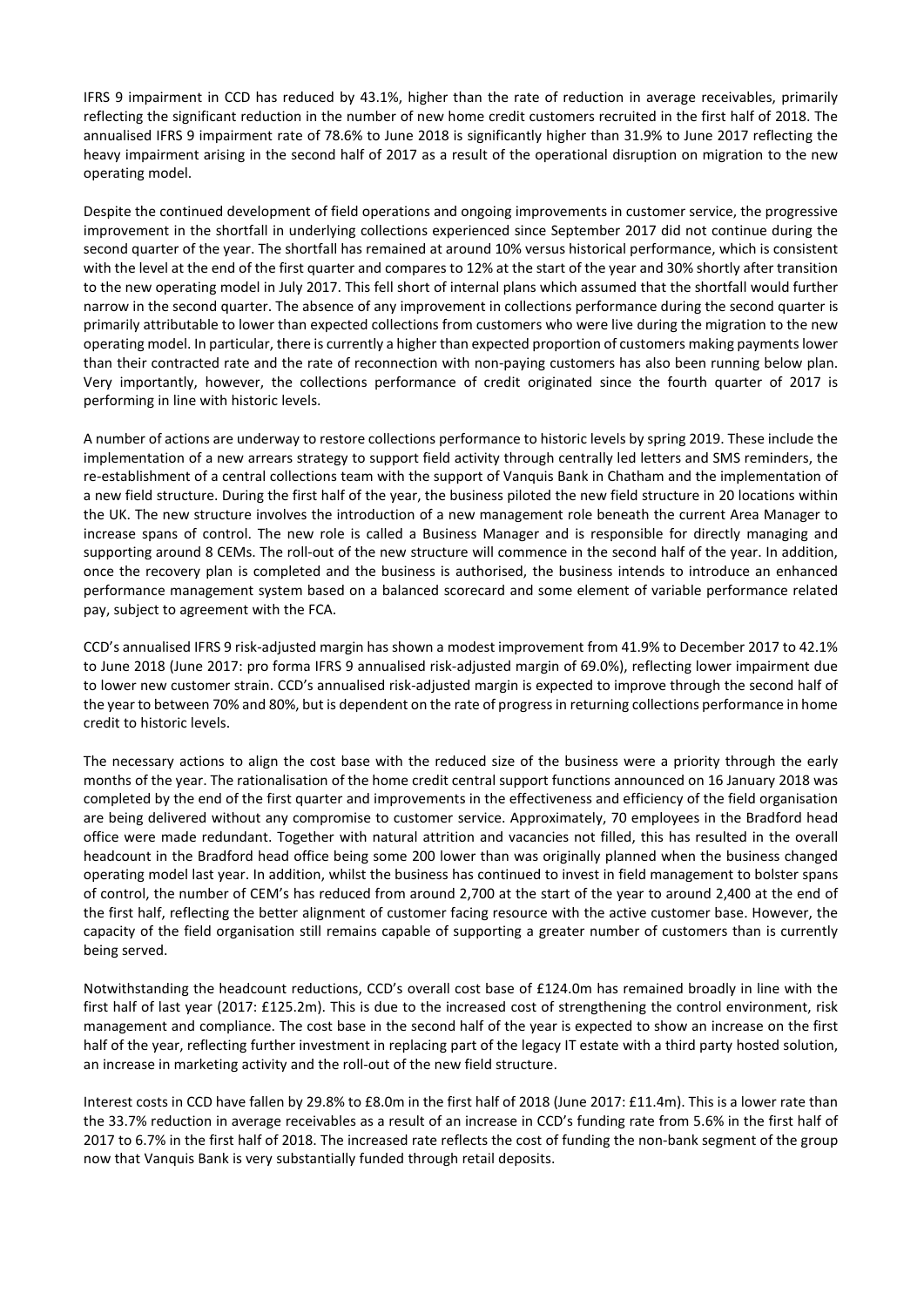Provident remains the clear market leader in the home credit market with a strong franchise. The focus in 2018 will remain on completion of the recovery plan and securing full regulatory authorisation. The business is expected to return to profitability in 2019.

#### **Moneybarn**

|                                              | Six months ended 30 June |           |        |               | Year ended 31 December |               |
|----------------------------------------------|--------------------------|-----------|--------|---------------|------------------------|---------------|
|                                              | 2018                     | 2017      |        | 2017          | 2017                   | 2017          |
|                                              | IFRS <sub>9</sub>        | IFRS $91$ | Change | <b>IAS 39</b> | IFRS 91                | <b>IAS 39</b> |
|                                              | £m                       | £m        | %      | £m            | £m                     | £m            |
|                                              |                          |           |        |               |                        |               |
| Customer numbers ('000)                      | 57                       | 46        | 23.9   | 46            | 50                     | 50            |
| Period-end receivables prior to              |                          |           |        |               |                        |               |
| balance reduction <sup>2</sup>               | 372.1                    | 303.2     | 22.7   | 343.8         | 330.8                  | 376.2         |
| Reported period-end receivables              | 360.0                    | 303.2     | 18.7   | 343.8         | 318.7                  | 364.1         |
| Average receivables <sup>3</sup>             | 360.6                    | 287.1     | 25.6   | 325.1         | 303.8                  | 345.1         |
|                                              |                          |           |        |               |                        |               |
| Revenue                                      | 61.2                     | 49.9      | 22.6   | 49.9          | 106.3                  | 106.3         |
| Impairment                                   | (24.7)                   | (19.9)    | (24.1) | (13.3)        | (43.3)                 | (31.1)        |
| Revenue less impairment                      | 36.5                     | 30.0      | 21.7   | 36.6          | 63.0                   | 75.2          |
|                                              |                          |           |        |               |                        |               |
| Annualised revenue yield <sup>4</sup>        | 34.5%                    | 34.7%     |        | 30.8%         | 35.0%                  | 30.8%         |
| Annualised impairment rate <sup>5</sup>      | 14.1%                    | 15.3%     |        | 7.4%          | 14.3%                  | 9.0%          |
| Annualised risk-adjusted margin <sup>6</sup> | 20.4%                    | 19.4%     |        | 23.4%         | 20.7%                  | 21.8%         |
|                                              |                          |           |        |               |                        |               |
| Costs                                        | (16.1)                   | (12.3)    | (30.9) | (12.3)        | (25.5)                 | (25.5)        |
| Interest                                     | (9.8)                    | (7.4)     | (32.4) | (7.4)         | (15.6)                 | (15.6)        |
|                                              |                          |           |        |               |                        |               |
| Adjusted profit before tax <sup>7</sup>      | 10.6                     | 10.3      | 2.9    | 16.9          | 21.9                   | 34.1          |
| Annualised return on assets <sup>8</sup>     | 9.5%                     | 8.9%      |        | 12.8%         | 10.0%                  | 11.6%         |
|                                              |                          |           |        |               |                        |               |

*<sup>1</sup> Pro forma IFRS 9 comparative financial information as though IFRS 9 had been implemented retrospectively.*

*<sup>2</sup> Period-end receivables at 30 June 2018 and 31 December 2017 are stated prior to the estimated balance reduction of £12.1m reflected on 31 December 2017 in respect of the FCA investigation into affordability, forbearance and termination options (see 7 below).*

*<sup>3</sup> Calculated as the average of month end receivables for the 12 months ended 30 June/31 December prior to the impact of the balance reduction adjustment (see 2 above).*

*<sup>4</sup> Revenue as a percentage of average receivables for the 12 months ended 30 June/31 December.*

*5 Impairment as a percentage of average receivables for the 12 months ended 30 June/31 December.*

*<sup>6</sup> Revenue less impairment as a percentage of average receivables for the 12 months ended 30 June/31 December.*

*<sup>7</sup> Adjusted profit before tax is stated before: (i) the amortisation of acquisition intangibles of £3.7m in the six months ended 30 June 2018 (six months ended 30 June 2017: £3.7m, year ended 31 December 2017: £7.5m); and (ii) an exceptional cost of £20.0m in the year ended 31 December 2017 in respect of the estimated cost arising from the ongoing FCA investigation into affordability, forbearance and termination options of which £12.1m was reflected as a reduction in receivables, comprising a gross balance reduction of £32.5m less release of impairment provisions of £20.4m, and £7.9m was reflected within provisions (six months ended 30 June 2018: £nil; six months ended 30 June 2017: £nil).* 

*<sup>8</sup> Profit before interest and exceptional items after tax as a percentage of average receivables for the 12 months ended 30 June/31 December.*

The implementation of IFRS 9 has had a more significant impact on the earnings profile of Moneybarn than the group's other divisions due to its rapid growth. In a fast growing business such as Moneybarn, profitability is reduced as future losses are brought forward to inception rather than when there is evidence of an impairment such as a missed payment. When combined with the higher expected default rates from the higher risk categories of business written by Moneybarn prior to the tightening of underwriting in the second quarter of 2017, this results in pro forma IFRS 9 profits of £10.3m in the first half of 2017, 39.1% lower than IAS 39 reported profits for the same period of £16.9m. Full-year pro forma IFRS 9 profits for 2017 were £21.9m, 35.8% lower than reported IAS 39 profits for 2017 of £34.1m. Revenue recognition in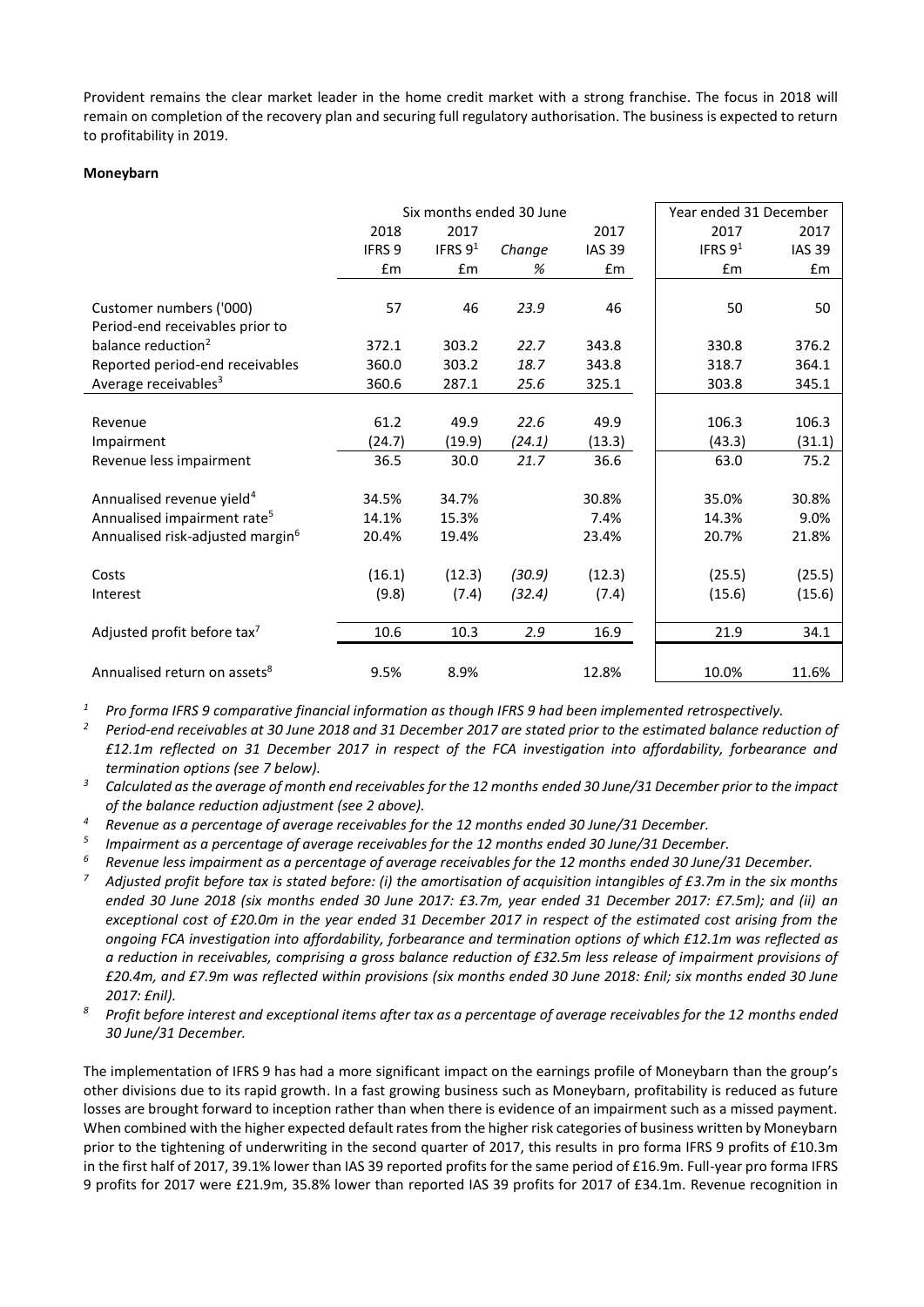Moneybarn is unchanged following the implementation of IFRS 9 as revenue continues to be recognised in accordance with IAS 17 'Leases' reflecting the conditional sales agreements provided by Moneybarn.

Moneybarn has delivered a 2.9% increase in its IFRS 9 adjusted profit before tax to £10.6m in the first half of 2018 (2017: pro forma IFRS 9 adjusted profit before tax: £10.3m, IAS 39 adjusted profit before tax of £16.9m). This reflects the benefit from improved credit quality following the progressive tightening of underwriting over the last 12 months being substantially offset by the strain from increased new business volumes, both in terms of associated impairment and acquisition costs, together with the investment in the bench strength of the management team.

Whilst the non-standard vehicle finance market remains competitive, there have been a number of competitors who have either withdrawn to focus on prime to more near prime offerings or entirely exited the market. As a result, despite tighter underwriting standards, new business volumes during the first half of 2018 were very strong. Continued development of core broker introduced distribution channels together with the extension of the product offering, including the continued traction from light commercial vehicles, has reinforced Moneybarn's primacy amongst its broker network. As a result, new business volumes were 16% higher than the first half of last year and customer numbers ended the first half at 57,000, up from 50,000 at December 2017 and 46,000 at June 2017.

Moneybarn continues to explore other opportunities to extend its product offering and distribution channels through partnering with new intermediaries, developing its digital proposition and continuing to expand its used light commercial vehicles offer through both the existing broker network and through new sources. The business has also recently launched a motorbike offering direct to consumers which is showing encouraging early results.

The strong growth in new business volumes has resulted in IFRS 9 receivables growth, prior to the balance reduction of £12.1m reflected at the 2017 year-end in respect of the FCA investigation into affordability, forbearance and termination options, of 22.7% to £372.1m at June 2018 (June 2017: pro forma IFRS 9 receivables of £303.2m).

IFRS 9 revenue has increased by 22.6% compared with a 25.6% growth in average IFRS 9 receivables. The annualised IFRS 9 revenue yield has remained broadly stable at 34.5% to June 2018 compared with 34.7% to June 2017.

Default rates through 2016 and 2017 showed a progressive increase principally reflecting the combination of two factors. Firstly, the change in product proposition from lending up to the trade value of a vehicle to lending up to the retail value of a vehicle shortly after the acquisition of the business has increased the propensity of customers to default and the loss being experienced by the business when the customer defaults. This is primarily due to the reduced level of deposit being made by a customer. Secondly, the strong growth in new business volumes over the two year period has contributed to increased defaults as Moneybarn's peak in defaults is approximately 9 to 12 months following inception of a loan with risk-based revenue being recognised over the duration of the average contract life of between four and five years. As a result of the higher level of defaults, underwriting was tightened in the second quarter of 2017 on higher risk categories of business and a tier of lower value business which was only marginally profitable was also removed in the second quarter of 2018. Default rates and arrears levels have now stabilised and the credit quality of new business being written is now materially better than 18 months ago. As a result of these factors, the annualised IFRS 9 impairment rate has reduced from 15.3% to June 2017 to 14.1% to June 2018.

The improvement in the impairment rate has resulted in Moneybarn's annualised IFRS 9 risk-adjusted margin strengthening from 19.4% to June 2017 to 20.4% to June 2018. The annualised risk-adjusted margin is expected to strengthen further during the second half of the year reflecting the better quality of new business now being written.

The business has continued to invest in the resources necessary to support future growth and enhance the customer experience. In particular, the executive team and first tier of management have been augmented, including the recruitment of a Chief Credit Officer, a Commercial Director and a HR Director. Resource has also been added within customer service and collections. Accordingly, average headcount has increased from 198 in the first half of 2017 to 263 in the first half of 2018. This has resulted in first half cost growth of 30.9%, higher than the growth in IFRS 9 average receivables of 25.6%.

Interest costs have shown growth of 32.4% in the first half of 2018, higher than the growth in average receivables. This reflects an increase in Moneybarn's group funding rate from 4.9% in the first half of 2017 to 5.5% in the first half of 2018. This is due to an increase in the cost of funding for the non-bank segment of the group now that Vanquis Bank is very substantially funded through retail deposits. This has more than offset the impact of the retention of profits since acquisition as the capital base is built towards the group's target capital ratio of 70% of receivables which broadly equates to the group's minimum regulatory capital requirement of a CET 1 ratio of 25.5%.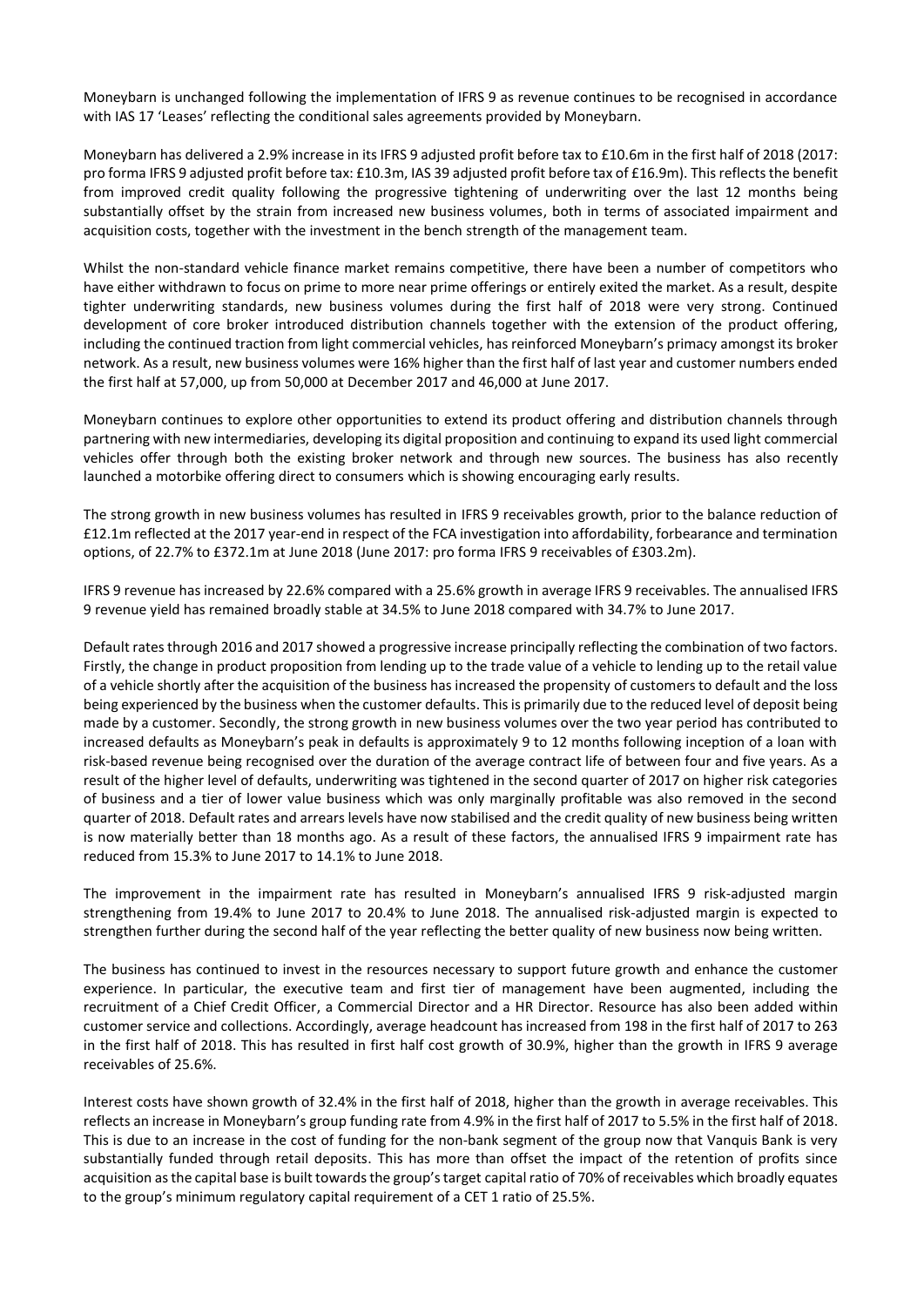Moneybarn has delivered an annualised IFRS 9 return on assets of 9.5% to June 2018, up from 8.9% to June 2017, reflecting the strengthening of the annualised IFRS 9 risk-adjusted margin.

## **Central costs**

The group has invested further in strengthening its governance framework including the recruitment of a central risk team to work under the Interim Chief Risk Officer, the group co-ordination of IT and procurement under a new Interim Group Chief IT Officer and the recent recruitment of a new Interim Head of Internal Audit and a Group Head of Human Resources. Plans to recruit a Head of Regulation are also well advanced. As a result, central costs in the first half of 2018 were £9.7m, up from £8.0m in the first half of 2017. Central costs for the 2018 full-year will reflect an uplift of some £5m in providing greater co-ordination, oversight and collaboration across divisional activities.

## **Exceptional items**

An exceptional charge of £36.6m has been recognised in the first half of 2018 comprising: (i) £18.1m in respect of intangible and tangible asset write-offs, redundancy and consultancy costs associated with the implementation of the home credit recovery plan to re-establish relationships with customers and stabilise the operation following the poor execution of the migration to the new operating model in July 2017; and (ii) £18.5m in respect of the 8% premium and fees paid on the redemption of 89% of the £250m senior bonds maturing in October 2019. In the first half of 2017, an exceptional charge of £21.6m was recognised in respect of redundancy, retention and training costs associated with the migration to the new operating model within the home credit business.

## **Tax**

The tax rate for the first half of 2018 of 27.1% (2017: 24.3%) is the estimated effective tax rate on profit before tax, amortisation of acquisition intangibles and exceptional items for the 2018 financial year and is higher than the mainstream UK statutory corporation tax rate. This reflects the impact of the bank corporation tax surcharge of 8% which applies to Vanquis Bank profits in excess of £25m and places an additional tax cost on Vanquis Bank.

## **Dividends**

The Board does not recommend the payment of an interim dividend (2017: nil).

As set out in the rights issue prospectus issued in February 2018, based on the target level of returns and maintaining an appropriate capital structure following the proposed rights issue, the group's dividend policy is to maintain a dividend cover ratio of at least 1.4 times once the home credit recovery plan has been fully delivered during 2018. The group therefore intends to restore dividends with a nominal final dividend for the 2018 financial year before adopting a progressive dividend, in line with its stated dividend policy, from the 2019 financial year.

The voluntary requirement agreed between Vanquis Bank and the Prudential Regulation Authority (PRA) not to pay dividends to, or enter into certain transactions outside the normal course of business with, the Provident Financial Group without the PRA's consent, remains in place.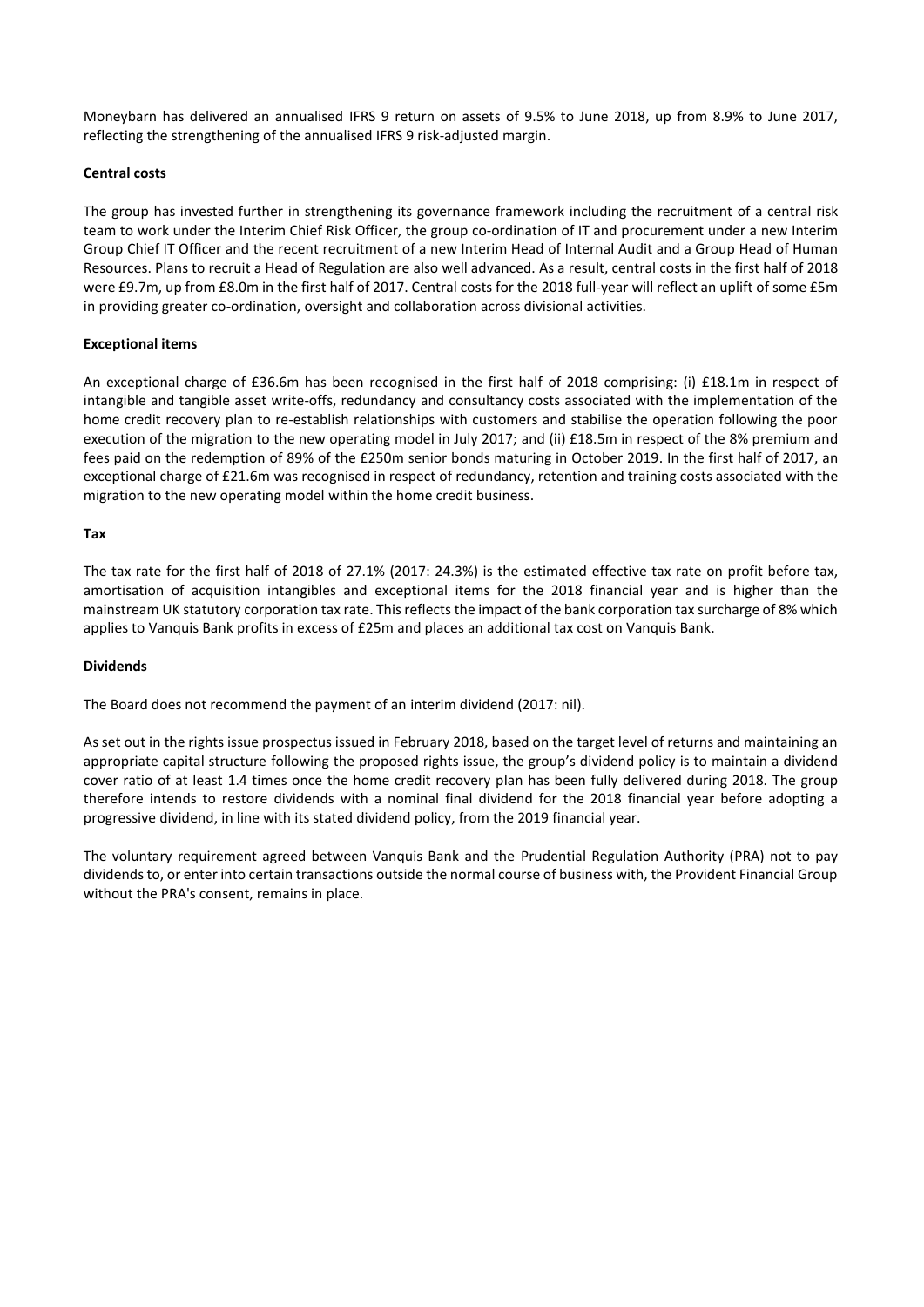#### **Funding and capital**

The group's funding and capital positions are strong following completion of the rights issue and the refinancing of the senior bonds in the first half of 2018.

The rights issue was successfully completed in April 2018 raising net proceeds of £300m. The rights issue recapitalised the group following the recognition in the 2017 financial statements of the costs of the resolution into the FCA's investigation into ROP and the ongoing FCA investigation at Moneybarn amounting to a combined £192m and the subsequent increase of approximately £100m in the regulatory capital requirement set by the PRA.

The group's minimum regulatory capital requirement set by the PRA post the rights issue, together with the fully loaded capital conservation buffer (2.5%) and counter cyclical buffer (1.0%) effective from 1 January 2019, represents a total capital requirement of 25.5%. The Board expects to maintain a suitable level of headroom against this requirement and a capital structure to support ongoing access to funding from the bank and debt capital markets. The group's CET 1 ratio on an accrued profits basis at 30 June 2018 was 30.0% compared with the group's fully loaded revised minimum capital requirement of 25.5%. On this basis, the surplus regulatory capital headroom was 4.5%, equivalent to approximately £90m based on the group's risk weighted assets of £2.1bn, which is consistent with historic levels. This is considered to be an appropriate level of regulatory capital to meet the group's current and future requirements.

The group's funding strategy is to maintain committed facilities to meet contractual maturities and fund growth for at least the following 12 months and maintain access to three main sources of funding comprising: (i) the syndicated revolving bank facility; (ii) market funding, including retail bonds, institutional bonds and private placements; and (iii) retail deposits which will fully fund a ring-fenced Vanquis Bank in the short to medium term. The group will continue to explore further funding options as appropriate, including but not limited to the refinancing of the syndicated revolving bank facility and further private placements.

During the first half of 2018, the group completed a refinancing of its senior bonds. On 23 May 2018, the group launched and priced £250m of 5-year fixed rate bonds carrying a semi-annual coupon of 7%. The proceeds of the bond issue were used to finance the tender offer for the £250m existing senior bonds which carry a coupon of 8% and mature in October 2019. 89% of the existing bonds were tendered and redeemed at an 8% premium on 30 May 2018 resulting in an exceptional cost of £18.5m. The remaining existing senior bonds of £27.5m will mature on their original maturity date in October 2019.

The flow of retail deposits within Vanquis Bank has continued in line with its internal funding plan and, at the end of June 2018, Vanquis Bank had retail deposit funding of £1,478.5m, up from £1,291.8m at 31 December 2017.

Headroom on the group's committed debt facilities was approximately £331m at 30 June 2018. Together with the ability of Vanquis Bank to take additional retail deposits and repay its current intercompany term loan with Provident Financial plc of £55m, thisissufficient to fund contractual debt maturities and projected growth in the group until May 2020, when the group's syndicated revolving bank facility matures.

On 1 March 2018, Fitch Ratings reaffirmed the group's credit rating at BBB- with a negative outlook and removed the group from ratings watch negative.

During February 2018, the group agreed amendments and waivers of certain covenants with the group's banks in respect of the syndicated revolving bank facility and with M&G in respect of the term loan in order to provide the group with greater covenant headroom to address the impact arising from the disruption in the home credit business in 2017 and the impact of the provisions taken by the group in the balance sheet as at 31 December 2017 relating to the FCA investigations. The net worth covenant was temporarily reduced from £400m to £375m at 31 December 2017 and 31 March 2018, the net worth excluding Vanquis Bank covenant was temporarily reduced from £155m to £100m at 31 December 2017 and 31 March 2018 and the interest cover covenant was temporarily reduced from 2.0 times to 1.25 times for the 12 months ended 31 March 2018 and 30 June 2018. The group was in compliance with the temporarily reduced covenants and is operating against the unadjusted covenants going forward.

The group's funding rate during the first half of 2018 was 4.3%, down from 4.7% in the first half of 2017. This reflects a lower average blended rate on retail deposits and a lower average rate on the group's syndicated bank facilities.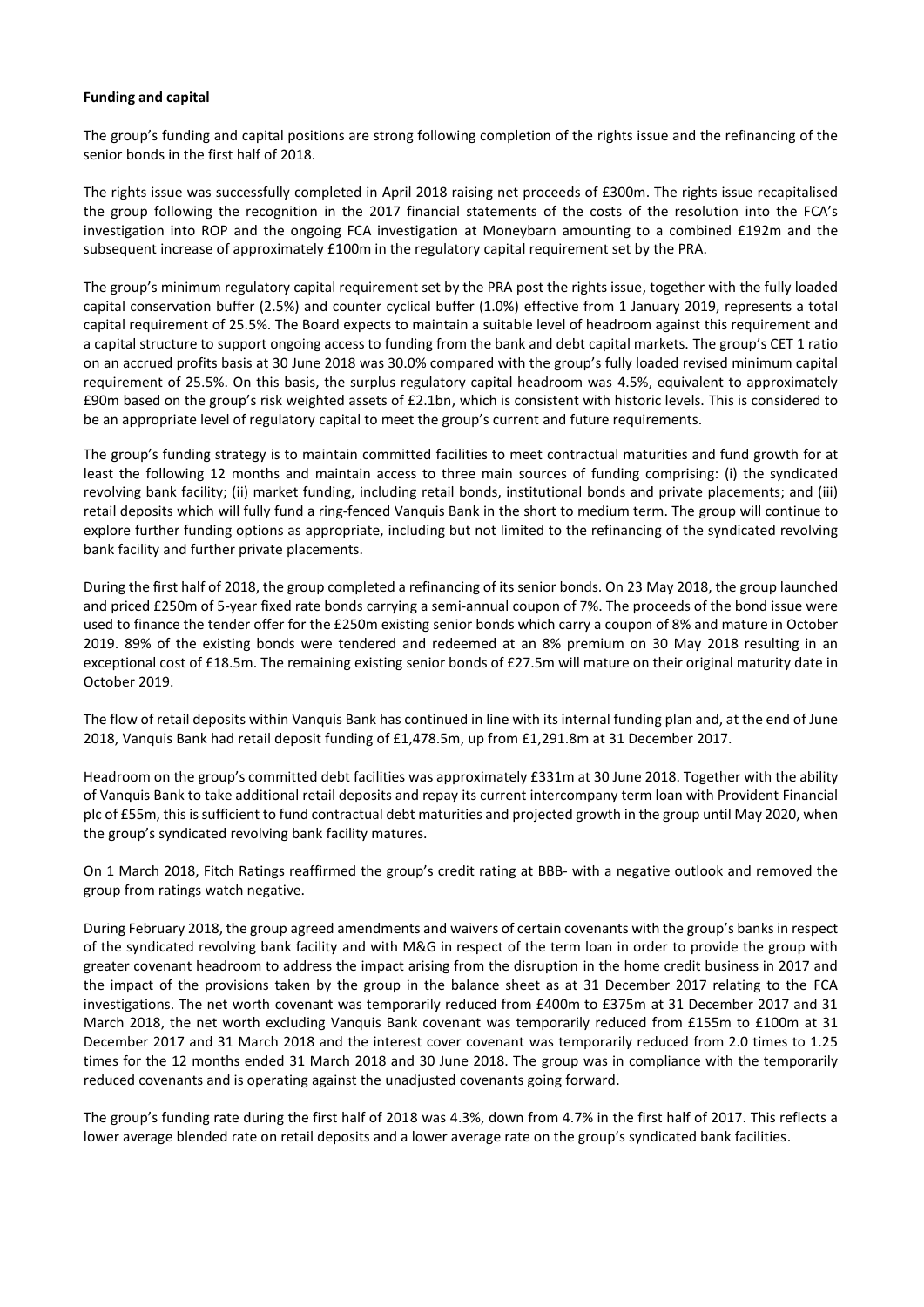#### **IFRS 9**

IFRS 9 'Financial instruments' was mandatory from 1 January 2018 and replaces IAS 39 'Financial instruments: Recognition and measurement'. IFRS 9 significantly changes the recognition of impairment on customer receivables by introducing an expected loss model. Under this approach, impairment provisions are recognised on inception of a loan based on the probability of default and the typical loss arising on default. This differs from the current incurred loss model under IAS 39 where impairment provisions are only reflected when there is objective evidence of a credit-affecting event, typically a missed payment. The resulting effect is that impairment provisions under IFRS 9 are recognised earlier. This has resulted in a one-off adjustment to receivables and reserves on adoption and results in the delayed recognition of profits.

The group made an opening balance sheet adjustment at 1 January 2018 to restate the IAS 39 balance sheet onto an IFRS 9 basis but will not restate its 2017 prior year comparatives for IFRS 9 in its statutory accounts. This is due to the IFRS 9 requirement in respect of the de-recognition of a financial asset which would require loans terminated prior to 1 January 2018 to remain under IAS 39 in the prior year. As this will distort comparability with the 2018 income statement and 2018 balance sheet which are on a full IFRS 9 basis, the group is also providing pro forma 2017 income statement and balance sheet comparatives on a full IFRS 9 basis.

As part of the 2017 year end results, the group provided an illustrative restatement of the 2017 income statement and balance sheet on a pro forma basis. The group has now finalised its IFRS 9 methodology and its opening balance sheet adjustment as at 1 January 2018 and has therefore set out the following pro forma disclosures in respect of the six months ended 30 June 2017 and the year ended 31 December 2017:

 $I = 1$ 

Summary balance sheet as at 31 December 2017

|               | <b>IFRS 9</b>            |            |
|---------------|--------------------------|------------|
| <b>IAS 39</b> | adjustment               | IFRS 9     |
| $\mathsf{fm}$ | £m                       | £m         |
|               |                          |            |
| 1,554.7       | (149.5)                  | 1,405.2    |
| 390.6         | (43.2)                   | 347.4      |
| 364.1         | (45.4)                   | 318.7      |
| 2,309.4       | (238.1)                  | 2,071.3    |
| 102.3         | ٠                        | 102.3      |
| 263.4         | $\overline{\phantom{a}}$ | 263.4      |
| (2, 174.1)    | -                        | (2, 174.1) |
| 34.1          | 54.1                     | 88.2       |
| 535.1         | (184.0)                  | 351.1      |
|               |                          |            |

The adoption of IFRS 9 results in a reduction in receivables of £238.1m at 31 December 2017, which net of deferred tax, results in a reduction in net assets of £184.0m. These adjustments compare with the illustrative adjustments of £223.4m and £172.5m provided with the 2017 year end results. The differences represent relatively small adjustments in the application of IFRS 9 following finalisation of the group's methodology.

Despite the adjustments required to receivables, net assets and earnings, it is important to note that IFRS 9 only changes the timing of profits made on a loan. The group's underwriting and scorecards are unaffected by the change in accounting. The ultimate profitability of a loan is the same under both IAS 39 and IFRS 9 and more fundamentally the cash flows and capital generation over the life of a loan remain unchanged. The calculation of the group's bank covenants are unaffected by IFRS 9, as they are based on accounting standards in place at the time the covenants were set. Based on transitional arrangements, the regulatory capital impact of IFRS 9 is being phased in on a transitional basis over five years as follows: 5% from the start of 2018, 15% in 2019, 30% in 2020, 50% in 2021, 75% in 2022 and 100% from the start of 2023. The impact of the transitional arrangements on CET 1 as at 30 June 2018 was £174.8m, which after adjusting for the impact on risk weighted assets, would lead to a reduction in the CET 1 ratio of 7.6% from 30.0% to 22.4% at that date.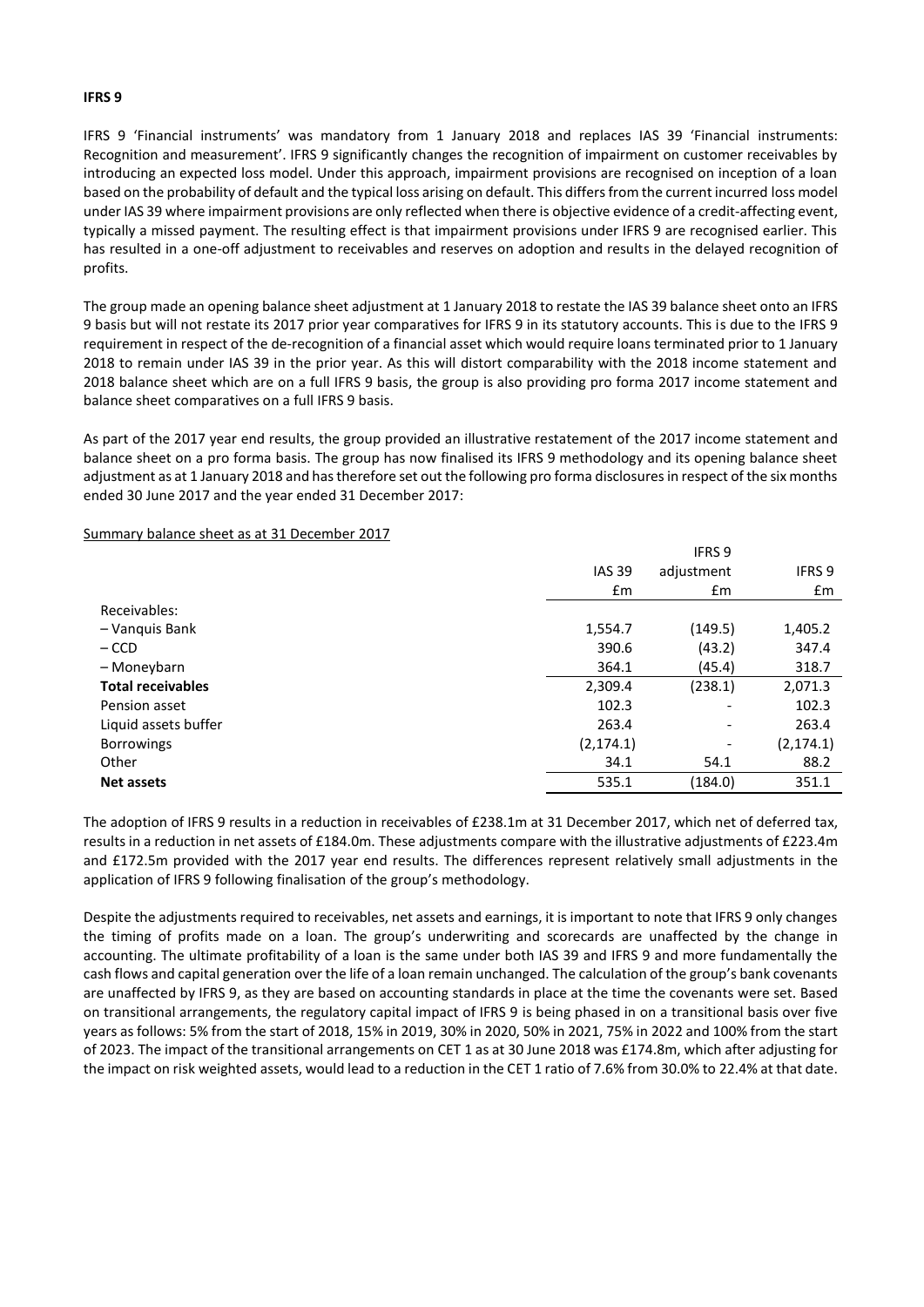# Group adjusted profit before tax

|                                         | Six months ended 30 June 2017 |            |               |               | Year ended 31 December 2017 |                   |  |  |
|-----------------------------------------|-------------------------------|------------|---------------|---------------|-----------------------------|-------------------|--|--|
|                                         | IFRS 9                        |            |               |               | <b>IFRS 9</b>               |                   |  |  |
|                                         | <b>IAS 39</b>                 | adjustment | <b>IFRS 9</b> | <b>IAS 39</b> | adjustment                  | IFRS <sub>9</sub> |  |  |
|                                         | Em                            | £m         | £m            | $\mathsf{fm}$ | $\mathsf{fm}$               | £m                |  |  |
| Adjusted profit/(loss) before           |                               |            |               |               |                             |                   |  |  |
| tax:                                    |                               |            |               |               |                             |                   |  |  |
| - Vanguis Bank                          | 100.1                         | (8.5)      | 91.6          | 206.6         | (25.2)                      | 181.4             |  |  |
| $-$ CCD                                 | 6.3                           | (1.6)      | 4.7           | (118.8)       | 12.5                        | (106.3)           |  |  |
| - Moneybarn                             | 16.9                          | (6.6)      | 10.3          | 34.1          | (12.2)                      | 21.9              |  |  |
| - Central costs                         | (8.0)                         |            | (8.0)         | (12.8)        |                             | (12.8)            |  |  |
|                                         |                               |            |               |               |                             |                   |  |  |
| Adjusted profit before tax <sup>1</sup> | 115.3                         | (16.7)     | 98.6          | 109.1         | (24.9)                      | 84.2              |  |  |
|                                         |                               |            |               |               |                             |                   |  |  |
| Adjusted EPS <sup>2</sup>               | 44.1p                         | (6.7p)     | 37.7p         | 45.7p         | (8.9p)                      | 36.8p             |  |  |
| <b>Annualised ROA<sup>3</sup></b>       | 13.3%                         | (1.4%)     | 11.9%         | 6.9%          | -%                          | 6.9%              |  |  |

*<sup>1</sup> Adjusted profit before tax in 2017 is stated before: (i) amortisation of £3.7m for the six months ended 30 June 2017 and £7.5m for the year ended 31 December 2017 in respect of acquisition intangibles established as part of the acquisition of Moneybarn in August 2014; and (ii) exceptional costs of £21.6m for the six months ended 30 June 2017 in respect of the costs associated with the migration to the new home credit operating model and £224.6m for the year ended 31 December 2017. The exceptional costs for the year ended 31 December 2017 comprised £172.1m in respect of the estimated cost of restitution, other costs and provisions and a fine following resolution on 27 February 2018 of the FCA investigation into ROP in Vanquis Bank, £20.0m in respect of the estimated cost arising in respect of the FCA investigation into affordability, forbearance and termination options at Moneybarn and £32.5m in respect of the costs relating to the migration to the new home credit operating model and the subsequent implementation of the recovery plan following the poor execution of the migration.* 

*<sup>2</sup> EPS has been adjusted to reflect the bonus element of the rights issue in 2018. A conversion factor of 1.367 has been applied to the weighted average number of shares for the six months ended 30 June 2017 and the year ended 31 December 2017.*

*<sup>3</sup> Adjusted profit before interest after tax as a percentage of average receivables for the 12 months ended 30 June 2017 and 31 December 2017.*

The group's IFRS 9 adjusted profits in 2017 of £84.2m were £24.9m lower than IAS 39 adjusted profits. This reflects the impact of the growth in receivables in Vanquis Bank, Moneybarn and Satsuma partly offset by the impact of the shrinkage in home credit receivables. Profits in growing businesses are typically lower under IFRS 9 whilst conversely profits of shrinking business are typically higher.

These above adjustmentsfor the year ended 31 December 2017 compare with the illustrative adjustment to group profits of a reduction of £7.8m provided with the 2017 year end results (£17.1m reduction in Vanquis Bank profits, £14.5m reduction in CCD losses and £5.2m reduction in Moneybarn profits). The differences represent a number of relatively small adjustments in the application of IFRS 9 following finalisation of the group's methodology.

## **Regulation**

## **Transfer of regulation to the FCA**

CCD continues to operate under an interim permission whilst the home credit business implements its recovery plan.

As a consequence of: (i) the disruption to the home credit business following the implementation of the new operating model in July 2017 and the subsequent implementation of the recovery plan in response to the disruption; (ii) the FCA's investigation into Vanquis Bank's ROP; and (iii) the FCA's ongoing investigation into Moneybarn, the group is subject to enhanced supervision by the FCA as notified by the FCA Watchlist Letter. The FCA Watchlist Letter requires that the group: (i) provides the FCA with a draft of an executable wind-down plan for the group and each of the entities within the group; (ii) successfully executes the recovery plan in home credit; and (iii) completes a successful turnaround of CCD so that CCD is financially stable and the group can meet its funding requirements to 2020. Firms placed under enhanced supervision may be required to provide formal commitments, where appropriate, to the FCA to tackle the underlying concerns raised by the FCA and the FCA may also exercise other wide-ranging powers.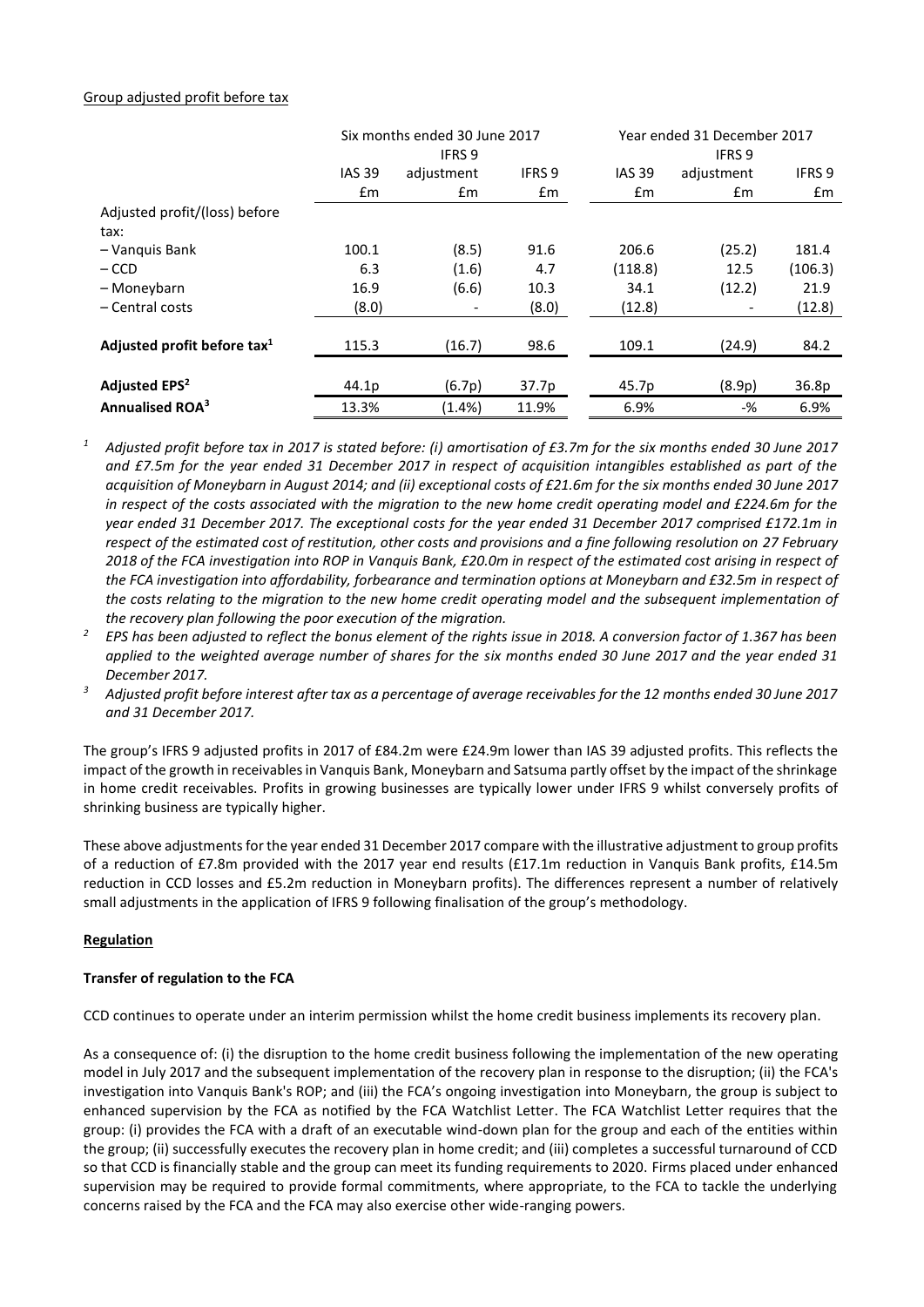#### **FCA review of high-cost credit**

On 31 May 2018, the FCA published consultation papers CP18/12 and CP18/13 on high-cost credit and overdrafts. In respect of home credit, the proposals introduce a package of reforms to raise standards in disclosure and sales practices to prevent home credit firms from offering new loans or refinancing existing loans during home visits without the customer specifically requesting it. The group welcomes the consultation papers and the implementation under the recovery plan of recording customer interactions, which is mandatory for the issue of all new loans or repeat business, supports the FCA proposals by enabling the business to evidence compliance.

## **FCA credit card market study**

The FCA completed its credit card market study in July 2016 after which the FCA and the UK credit card industry agreed in principle to three informational remedies which have not had, nor are likely to have in the future, a significant impact on Vanquis Bank.

In April 2017, the FCA published a consultation paper entitled Credit card market study: consultation on persistent debt and earlier intervention remedies (CP 17/10). Following consultation, the FCA published its final policy rules in PS 18/4 on 27 February 2018. The overall objective of the package of remedies is to reduce the number of customers in problem credit card debt and put borrowers in greater control of their borrowing. In particular, the rules require credit card firms to undertake particular measures in respect of customers defined as being in persistent debt. The FCA define persistent debt as where, over a period of 18 months, a customer pays more in interest, fees and charges than they have repaid of the principal. At 18 months, firms are required to prompt customers in persistent debt to change their repayment behaviour if they can afford to. At 27 months firms are required to send another reminder if payments indicate a customer is still likely to be in persistent debt at the 36 month point. Customers need to be made aware that, if they do not change their repayment behaviour, their card may be suspended, which may be reported to credit reference agencies. The customer should also get contact details for debt advice services. At 36 months firms need to intervene again if a customer remained in persistent debt. Firms need to help the customer by proposing ways of repaying more quickly over a reasonable period, usually between 3 and 4 years.

The proposals in PS 18/4 came into force on 1 March 2018 and firms have 6 months to be fully compliant. Vanquis Bank has recently increased its minimum payment rates and will introduce measures to encourage increased monthly repayments during the second half of the year. The results of PS 18/4 are likely to impact Vanquis Bank's future credit card application acceptance rates, its ability to offer credit card credit line increases and reduce receivables growth in the near term. The impact on growth of these requirements will be reflected over the next 12 months as their impact becomesfully embedded within the receivables book and the expected impact has already been included in the guidance for 2018 and the returns targets for the group.

## **FCA review of creditworthiness in consumer credit**

In July 2017 the FCA published a consultation paper (CP17/27) entitled 'Assessing creditworthiness in consumer credit' in which the FCA set out the changes that it has proposed to its existing rules and guidance in this area. In CP 17/27 the FCA proposed to amend its rules and guidance with regards to creditworthiness (which the FCA stated comprises both credit risk and affordability) and in particular, the proposed rules introduced a new explicit definition of 'affordability risk', in which the FCA sets out the factors to be considered by firms when assessing if credit is likely to be affordable for the borrower. The proposals require a more detailed creditworthiness assessment including affordability at the outset for all new non-prime non-mainstream credit card customers, along with further assessments for significant individual or cumulative credit line increases thereafter. Any changes arising as a result of these proposals could reduce the initial booking rate of Vanquis Bank customers as a result of greater numbers of potential customers failing creditworthiness checks, as well as fewer credit line increases being made as a result of greater numbers of customers failing the affordability checks. The final proposals are expected shortly and Vanquis Bank has been working towards implementation of the proposals during the first half of 2018. The impact on growth of these requirements will be reflected over the next 12 months as their impact becomes fully embedded within the receivables book and the expected impact has already been included in the guidance for 2018 and the returns targets for the group.

## **FCA review of the vehicle finance market**

In the FCA's Business Plan for 2017/18 the FCA stated that it is looking at the vehicle finance market to ensure that it works well and to assess whether consumers are at risk of harm. The FCA published an update on this work on 15 March 2018, indicating that they have narrowed their focus and are undertaking further work in two areas. Firstly, the FCA are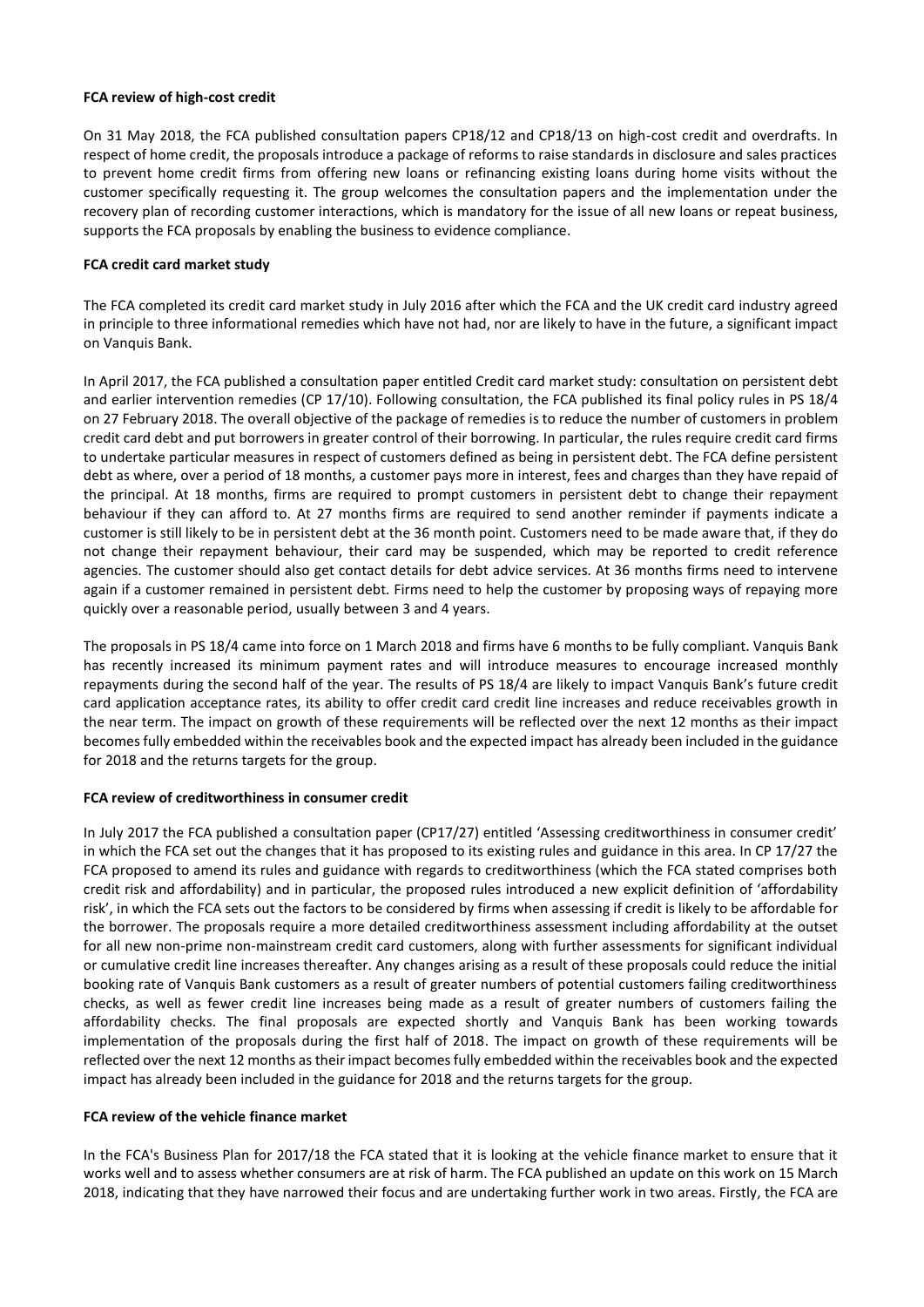reviewing the approach taken by motor finance lenders to the assessment of creditworthiness, including affordability. This is primarily, but not solely, focused on assessments for higher credit risk consumers with lower credit scores. Secondly, the FCA are performing further work in relation to commission arrangements, particularly those commission structures which create a strong link between the dealer commission and the interest rate charged to consumers. The FCA expects to complete its review of the motor finance market by the end of September 2018.

#### **Principal risks and uncertainties**

The principal risks and uncertainties affecting the group are largely consistent with those set out in the 2017 Annual Report & Financial Statements and comprise the following risks: unsuccessful delivery of the home credit recovery plan in the UK; failure to obtain FCA authorisation in CCD; failure to deliver the risk mitigation plan in home credit's Republic of Ireland (ROI) operations; failure to assess customer credit risk throughout the group; failure to invest and upgrade CCD's IT systems; cyber security risk throughout the group; historic claims relating to the employment status of home credit agents in the UK and ROI; the availability of funding becoming limited or more expensive; potential for the company to be unable to pay dividends in the future; failure to comply with applicable legislation or regulation in the non-standard finance sector and the broader consumer credit industry in the UK and ROI; the need for the group and Vanquis Bank to maintain prudential regulatory capital and liquidity requirements; and failure by the group to comply with privacy and data protection laws and regulations. A full assessment of the risks and uncertainties, together with the controls and processes which are in place to monitor and mitigate the risks where possible, are set out on pages 47 to 50 of the 2017 Annual Report & Financial Statements which is available on the company's website, www.providentfinancial.com.

The most relevant risks and uncertainties for the remaining six months of the 2018 financial year are in respect of regulation and the execution risk relating to the implementation of the recovery plan in home credit. An update on the more important regulatory developments affecting the group and the implementation of the recovery plan within home credit is set out above.

#### **Related party transactions**

There have been no changes in the nature of the related party transactions as described in note 29 to the 2017 Annual Report & Financial Statements and there have been no new related party transactions which have had a material effect on the financial position or performance of the group in the six months ended 30 June 2018.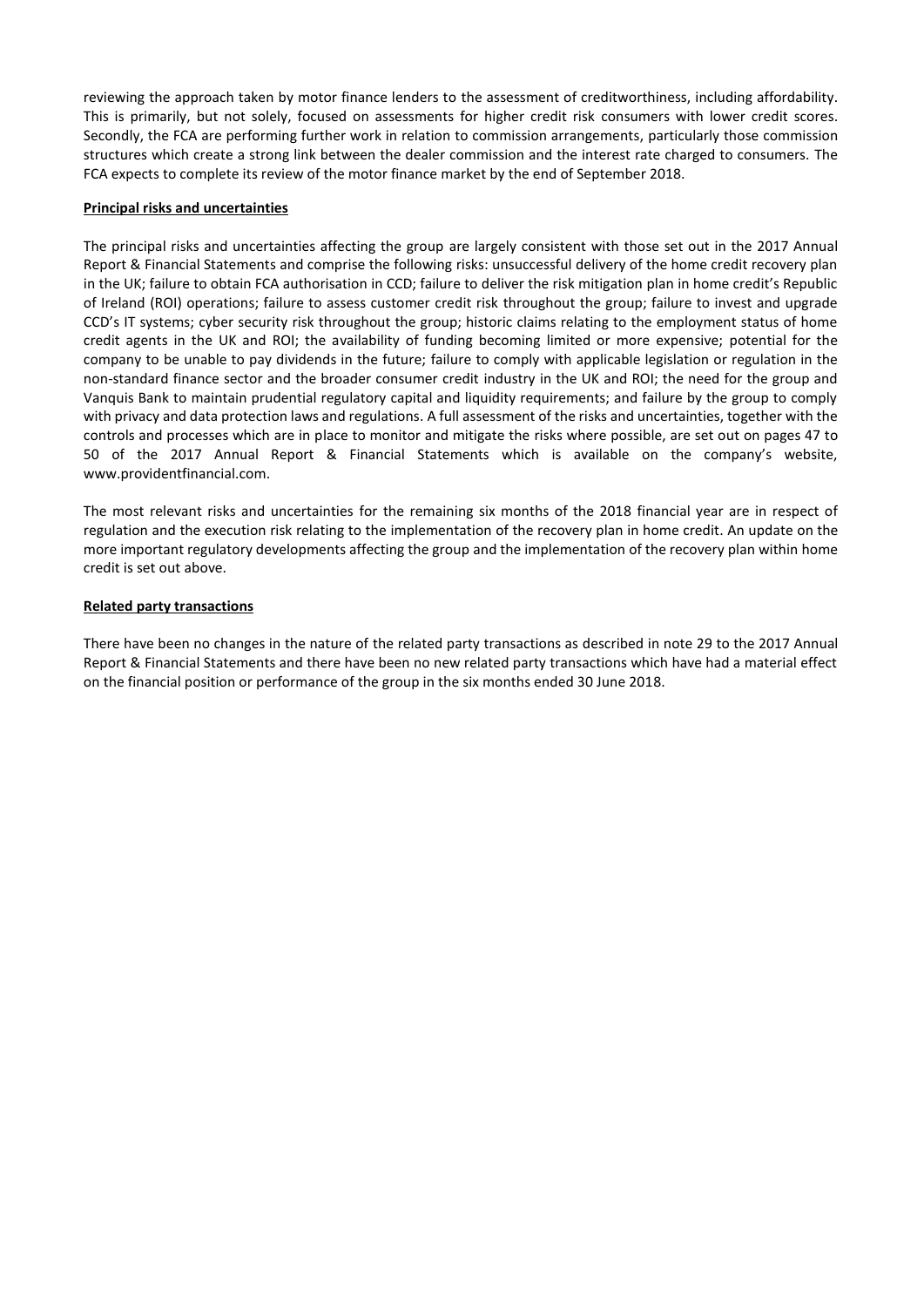## **Unaudited condensed interim financial statements**

## **Consolidated income statement**

|                                                                                  |             | Six months ended 30 June |               |  |
|----------------------------------------------------------------------------------|-------------|--------------------------|---------------|--|
|                                                                                  | <b>Note</b> | IFRS 9                   | <b>IAS 39</b> |  |
|                                                                                  |             | 2018                     | 2017          |  |
|                                                                                  |             | $\mathsf{fm}$            | £m            |  |
| Revenue                                                                          | 4           | 572.5                    | 619.4         |  |
| Finance costs                                                                    |             | (54.7)                   | (37.8)        |  |
| Impairment charges                                                               |             | (212.6)                  | (221.9)       |  |
| Administrative and operating costs                                               |             | (270.6)                  | (269.7)       |  |
| <b>Total costs</b>                                                               |             | (537.9)                  | (529.4)       |  |
| <b>Profit before tax</b>                                                         | 4           | 34.6                     | 90.0          |  |
| Profit before tax, amortisation of acquisition intangibles and exceptional items | 4           | 74.9                     | 115.3         |  |
| Amortisation of acquisition intangibles                                          | 4           | (3.7)                    | (3.7)         |  |
| <b>Exceptional items</b>                                                         | 4           | (36.6)                   | (21.6)        |  |
| Tax charge                                                                       | 5           | (12.6)                   | (23.0)        |  |
| Profit for the period attributable to equity shareholders                        |             | 22.0                     | 67.0          |  |

All of the above activities relate to continuing operations.

# **Consolidated statement of comprehensive income**

|                                                                                   |             | Six months ended 30 June |               |
|-----------------------------------------------------------------------------------|-------------|--------------------------|---------------|
|                                                                                   | Note        | <b>IFRS 9</b>            | <b>IAS 39</b> |
|                                                                                   |             | 2018                     | 2017          |
|                                                                                   |             | £m                       | £m            |
| Profit for the period attributable to equity shareholders                         |             | 22.0                     | 67.0          |
| Items that will not be reclassified subsequently to the income statement:         |             |                          |               |
| - actuarial movements on retirement benefit asset                                 | 9           | 3.6                      | 4.1           |
| - tax on items that will not be reclassified subsequently to the income statement |             | (0.7)                    | (0.7)         |
| - impact of change in UK tax rate on items that will not be reclassified          |             |                          |               |
| subsequently to the income statement                                              |             | 0.1                      |               |
| Items that may be reclassified subsequently to the income statement:              |             |                          |               |
| - fair value movement in investments                                              | 10          | 1.9                      | 1.6           |
| - exchange differences on translation of foreign operations                       |             |                          | (0.1)         |
| - tax on items that may be reclassified subsequently to the income statement      |             | (0.5)                    | (0.3)         |
| Other comprehensive income for the period                                         |             | 4.4                      | 4.6           |
| Total comprehensive income for the period                                         |             | 26.4                     | 71.6          |
|                                                                                   |             |                          |               |
|                                                                                   |             |                          |               |
| <b>Earnings per share</b>                                                         |             | Six months ended 30 June |               |
|                                                                                   | <b>Note</b> | IFRS <sub>9</sub>        | <b>IAS 39</b> |
|                                                                                   |             | 2018                     | 2017          |
|                                                                                   |             |                          | (restated)    |
|                                                                                   |             | pence                    | pence         |
| Basic                                                                             | 6           | 9.8                      | 33.8          |
| <b>Diluted</b>                                                                    | 6           | 9.8                      | 33.6          |
|                                                                                   |             |                          |               |
| Dividends per share                                                               |             | Six months ended 30 June |               |
|                                                                                   |             | <b>IFRS 9</b>            | <b>IAS 39</b> |
|                                                                                   |             | 2018                     | 2017          |
|                                                                                   |             | pence                    | pence         |
| Interim dividend                                                                  | 7           |                          |               |

\* Dividends paid in the period was £nil (2017: £133.4m).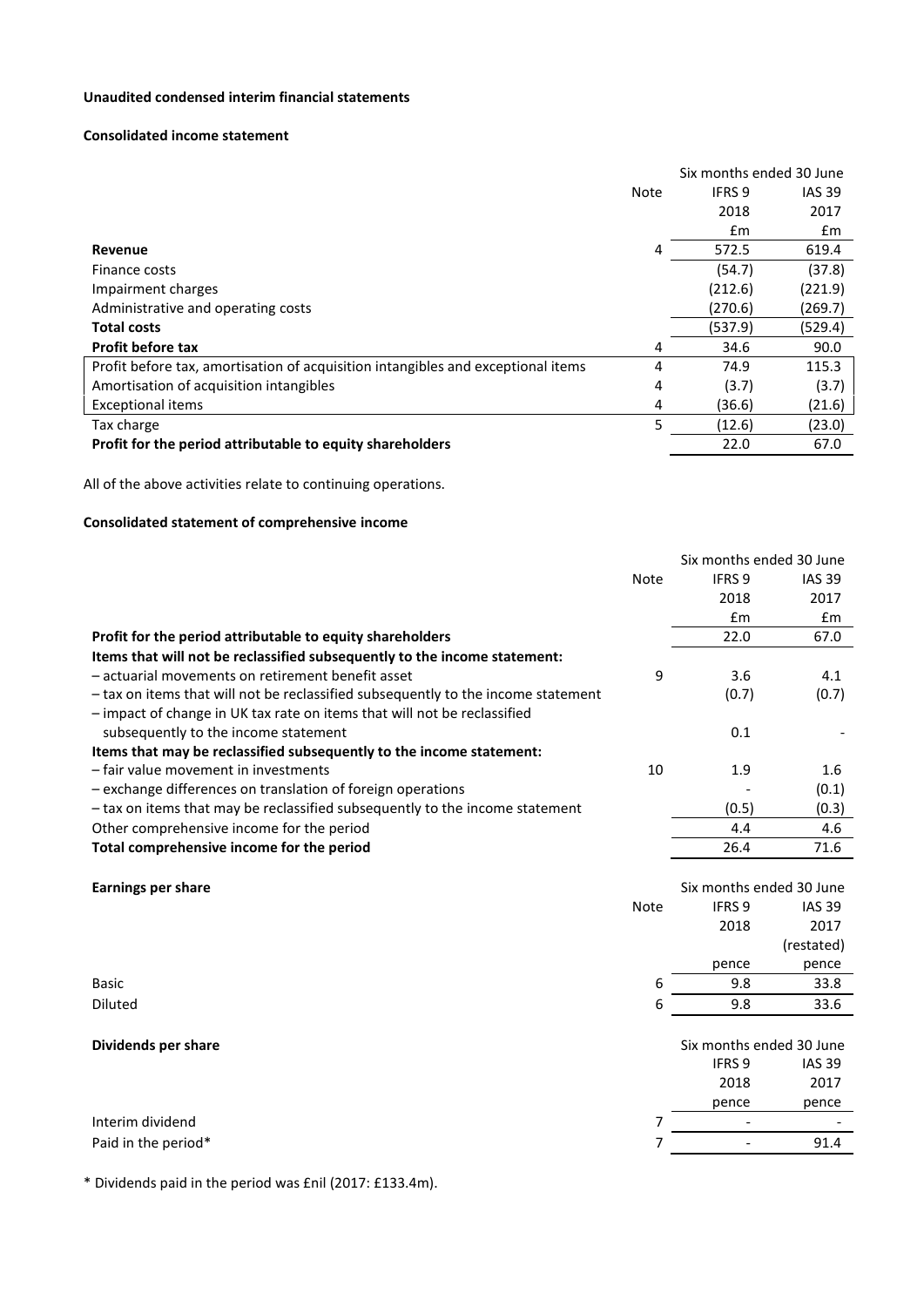# **Consolidated balance sheet**

|                                                |      | IFRS <sub>9</sub> | <b>IAS 39</b> | <b>IAS 39</b> |
|------------------------------------------------|------|-------------------|---------------|---------------|
|                                                |      | 30 June           | 31 December   | 30 June       |
|                                                | Note | 2018              | 2017          | 2017          |
|                                                |      | £m                | £m            | £m            |
| <b>ASSETS</b>                                  |      |                   |               |               |
| <b>Non-current assets</b>                      |      |                   |               |               |
| Goodwill                                       |      | 71.2              | 71.2          | 71.2          |
| Other intangible assets                        |      | 62.8              | 79.4          | 77.6          |
| Property, plant and equipment                  |      | 27.6              | 30.9          | 27.7          |
| Financial assets:                              |      |                   |               |               |
| - amounts receivable from customers            | 8    | 328.2             | 328.2         | 323.3         |
| Retirement benefit asset                       | 9    | 111.5             | 102.3         | 85.0          |
| Deferred tax asset                             |      | 14.3              |               |               |
|                                                |      | 615.6             | 612.0         | 584.8         |
| <b>Current assets</b>                          |      |                   |               |               |
| Financial assets:                              |      |                   |               |               |
| - investment held as fair value through income |      |                   |               |               |
| statement                                      | 10   | 36.4              | 35.9          |               |
| - investment held as fair value through other  |      |                   |               |               |
| comprehensive income                           | 10   | 11.8              | 9.9           | 9.1           |
| - amounts receivable from customers            | 8    | 1,757.9           | 1,981.2       | 1,998.7       |
| - cash and cash equivalents                    |      | 518.3             | 282.9         | 206.7         |
| - trade and other receivables                  |      | 59.8              | 44.0          | 57.3          |
| Deferred tax asset                             |      | 4.9               |               |               |
|                                                |      | 2,389.1           | 2,353.9       | 2,271.8       |
| <b>Total assets</b>                            | 4    | 3,004.7           | 2,965.9       | 2,856.6       |
|                                                |      |                   |               |               |
| <b>LIABILITIES</b>                             |      |                   |               |               |
| <b>Current liabilities</b>                     |      |                   |               |               |
| <b>Financial liabilities:</b>                  |      |                   |               |               |
| - retail deposits                              |      | (324.5)           | (348.4)       | (249.5)       |
| - bank and other borrowings                    |      | (18.2)            | (38.1)        | (162.2)       |
| <b>Total borrowings</b>                        |      | (342.7)           | (386.5)       | (411.7)       |
| - derivative financial instruments             | 11   |                   | (0.1)         | (0.3)         |
| - trade and other payables                     |      | (132.5)           | (115.8)       | (131.9)       |
| <b>Current tax liabilities</b>                 |      | (8.1)             | (15.9)        | (48.1)        |
| Provisions                                     | 12   | (97.9)            | (104.6)       |               |
|                                                |      | (581.2)           | (622.9)       | (592.0)       |
| <b>Non-current liabilities</b>                 |      |                   |               |               |
| <b>Financial liabilities:</b>                  |      |                   |               |               |
| - retail deposits                              |      | (1, 154.0)        | (943.4)       | (816.0)       |
| - bank and other borrowings                    |      | (591.6)           | (844.2)       | (705.3)       |
| <b>Total borrowings</b>                        |      | (1,745.6)         | (1,787.6)     | (1,521.3)     |
| Deferred tax liabilities                       |      |                   | (20.3)        | (11.7)        |
|                                                |      | (1,745.6)         | (1,807.9)     | (1,533.0)     |
| <b>Total liabilities</b>                       |      | (2,326.8)         | (2,430.8)     | (2, 125.0)    |
| <b>NET ASSETS</b>                              | 4    | 677.9             | 535.1         | 731.6         |
|                                                |      |                   |               |               |
| <b>SHAREHOLDERS' EQUITY</b>                    |      |                   |               |               |
| Share capital                                  |      | 52.5              | 30.7          | 30.7          |
| Share premium                                  |      | 273.1             | 273.0         | 272.8         |
| Other reserves                                 |      | 291.5             | 13.4          | 19.4          |
| Retained earnings                              |      | 60.8              | 218.0         | 408.7         |
| <b>TOTAL EQUITY</b>                            |      | 677.9             | 535.1         | 731.6         |
|                                                |      |                   |               |               |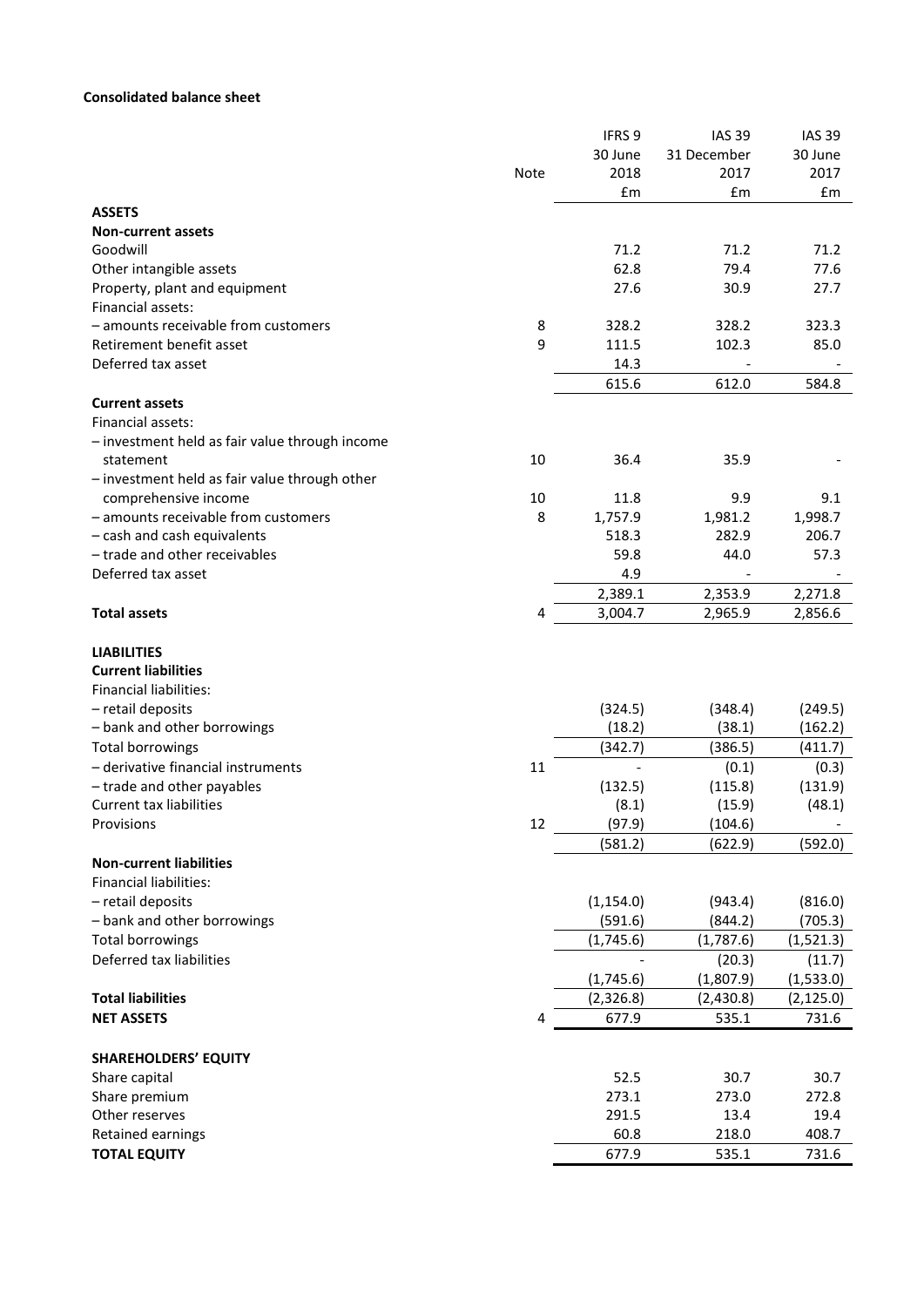# **Consolidated statement of changes in shareholders' equity**

|                                                                | Share                        | Share                    | Other                    | Retained |         |
|----------------------------------------------------------------|------------------------------|--------------------------|--------------------------|----------|---------|
|                                                                | capital                      | premium                  | reserves                 | earnings | Total   |
|                                                                | £m                           | £m                       | £m                       | £m       | £m      |
| At 31 December 2016 and 1 January 2017                         | 30.6                         | 272.7                    | 24.3                     | 462.5    | 790.1   |
| Profit for the period                                          |                              |                          |                          | 67.0     | 67.0    |
| Other comprehensive income/(expense):                          |                              |                          |                          |          |         |
| - fair value movement in investments                           |                              |                          | 1.6                      |          | 1.6     |
| - actuarial movements on retirement benefit asset (note 9)     |                              |                          |                          | 4.1      | 4.1     |
| - exchange differences on translation of foreign operations    |                              |                          |                          | (0.1)    | (0.1)   |
| - tax on items taken directly to other comprehensive income    |                              |                          | (0.3)                    | (0.7)    | (1.0)   |
| Other comprehensive income for the period                      | $\qquad \qquad -$            | $\overline{\phantom{0}}$ | 1.3                      | 3.3      | 4.6     |
| Total comprehensive income for the period                      | $\overline{a}$               | $\frac{1}{2}$            | 1.3                      | 70.3     | 71.6    |
| Transactions with owners:                                      |                              |                          |                          |          |         |
| - issue of share capital                                       | 0.1                          | 0.1                      |                          |          | 0.2     |
| - share-based payment charge                                   |                              |                          | 3.1                      |          | 3.1     |
| - transfer of share-based payment reserve                      |                              |                          | (9.3)                    | 9.3      |         |
| - dividends                                                    |                              |                          |                          | (133.4)  | (133.4) |
| At 30 June 2017 and 1 July 2017                                | 30.7                         | 272.8                    | 19.4                     | 408.7    | 731.6   |
| Loss for the period                                            | $\overline{a}$               |                          | $\overline{\phantom{0}}$ |          | (201.4) |
|                                                                |                              |                          |                          | (201.4)  |         |
| Other comprehensive income/(expense):                          |                              |                          |                          |          |         |
| - fair value movement in investments                           |                              |                          | 0.3                      |          | 0.3     |
| - fair value movement on cash flow hedges                      |                              |                          | 0.2                      |          | 0.2     |
| - actuarial movements on retirement benefit asset (note 9)     |                              |                          |                          | 13.4     | 13.4    |
| - exchange differences on translation of foreign operations    |                              |                          |                          | (0.1)    | (0.1)   |
| - tax on items taken directly to other comprehensive income    |                              |                          | (0.1)                    | (2.7)    | (2.8)   |
| - impact of change in UK tax rate                              |                              |                          | (0.1)                    | 0.4      | 0.3     |
| Other comprehensive income for the period                      | $\qquad \qquad \blacksquare$ | $\overline{\phantom{a}}$ | 0.3                      | 11.0     | 11.3    |
| Total comprehensive income/(expense) for the period            | $\overline{\phantom{a}}$     | $\overline{\phantom{a}}$ | 0.3                      | (190.4)  | (190.1) |
| Transactions with owners:                                      |                              |                          |                          |          |         |
| - issue of share capital                                       |                              | 0.2                      |                          |          | 0.2     |
| - purchase of own shares                                       |                              |                          | (0.1)                    |          | (0.1)   |
| - transfer of own shares on vesting of share awards            |                              |                          | 1.1                      | (1.1)    |         |
| - share-based payment charge                                   |                              |                          | (6.5)                    |          | (6.5)   |
| - transfer of share-based payment reserve                      |                              |                          | (0.8)                    | 0.8      |         |
| At 31 December 2017                                            | 30.7                         | 273.0                    | 13.4                     | 218.0    | 535.1   |
| Impact of adoption of IFRS 9 'Financial instruments' (note 15) | $\overline{\phantom{m}}$     | $\overline{\phantom{a}}$ | $\overline{a}$           | (184.0)  | (184.0) |
| At 1 January 2018                                              | 30.7                         | 273.0                    | 13.4                     | 34.0     | 351.1   |
| Profit for the period                                          |                              |                          |                          | 22.0     | 22.0    |
| Other comprehensive income/(expense):                          |                              |                          |                          |          |         |
| - fair value movement in investments                           |                              |                          | 1.9                      |          | 1.9     |
| - actuarial movements on retirement benefit asset (note 9)     |                              |                          |                          | 3.6      | 3.6     |
| - tax on items taken directly to other comprehensive income    |                              |                          | (0.5)                    | (0.7)    | (1.2)   |
| - impact of change in UK tax rate                              |                              |                          | $\overline{\phantom{a}}$ | 0.1      | 0.1     |
| Other comprehensive income for the period                      |                              | $\overline{\phantom{a}}$ | 1.4                      | 3.0      | 4.4     |
| Total comprehensive income for the period                      | $\qquad \qquad \blacksquare$ | $\overline{\phantom{0}}$ | 1.4                      | 25.0     | 26.4    |
| Transactions with owners:                                      |                              |                          |                          |          |         |
| - proceeds from rights issue                                   | 21.8                         |                          | 278.2                    |          | 300.0   |
| - issue of share capital                                       |                              | 0.1                      |                          |          | 0.1     |
| - share-based payment charge                                   |                              |                          | 0.3                      |          | 0.3     |
| - transfer of share-based payment reserve                      |                              |                          | (1.8)                    | 1.8      |         |
| At 30 June 2018                                                | 52.5                         | 273.1                    | 291.5                    | 60.8     | 677.9   |

The rights issue in April 2018 was undertaken through a cash box structure which allowed merger relief to be applied to the issue of shares rather than recording share premium. The resulting merger reserve of £278.2m is included within other reserves, of which £228.2m is distributable as the capital was retained for the purposes of the company with the remaining £50.0m not distributable as it was used to inject capital into Vanquis Bank.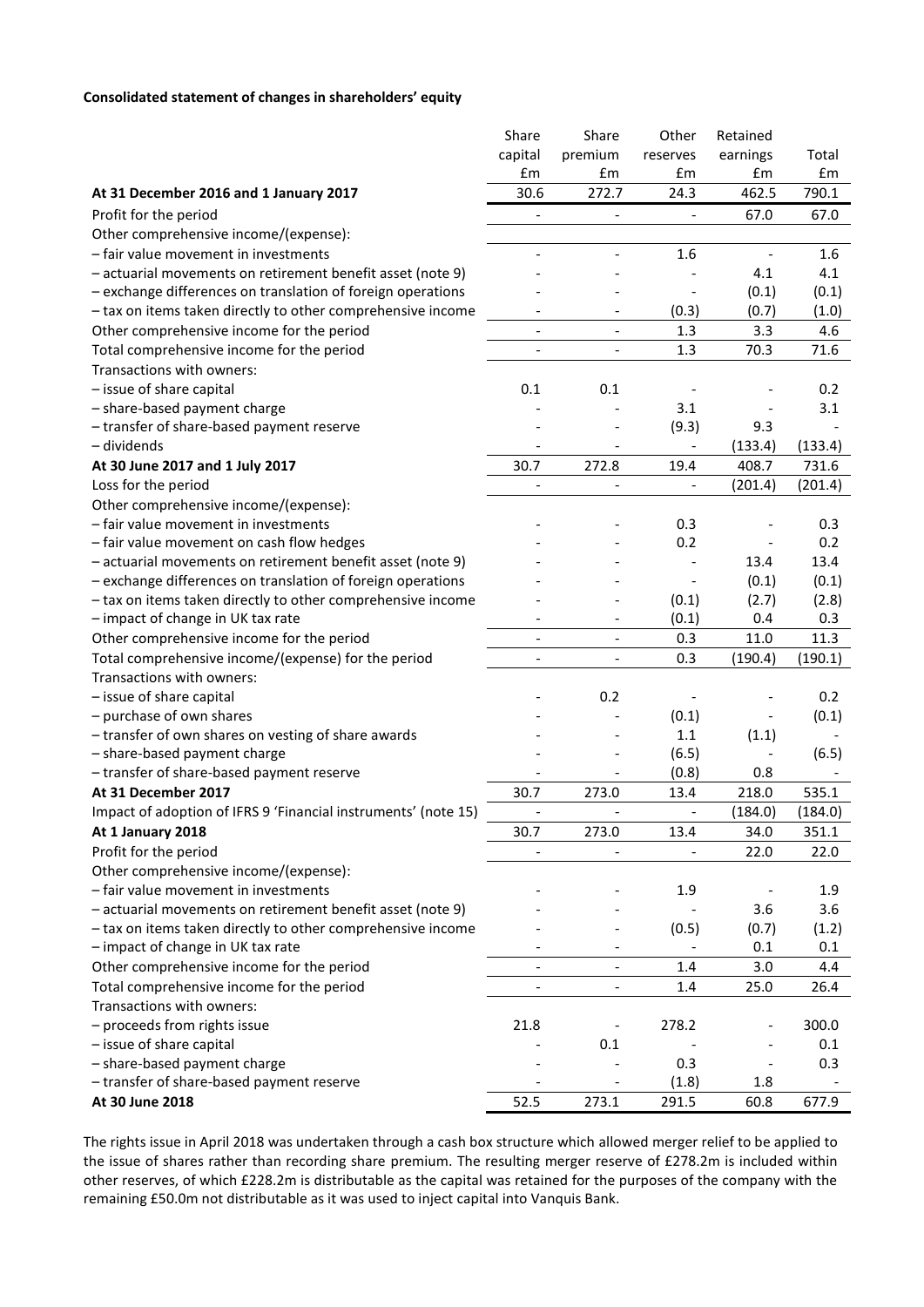## **Consolidated statement of cash flows**

| IFRS <sub>9</sub><br>Note<br><b>IAS 39</b><br>2018<br>2017<br>£m<br>£m<br>Cash flows from operating activities<br>Cash generated from operations<br>13<br>89.8<br>125.6<br>(35.2)<br>Finance costs paid<br>(39.6)<br>Premium and fees paid on refinancing of senior bonds<br>4<br>(18.5)<br>(40.5)<br>Tax paid<br>(7.0)<br>Net cash generated from operating activities<br>29.1<br>45.5<br>Cash flows from investing activities<br>Purchase of intangible assets<br>(3.9)<br>(8.1)<br>Purchase of property, plant and equipment<br>(2.3)<br>(2.6)<br>Proceeds from disposal of property, plant and equipment<br>0.3<br>0.9<br>Purchase of government gilts<br>(0.5)<br>Net cash used in investing activities<br>(6.4)<br>(9.8)<br>Cash flows from financing activities<br>212.6<br>Proceeds from bank and other borrowings<br>593.7<br>Repayment of bank and other borrowings<br>(681.1)<br>(134.2)<br>$\overline{7}$<br>Dividends paid to company shareholders<br>(133.4)<br>Net proceeds from rights issue<br>300.0<br>Proceeds from issue of share capital<br>0.1<br>0.2<br>Net cash generated from/(used in) financing activities<br>212.7<br>(54.8)<br>Net increase/(decrease) in cash, cash equivalents and overdrafts<br>235.4<br>(19.1)<br>Cash, cash equivalents and overdrafts at beginning of period<br>279.8<br>218.6<br>Cash, cash equivalents and overdrafts at end of period<br>515.2<br>199.5<br>Cash, cash equivalents and overdrafts at end of period comprise:<br>Cash at bank and in hand<br>518.3<br>206.7<br>Overdrafts (held in bank and other borrowings)<br>(3.1)<br>(7.2) |                                             | Six months ended 30 June |       |
|-----------------------------------------------------------------------------------------------------------------------------------------------------------------------------------------------------------------------------------------------------------------------------------------------------------------------------------------------------------------------------------------------------------------------------------------------------------------------------------------------------------------------------------------------------------------------------------------------------------------------------------------------------------------------------------------------------------------------------------------------------------------------------------------------------------------------------------------------------------------------------------------------------------------------------------------------------------------------------------------------------------------------------------------------------------------------------------------------------------------------------------------------------------------------------------------------------------------------------------------------------------------------------------------------------------------------------------------------------------------------------------------------------------------------------------------------------------------------------------------------------------------------------------------------------------------------------------------------------|---------------------------------------------|--------------------------|-------|
|                                                                                                                                                                                                                                                                                                                                                                                                                                                                                                                                                                                                                                                                                                                                                                                                                                                                                                                                                                                                                                                                                                                                                                                                                                                                                                                                                                                                                                                                                                                                                                                                     |                                             |                          |       |
|                                                                                                                                                                                                                                                                                                                                                                                                                                                                                                                                                                                                                                                                                                                                                                                                                                                                                                                                                                                                                                                                                                                                                                                                                                                                                                                                                                                                                                                                                                                                                                                                     |                                             |                          |       |
|                                                                                                                                                                                                                                                                                                                                                                                                                                                                                                                                                                                                                                                                                                                                                                                                                                                                                                                                                                                                                                                                                                                                                                                                                                                                                                                                                                                                                                                                                                                                                                                                     |                                             |                          |       |
|                                                                                                                                                                                                                                                                                                                                                                                                                                                                                                                                                                                                                                                                                                                                                                                                                                                                                                                                                                                                                                                                                                                                                                                                                                                                                                                                                                                                                                                                                                                                                                                                     |                                             |                          |       |
|                                                                                                                                                                                                                                                                                                                                                                                                                                                                                                                                                                                                                                                                                                                                                                                                                                                                                                                                                                                                                                                                                                                                                                                                                                                                                                                                                                                                                                                                                                                                                                                                     |                                             |                          |       |
|                                                                                                                                                                                                                                                                                                                                                                                                                                                                                                                                                                                                                                                                                                                                                                                                                                                                                                                                                                                                                                                                                                                                                                                                                                                                                                                                                                                                                                                                                                                                                                                                     |                                             |                          |       |
|                                                                                                                                                                                                                                                                                                                                                                                                                                                                                                                                                                                                                                                                                                                                                                                                                                                                                                                                                                                                                                                                                                                                                                                                                                                                                                                                                                                                                                                                                                                                                                                                     |                                             |                          |       |
|                                                                                                                                                                                                                                                                                                                                                                                                                                                                                                                                                                                                                                                                                                                                                                                                                                                                                                                                                                                                                                                                                                                                                                                                                                                                                                                                                                                                                                                                                                                                                                                                     |                                             |                          |       |
|                                                                                                                                                                                                                                                                                                                                                                                                                                                                                                                                                                                                                                                                                                                                                                                                                                                                                                                                                                                                                                                                                                                                                                                                                                                                                                                                                                                                                                                                                                                                                                                                     |                                             |                          |       |
|                                                                                                                                                                                                                                                                                                                                                                                                                                                                                                                                                                                                                                                                                                                                                                                                                                                                                                                                                                                                                                                                                                                                                                                                                                                                                                                                                                                                                                                                                                                                                                                                     |                                             |                          |       |
|                                                                                                                                                                                                                                                                                                                                                                                                                                                                                                                                                                                                                                                                                                                                                                                                                                                                                                                                                                                                                                                                                                                                                                                                                                                                                                                                                                                                                                                                                                                                                                                                     |                                             |                          |       |
|                                                                                                                                                                                                                                                                                                                                                                                                                                                                                                                                                                                                                                                                                                                                                                                                                                                                                                                                                                                                                                                                                                                                                                                                                                                                                                                                                                                                                                                                                                                                                                                                     |                                             |                          |       |
|                                                                                                                                                                                                                                                                                                                                                                                                                                                                                                                                                                                                                                                                                                                                                                                                                                                                                                                                                                                                                                                                                                                                                                                                                                                                                                                                                                                                                                                                                                                                                                                                     |                                             |                          |       |
|                                                                                                                                                                                                                                                                                                                                                                                                                                                                                                                                                                                                                                                                                                                                                                                                                                                                                                                                                                                                                                                                                                                                                                                                                                                                                                                                                                                                                                                                                                                                                                                                     |                                             |                          |       |
|                                                                                                                                                                                                                                                                                                                                                                                                                                                                                                                                                                                                                                                                                                                                                                                                                                                                                                                                                                                                                                                                                                                                                                                                                                                                                                                                                                                                                                                                                                                                                                                                     |                                             |                          |       |
|                                                                                                                                                                                                                                                                                                                                                                                                                                                                                                                                                                                                                                                                                                                                                                                                                                                                                                                                                                                                                                                                                                                                                                                                                                                                                                                                                                                                                                                                                                                                                                                                     |                                             |                          |       |
|                                                                                                                                                                                                                                                                                                                                                                                                                                                                                                                                                                                                                                                                                                                                                                                                                                                                                                                                                                                                                                                                                                                                                                                                                                                                                                                                                                                                                                                                                                                                                                                                     |                                             |                          |       |
|                                                                                                                                                                                                                                                                                                                                                                                                                                                                                                                                                                                                                                                                                                                                                                                                                                                                                                                                                                                                                                                                                                                                                                                                                                                                                                                                                                                                                                                                                                                                                                                                     |                                             |                          |       |
|                                                                                                                                                                                                                                                                                                                                                                                                                                                                                                                                                                                                                                                                                                                                                                                                                                                                                                                                                                                                                                                                                                                                                                                                                                                                                                                                                                                                                                                                                                                                                                                                     |                                             |                          |       |
|                                                                                                                                                                                                                                                                                                                                                                                                                                                                                                                                                                                                                                                                                                                                                                                                                                                                                                                                                                                                                                                                                                                                                                                                                                                                                                                                                                                                                                                                                                                                                                                                     |                                             |                          |       |
|                                                                                                                                                                                                                                                                                                                                                                                                                                                                                                                                                                                                                                                                                                                                                                                                                                                                                                                                                                                                                                                                                                                                                                                                                                                                                                                                                                                                                                                                                                                                                                                                     |                                             |                          |       |
|                                                                                                                                                                                                                                                                                                                                                                                                                                                                                                                                                                                                                                                                                                                                                                                                                                                                                                                                                                                                                                                                                                                                                                                                                                                                                                                                                                                                                                                                                                                                                                                                     |                                             |                          |       |
|                                                                                                                                                                                                                                                                                                                                                                                                                                                                                                                                                                                                                                                                                                                                                                                                                                                                                                                                                                                                                                                                                                                                                                                                                                                                                                                                                                                                                                                                                                                                                                                                     |                                             |                          |       |
|                                                                                                                                                                                                                                                                                                                                                                                                                                                                                                                                                                                                                                                                                                                                                                                                                                                                                                                                                                                                                                                                                                                                                                                                                                                                                                                                                                                                                                                                                                                                                                                                     |                                             |                          |       |
|                                                                                                                                                                                                                                                                                                                                                                                                                                                                                                                                                                                                                                                                                                                                                                                                                                                                                                                                                                                                                                                                                                                                                                                                                                                                                                                                                                                                                                                                                                                                                                                                     |                                             |                          |       |
|                                                                                                                                                                                                                                                                                                                                                                                                                                                                                                                                                                                                                                                                                                                                                                                                                                                                                                                                                                                                                                                                                                                                                                                                                                                                                                                                                                                                                                                                                                                                                                                                     |                                             |                          |       |
|                                                                                                                                                                                                                                                                                                                                                                                                                                                                                                                                                                                                                                                                                                                                                                                                                                                                                                                                                                                                                                                                                                                                                                                                                                                                                                                                                                                                                                                                                                                                                                                                     |                                             |                          |       |
|                                                                                                                                                                                                                                                                                                                                                                                                                                                                                                                                                                                                                                                                                                                                                                                                                                                                                                                                                                                                                                                                                                                                                                                                                                                                                                                                                                                                                                                                                                                                                                                                     |                                             |                          |       |
|                                                                                                                                                                                                                                                                                                                                                                                                                                                                                                                                                                                                                                                                                                                                                                                                                                                                                                                                                                                                                                                                                                                                                                                                                                                                                                                                                                                                                                                                                                                                                                                                     | Total cash, cash equivalents and overdrafts | 515.2                    | 199.5 |

Cash at bank and in hand includes £495.0m (2017: £184.1m) in respect of the liquid assets buffer, including other liquidity resources, held by Vanquis Bank in accordance with the PRA's liquidity regime. This buffer is not available to finance the group's day-to-day operations.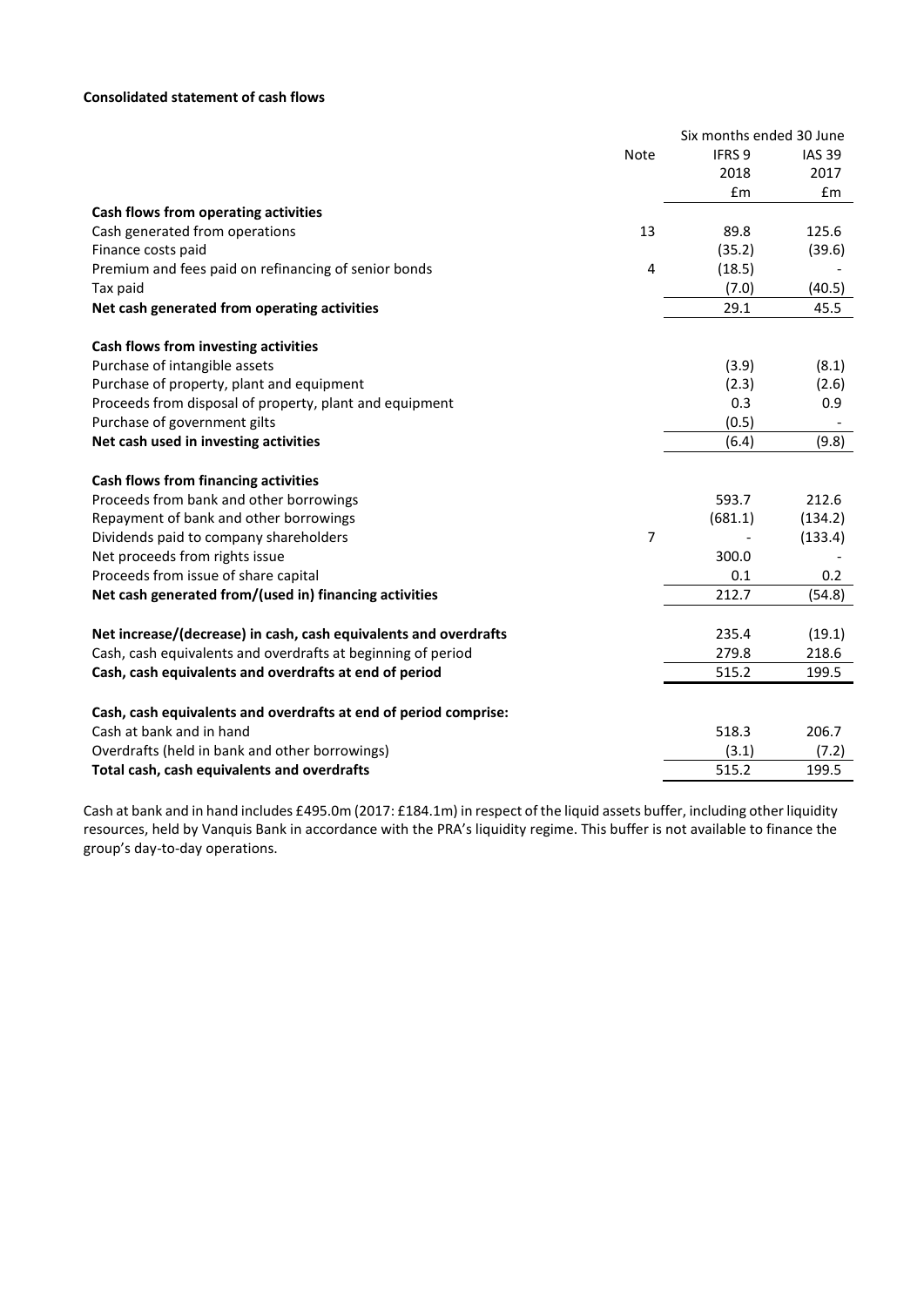#### **Notes to the unaudited condensed interim financial statements**

## **1**. **General information**

The company is a public limited company, incorporated and domiciled in the UK. The address of its registered office is No. 1 Godwin Street, Bradford, BD1 2SU. The company is listed on the London Stock Exchange.

The unaudited condensed interim financial statements do not constitute the statutory financial statements of the group within the meaning of section 434 of the Companies Act 2006. The statutory financial statements for the year ended 31 December 2017 were approved by the board of directors on 27 February 2018 and have been delivered to the Registrar of Companies. The report of the auditor on those financial statements was unqualified but did include an emphasis of matter in relation to the group's ability to continue as a going concern. Without the benefit of the net proceeds from the rights issue, the group was unable to meet certain regulatory capital requirements, namely the minimum level of regulatory capital which the PRA expected the group to hold and covenant waivers and relaxations which had been obtained would cease to be effective. The proceeds were received, as intended in April 2018, which enabled the group to meet its regulatory capital requirements and continue to meet the covenant waivers and relaxations which had been obtained. The report of the auditor did not contain any statement under section 498(2) or (3) of the Companies Act 2006.

The unaudited condensed interim financial statements for the six months ended 30 June 2018 have been reviewed, not audited, and were approved by the board of directors on 31 July 2018.

## **2. Basis of preparation**

The unaudited condensed interim financial statements for the six months ended 30 June 2018 have been prepared in accordance with IAS 34 'Interim Financial Reporting' as adopted by the European Union. The unaudited condensed interim financial statements should be read in conjunction with the statutory financial statements for the year ended 31 December 2017 which have been prepared in accordance with International Financial Reporting Standards (IFRS) as adopted by the European Union.

The directors have reviewed the group's budgets, plans and cash flow forecasts for 2018 and 2019 together with outline projections for the three subsequent years. Based on this review, they are satisfied that the group has adequate resources to continue to operate for the foreseeable future. For this reason, the directors continue to adopt the going concern basis in preparing the unaudited condensed interim financial statements.

The group made the following disclosure reclassifications within the statutory financial statements for the year ended 31 December 2017 and prior year comparatives restated. The 2017 interim comparatives have therefore been restated on a consistent basis:

## **(a) Separate disclosure of impairment on the face of the income statement**

Historically, costs were analysed between operating costs, administrative costs and finance costs on the face of the income statement. Operating costs comprised impairment, agents' commissions and marketing and acquisition costs. However, under the new home credit operating model in the UK, agent's commission costs have been replaced with salaries which are shown under administrative costs. Given that impairment costs comprise a significant proportion of the remaining operating costs and they are material to the group, it is considered appropriate to disclose impairment separately on the face of the income statement. The residual operating costs comprising marketing and acquisition costs have been incorporated within administrative and operating costs and 30 June 2017 comparatives reclassified.

## **(b) Separate disclosure of retail deposits on the face of the balance sheet**

All external borrowings held by the group were historically shown as 'bank and other borrowings' on the face of the balance sheet and split between current (where settlement is within the subsequent 12 months) and non-current (where settlement can be deferred beyond 12 months). Retail deposits have now become the most material part of the group's funding structure. Most retail deposit taking institutions disclose retail deposits separately on the face of the balance sheet and this disclosure has now been adopted by the group and 30 June 2017 comparatives reclassified.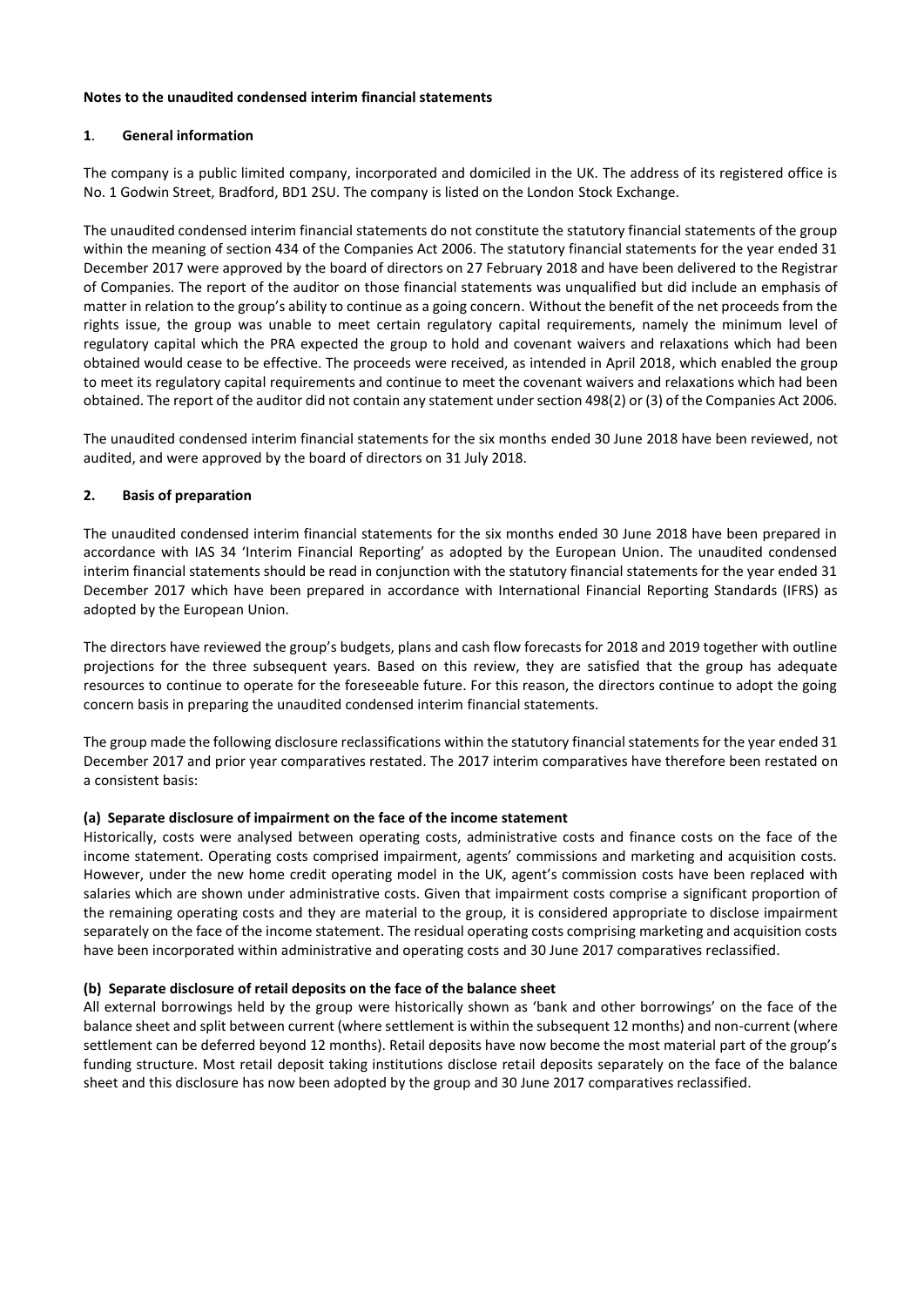## **3. Accounting policies**

The accounting policies applied in preparing the unaudited condensed interim financial statements are consistent with those used in preparing the statutory financial statements for the year ended 31 December 2017 with the exception of the adoption of IFRS 9 'Financial instruments' and IFRS 15 'Revenue from contracts with customers' from 1 January 2018.

Taxes on profits in interim periods are accrued using the tax rate that will be applicable to expected total annual profits.

## **The impact of new standards adopted by the group from 1 January 2018**

# IFRS 9

IFRS 9 has been adopted by the group from the mandatory adoption date of 1 January 2018. Full details of the impact of adoption can be found in note 15.

# IFRS 15

IFRS 15 has been adopted from 1 January 2018. The standard establishes the principles to determine the nature, amount and timing, and uncertainty of revenue and cash flows arising from a contract with a customer.

Interest income in both Vanquis Bank and CCD continues to be accounted for in accordance with IFRS 9. Interest income generated from Moneybarn's conditional sales agreements continues to be accounted for in accordance IAS 17 'Leases'.

Non-interest income generated by Vanquis Bank is now accounted for in accordance with IFRS 15. However, there has been no change in the recognition of revenue to the approach adopted previously under IAS 39.

## **The impact of new standards not yet effective and not adopted by the group from 1 January 2018**

## IFRS 16

IFRS 16 'Leases' will replace IAS 17 'Leases' and provides a model for the identification of lease arrangements and the treatment in the financial statements of both lessees and lessors.

The standard distinguishes leases and service contracts on the basis of whether an identified asset is controlled by the customer. Distinctions between operating leases and finance leases are removed for lessee accounting, and will be replaced by a model where a right-of-use asset and a corresponding liability are recognised for all leases where the group is the lessee, except for short-term assets and leases of low value assets.

The right of use asset is initially measured at cost and subsequently measured at cost less accumulated amortisation and impairment losses, adjusted for any re-measurement of the lease liability. The lease liability is initially measured at the present value of future minimum lease payments. Subsequently the lease liability is adjusted for interest and lease payments, as well as the impact of lease modifications, amongst others. The classification of cash flows will also be affected as under IAS 17 operating lease payments are presented as operating cash flows; whereas under IFRS 16, the lease payments will be split into a principal and interest portion which will be presented as financing and operating cash flows respectively.

The group continues to assess the impact of IFRS 16 and will adopt the standard from the effective date of 1 January 2019. Adoption will increase assets and liabilities by a similar amount with limited impact on net assets.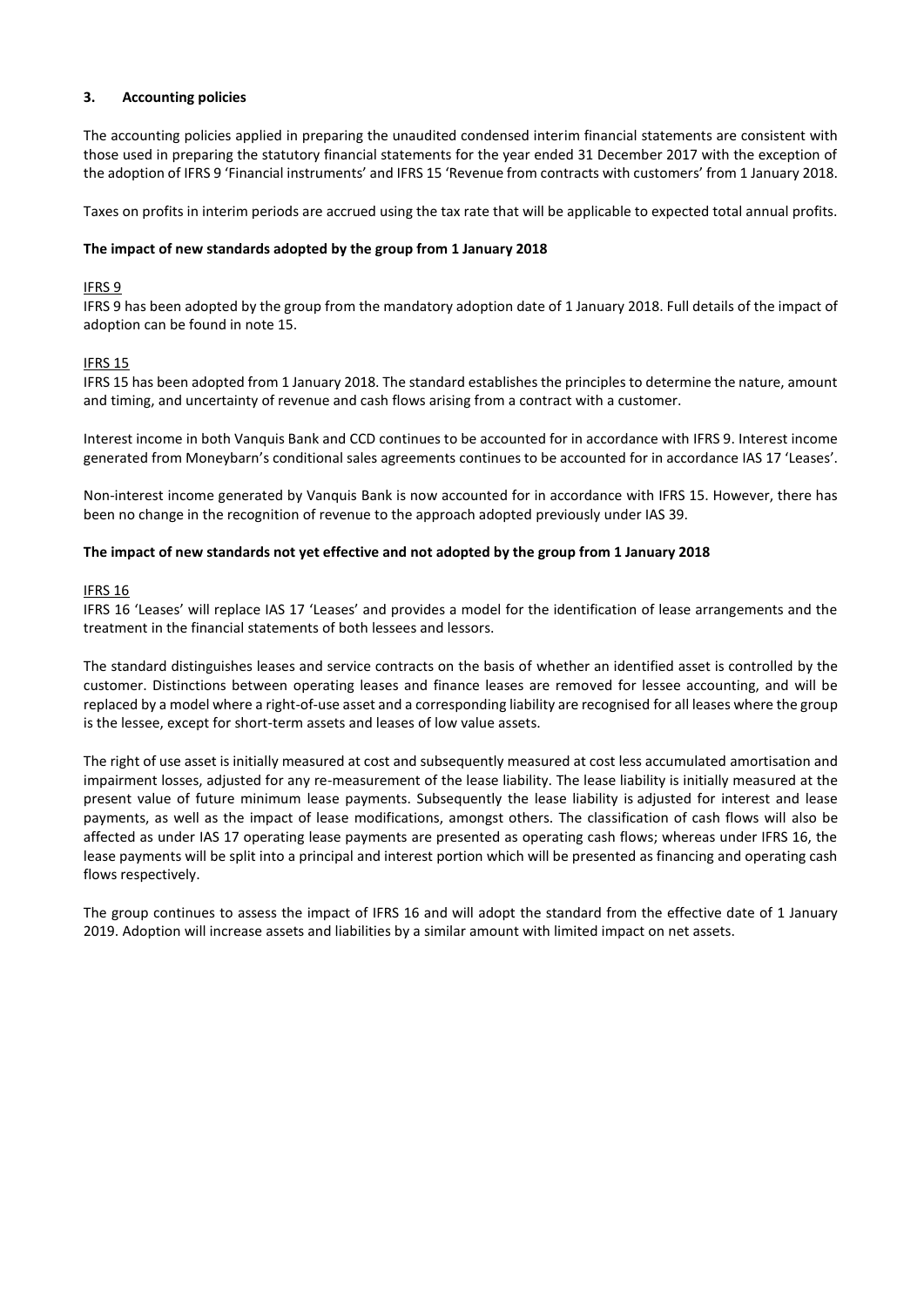## **4. Segment reporting**

|                                                |                          |                          | Profit/(loss) before     |               |
|------------------------------------------------|--------------------------|--------------------------|--------------------------|---------------|
|                                                | Revenue                  |                          | tax                      |               |
|                                                | Six months ended 30 June |                          | Six months ended 30 June |               |
|                                                | <b>IFRS 9</b>            | <b>IAS 39</b>            | IFRS 9                   | <b>IAS 39</b> |
|                                                | 2018                     | 2017                     | 2018                     | 2017          |
|                                                | $\mathsf{fm}$            | £m                       | £m                       | £m            |
|                                                |                          |                          |                          |               |
| Vanquis Bank                                   | 331.9                    | 311.1                    | 97.2                     | 100.1         |
| CCD                                            | 179.4                    | 258.4                    | (23.2)                   | 6.3           |
| Moneybarn                                      | 61.2                     | 49.9                     | 10.6                     | 16.9          |
| Central costs                                  |                          | $\overline{\phantom{0}}$ | (9.7)                    | (8.0)         |
| Total group before amortisation of acquisition |                          |                          |                          |               |
| intangibles and exceptional items              | 572.5                    | 619.4                    | 74.9                     | 115.3         |
| Amortisation of acquisition intangibles        |                          |                          | (3.7)                    | (3.7)         |
| <b>Exceptional items</b>                       |                          |                          | (36.6)                   | (21.6)        |
| <b>Total group</b>                             | 572.5                    | 619.4                    | 34.6                     | 90.0          |

Acquisition intangibles represent the fair value of the broker relationships of £75.0m which arose on the acquisition of Moneybarn in August 2014. The intangible asset was calculated based on the discounted cash flows associated with Moneybarn's core broker relationships and is being amortised over an estimated useful life of 10 years. The amortisation charge in the first half of 2018 amounted to £3.7m (2017: £3.7m).

An exceptional charge of £36.6m has been recognised in the first half of 2018 comprising: (i) £18.1m in respect of intangible and tangible asset write-offs (£10.9m), redundancy costs (£4.5m) and consultancy costs (£3.3m) associated with the implementation of the home credit recovery plan following the poor execution of the migration to the new operating model in July 2017 net of an exceptional pension credit of £0.6m (see note 9); and (ii) £18.5m in respect of the 8% premium plus fees paid on the redemption of 89% of the £250m senior bonds maturing in October 2019.

In the first half of 2017, an exceptional charge of £21.6m was recognised in respect of the migration to the new home credit operating model in CCD. The exceptional charge comprised redundancy costs of £14.7m, recruitment and training costs of £7.1m, enhanced agent retention commissions of £2.7m and other costs of £1.0m net of an exceptional pension credit of £3.9m associated with those employees made redundant who were part of the group's defined benefit pension scheme (see note 9).

All of the above activities relate to continuing operations.

Revenue between business segments is not significant.

|                          | Segment assets |               |               | Net assets    |                          |               |
|--------------------------|----------------|---------------|---------------|---------------|--------------------------|---------------|
|                          | <b>IFRS 9</b>  | <b>IAS 39</b> | <b>IAS 39</b> | <b>IFRS 9</b> | <b>IAS 39</b>            | <b>IAS 39</b> |
|                          | 30 June        | 31 December   | 30 June       | 30 June       | 31 December              | 30 June       |
|                          | 2018           | 2017          | 2017          | 2018          | 2017                     | 2017          |
|                          | Em             | £m            | $\mathsf{fm}$ | $\mathsf{fm}$ | £m                       | £m            |
|                          |                |               |               |               |                          |               |
| Vanquis Bank             | 2,041.5        | 1,854.5       | 1,701.4       | 307.9         | 295.4                    | 388.9         |
| <b>CCD</b>               | 353.8          | 454.4         | 564.7         | 169.8         | 180.1                    | 126.2         |
| Moneybarn                | 393.6          | 393.5         | 370.9         | 14.5          | 42.7                     | 50.3          |
| Central                  | 229.3          | 81.6          | 241.5         | 185.7         | 16.9                     | 166.2         |
| Total before intra-group |                |               |               |               |                          |               |
| elimination              | 3,018.2        | 2,784.0       | 2,878.5       | 677.9         | 535.1                    | 731.6         |
| Intra-group elimination  | (13.5)         | 181.9         | (21.9)        |               | $\overline{\phantom{a}}$ |               |
| <b>Total group</b>       | 3,004.7        | 2,965.9       | 2,856.6       | 677.9         | 535.1                    | 731.6         |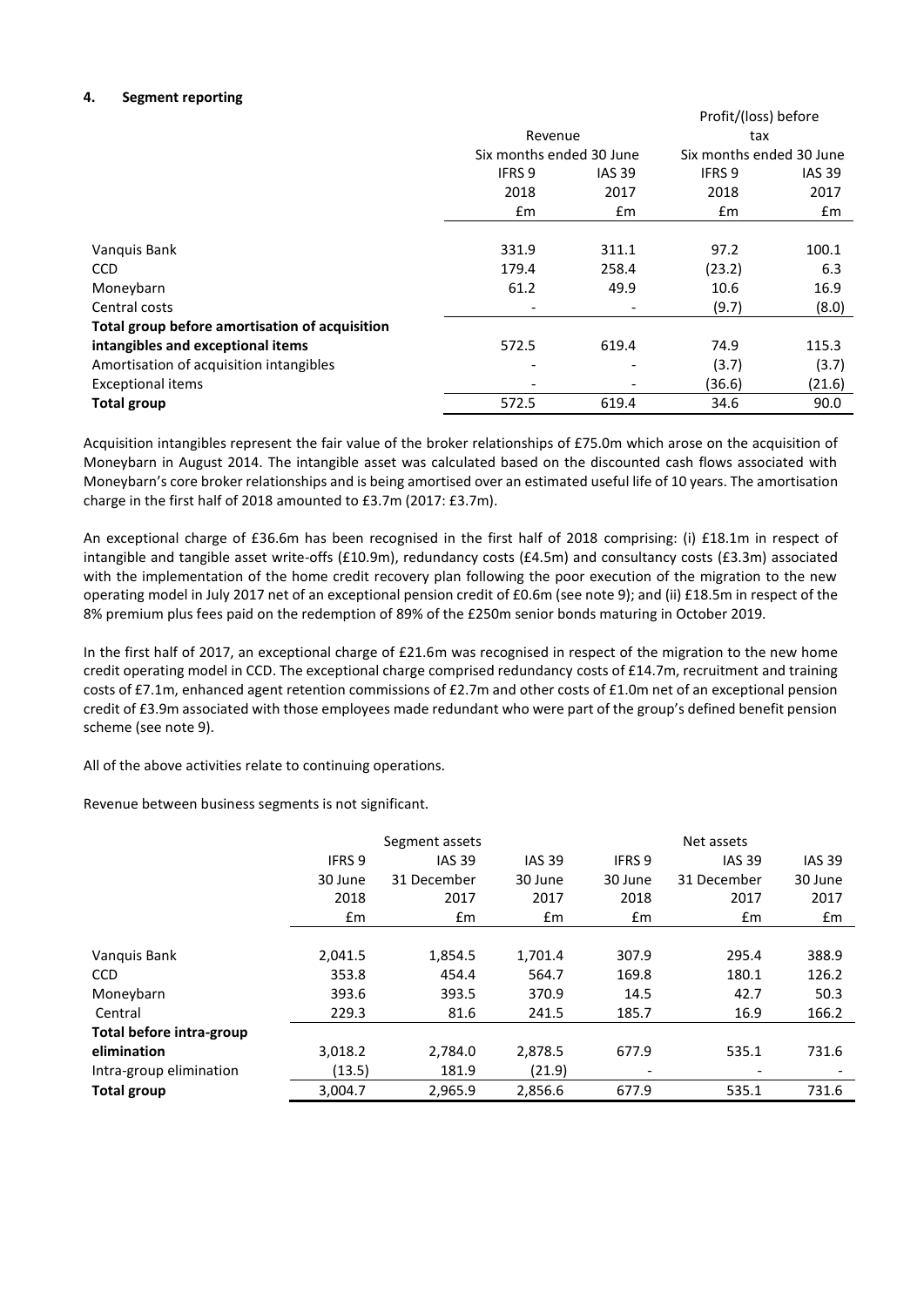## **4. Segment reporting (continued)**

Segment net assets reflect the statutory basis of the companies forming the group's business segments adjusted to assume repayment of intra-group balances and rebasing of the borrowings of CCD to reflect a borrowings to receivables ratio of 70%. The ratio of borrowings to receivables has reduced from 80% following completion of the rights issue and the group's revised capital structure. The impact of this is an increase in the notional allocation of group borrowings to CCD of £13.5m (31 December 2017: £181.9m, 30 June 2017: £21.9m) and an increase in the notional cash allocated to central activities of the same amount. The intra-group elimination adjustment removes this notional allocation to state borrowings and cash on a consolidated group basis.

The group's businesses operate principally in the UK and Republic of Ireland.

# **5. Tax charge**

The tax charge for the period has been calculated by applying the directors' best estimate of the effective tax rate for the financial year of 27.1% (2017: 24.2%), to the profit before tax, amortisation of acquisition intangibles and exceptional items for the period. The tax rate reflects the impact of the bank corporation tax surcharge of 8% which came into force on 1 January 2016 and applies to Vanquis Bank profits in excess of £25m.

# **6. Earnings per share**

Basic earnings per share is calculated by dividing the profit for the year attributable to equity shareholders by the weighted average number of ordinary shares outstanding during the year. The weighted average number of shares in the period prior to the rights issue in April 2018 has been adjusted to take account of the bonus element of the rights issue of 1.367 in accordance with IAS 33: 'Earnings per share' and prior year comparatives restated.

Diluted earnings per share calculates the effect on earnings per share assuming conversion of all dilutive potential ordinary shares. Dilutive potential ordinary shares are calculated as follows:

- (i) For share awards outstanding under performance-related share incentive schemes such as the Performance Share Plan (PSP) and the Long Term Incentive Scheme (LTIS), the number of dilutive potential ordinary shares is calculated based on the number of shares which would be issuable if: (i) the end of the reporting period is assumed to be the end of the schemes' performance period; and (ii) the performance targets have been met as at that date.
- (ii) For share options outstanding under non-performance related schemes such as the Save As You Earn scheme (SAYE), a calculation is performed to determine the number of shares that could have been acquired at fair value (determined as the average annual market share price of the company's shares) based on the monetary value of the subscription rights attached to outstanding share options. The number of shares calculated is compared with the number of share options outstanding, with the difference being the dilutive potential ordinary shares.

Reconciliations of basic and diluted earnings per share are set out below:

|                                             | Six months ended 30 June |           |        |                 |           |        |
|---------------------------------------------|--------------------------|-----------|--------|-----------------|-----------|--------|
|                                             | 2018                     |           |        | 2017 (restated) |           |        |
|                                             | Weighted                 |           |        |                 | Weighted  |        |
|                                             |                          | average   | Per    |                 | average   | Per    |
|                                             |                          | number    | share  |                 | number    | share  |
|                                             | Earnings                 | of shares | amount | Earnings        | of shares | amount |
|                                             | Em                       | m         | pence  | £m              | m         | pence  |
| <b>Basic earnings per share</b>             | 22.0                     | 225.3     | 9.8    | 67.0            | 198.1     | 33.8   |
| Dilutive effect of share options and awards |                          | 0.3       |        |                 | 1.1       | (0.2)  |
| <b>Diluted earnings per share</b>           | 22.0                     | 225.6     | 9.8    | 67.0            | 199.2     | 33.6   |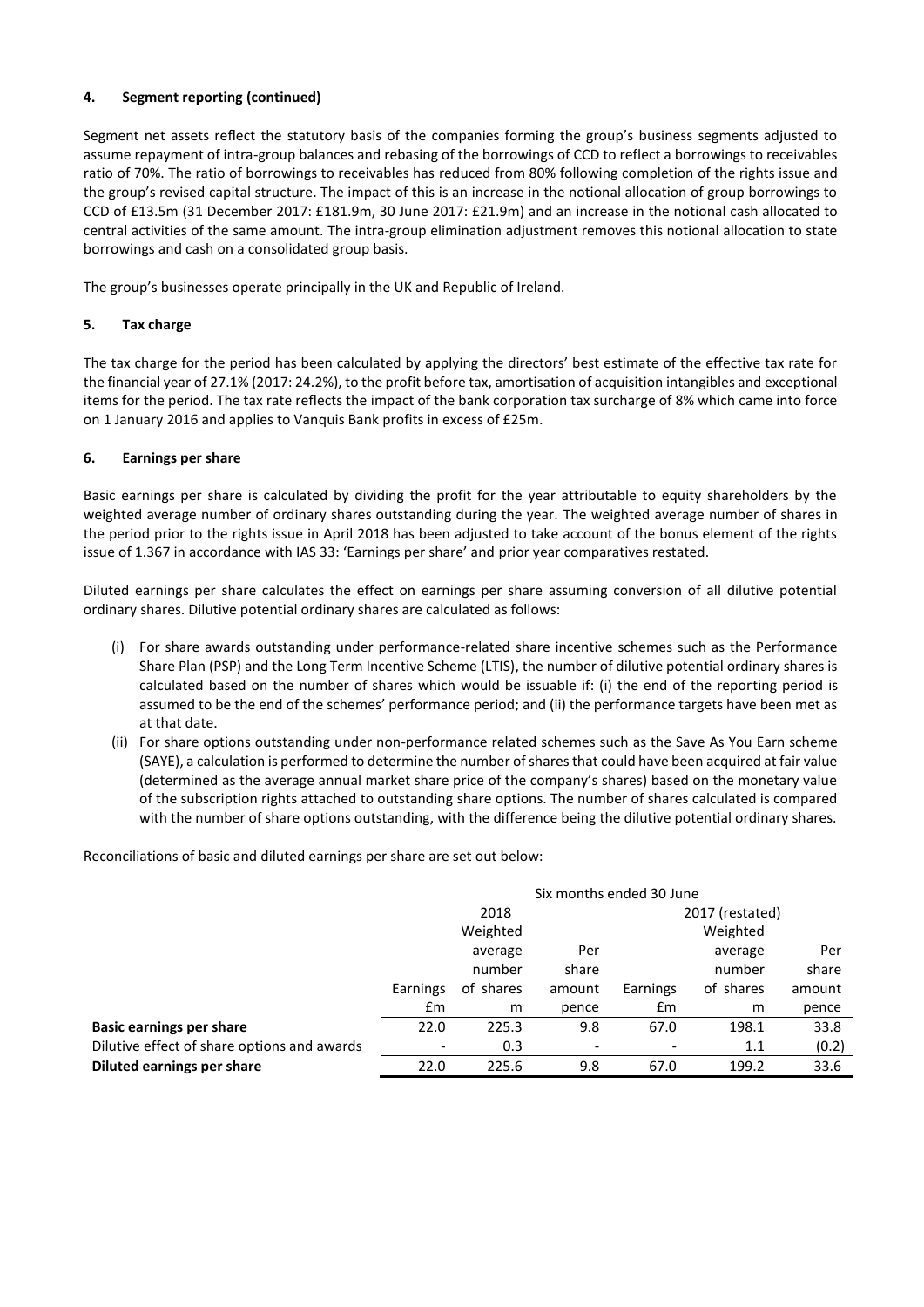## **6. Earnings per share (continued)**

The directors have elected to show an adjusted earnings per share prior to the amortisation of acquisition intangibles which arose on the acquisition of Moneybarn in August 2014 and prior to exceptional items (see note 4). This is presented to show the earnings per share generated by the group's underlying operations. A reconciliation of basic and diluted earnings per share to adjusted basic and diluted earnings per share is as follows:

|                                          | Six months ended 30 June |                         |           |          |           |           |
|------------------------------------------|--------------------------|-------------------------|-----------|----------|-----------|-----------|
|                                          |                          | 2018<br>2017 (restated) |           |          |           |           |
|                                          |                          | Weighted                |           |          | Weighted  |           |
|                                          |                          | average                 |           |          | average   |           |
|                                          |                          | number                  | Per share |          | number    | Per share |
|                                          | Earnings                 | of shares               | amount    | Earnings | of shares | amount    |
|                                          | £m                       | m                       | pence     | £m       | m         | pence     |
| <b>Basic earnings per share</b>          | 22.0                     | 225.3                   | 9.8       | 67.0     | 198.1     | 33.8      |
| Amortisation of acquisition intangibles, |                          |                         |           |          |           |           |
| net of tax                               | 3.0                      |                         | 1.3       | 3.0      |           | 1.5       |
| Exceptional items, net of tax            | 29.6                     |                         | 13.1      | 17.4     |           | 8.8       |
| Adjusted basic earnings per share        | 54.6                     | 225.3                   | 24.2      | 87.4     | 198.1     | 44.1      |
| Diluted earnings per share               | 22.0                     | 225.6                   | 9.8       | 67.0     | 199.2     | 33.6      |
| Amortisation of acquisition intangibles, |                          |                         |           |          |           |           |
| net of tax                               | 3.0                      |                         | 1.3       | 3.0      |           | 1.5       |
| Exceptional items, net of tax            | 29.6                     | ٠                       | 13.1      | 17.4     |           | 8.7       |
| Adjusted diluted earnings per share      | 54.6                     | 225.6                   | 24.2      | 87.4     | 199.2     | 43.8      |

#### **7. Dividends**

|                              | Six months ended 30 June |       |
|------------------------------|--------------------------|-------|
|                              | 2018                     | 2017  |
|                              | £m                       | £m    |
| 2016 final - 91.4p per share | $\overline{\phantom{0}}$ | 133.4 |
| Total dividends paid         | $\overline{\phantom{a}}$ | 133.4 |

The directors have not declared an interim dividend in respect of the six months ended 30 June 2018 (2017: nil).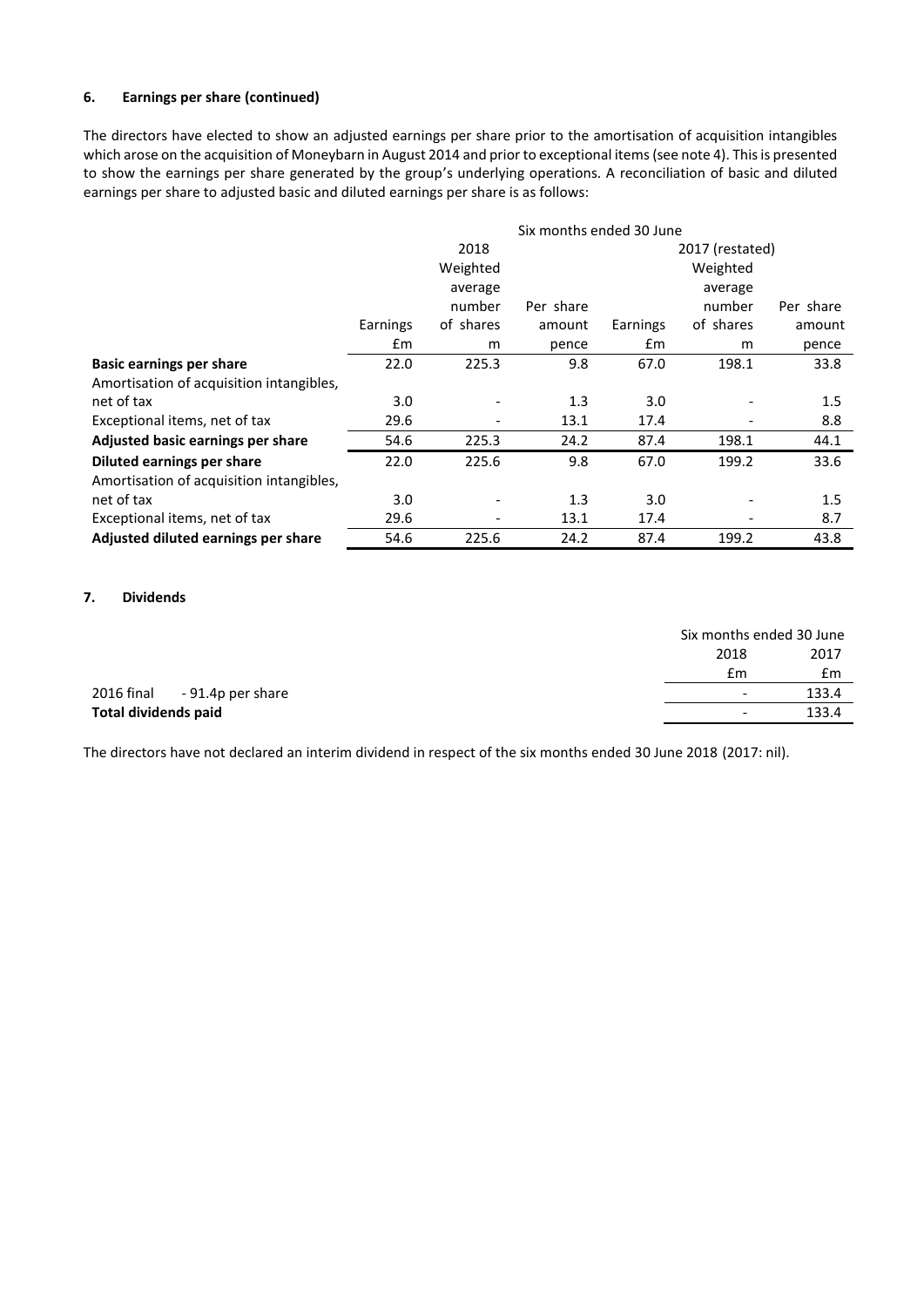#### **8. Amounts receivable from customers**

|                             | <b>IFRS 9</b> | <b>IAS 39</b> | <b>IAS 39</b> |
|-----------------------------|---------------|---------------|---------------|
|                             | 30 June       | 31 December   | 30 June       |
|                             | 2018          | 2017          | 2017          |
|                             | £m            | £m            | £m            |
|                             |               |               |               |
| Vanquis Bank                | 1,432.4       | 1,554.7       | 1,476.8       |
| <b>CCD</b>                  | 293.7         | 390.6         | 501.4         |
| Moneybarn                   | 360.0         | 364.1         | 343.8         |
| <b>Total group</b>          | 2,086.1       | 2,309.4       | 2,322.0       |
| Analysed as:                |               |               |               |
| - due in more than one year | 328.2         | 328.2         | 323.3         |
| - due within one year       | 1,757.9       | 1,981.2       | 1,998.7       |
| <b>Total group</b>          | 2,086.1       | 2,309.4       | 2,322.0       |

Vanquis Bank receivables comprise £1,407.3m (31 December 2017: £1,538.9m, 30 June 2017: £1,342.0m) in respect of credit cards and £25.1m (31 December 2017: £15.8m, 30 June 2017: £3.5m) in respect of loans. The balance at 30 June 2018 is stated net of an estimated balance reduction of £69.3m (31 December 2017: £75.4m, 30 June 2017: £nil), comprising a gross balance reduction of £84.0m (31 December 2017: £90.1m, 30 June 2017: £nil) less release of impairment provisions of £14.7m (31 December 2017: £14.7m, 30 June 2017: £nil), following the resolution of the FCA investigation into ROP on 27 February 2018.

CCD receivables comprise £260.6m in respect of the home credit business (31 December 2017: £352.2m, 30 June 2017: £471.7m), £31.4m in respect of Satsuma (31 December 2017: £35.8m, 30 June 2017: £25.2m) and £1.7m in respect of the collect-out of glo (31 December 2017: £2.6m, 30 June 2017: £4.5m).

Moneybarn receivables are stated net of an estimated balance reduction of £12.1m (31 December 2017: £12.1m, 30 June 2017: £nil), comprising a gross balance reduction of £32.5m (31 December 2017: £32.5m, 30 June 2017: £nil) less release of impairment provisions of £20.4m (31 December 2017: £20.4m, 30 June 2017: £nil) in respect of the FCA investigation into affordability, forbearance and termination options.

IFRS 9: 'Financial instruments' has been adopted by the group from the mandatory adoption date of 1 January 2018. Full details of the impact of adoption can be found in note 15.

Amounts receivable from customers for Vanquis Bank can be reconciled as follows:

|                            | Stage 1<br>£m | Stage 2<br>£m | Stage 3<br>£m | 30 June<br>2018<br>Total<br>£m | 31 December<br>2017<br>Total<br>£m | 30 June<br>2017<br>Total<br>£m |
|----------------------------|---------------|---------------|---------------|--------------------------------|------------------------------------|--------------------------------|
| <b>Gross receivables</b>   | 1,419.7       | 99.4          | 378.9         | 1,898.0                        | 1,843.6                            | 1,759.6                        |
| <b>Provision movement:</b> |               |               |               |                                |                                    |                                |
| At 1 January (IAS 39)      |               |               |               | (288.9)                        | (261.4)                            | (261.4)                        |
| Impact of IFRS 9 adoption  |               |               |               | (149.5)                        |                                    |                                |
| At 1 January (IFRS 9)      | (136.2)       | (50.4)        | (251.8)       | (438.4)                        |                                    |                                |
| Charge                     | (16.6)        | (23.2)        | (77.5)        | (117.3)                        | (186.6)                            | (93.1)                         |
| Exceptional release of     |               |               |               |                                |                                    |                                |
| impairment provision       |               |               |               |                                | 14.7                               |                                |
| Amounts written off        | 6.2           | 20.4          | 79.7          | 106.3                          | 176.0                              | 87.2                           |
| Amounts recovered          |               | ٠             | (16.2)        | (16.2)                         | (31.6)                             | (15.5)                         |
| At period end              | (146.6)       | (53.2)        | (265.8)       | (465.6)                        | (288.9)                            | (282.8)                        |
| <b>Net receivables</b>     | 1,273.1       | 46.2          | 113.1         | 1,432.4                        | 1,554.7                            | 1,476.8                        |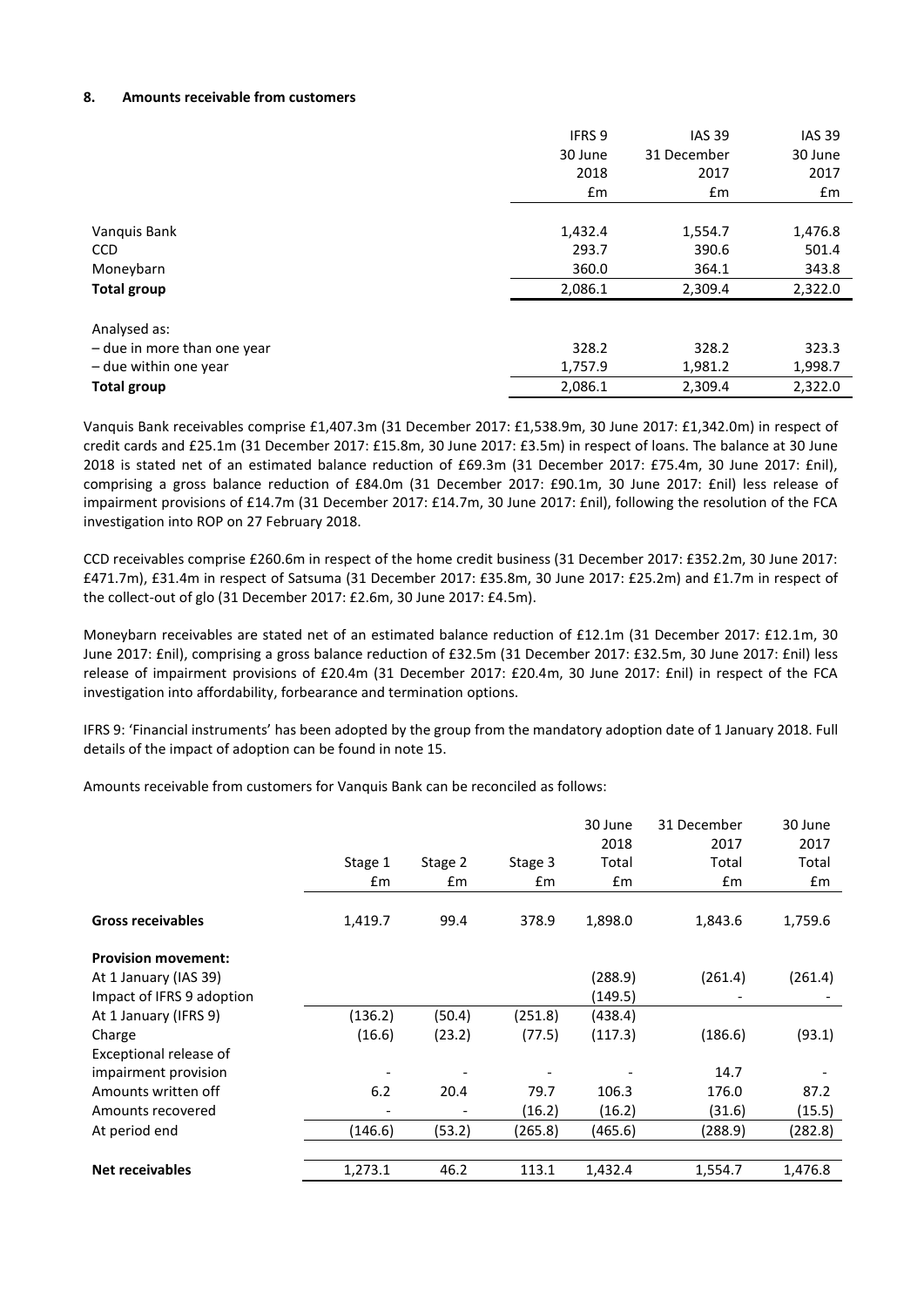#### **8. Amounts receivable from customers (continued)**

Vanquis Bank has adopted their current PD/LGD models used for capital purposes to calculate an expected loss impairment provision in accordance with IFRS 9.

Losses are recognised on inception of a loan based on the probability of a customer defaulting within 12 months. This is determined with reference to the customer's credit score used in underwriting the credit card.

Lifetime losses are then recognised when a significant increase in credit risk is evident, either from a missed monthly payment or an increase in credit score used in assessing the customer's eligibility for a credit line increase. Revenue is recognised on the gross receivable until the customer defaults.

A customer is deemed to have defaulted when they are three monthly payments in arrears, they enter a payment arrangement or if there is evidence of a significant increase in credit score. Revenue is then recognised on the net receivable, after impairment provision.

A macro-economic overlay has been included which reflects changes in the expected credit losses as a result of predicted movements in the unemployment rate which is deemed to be the most relevant macro-economic indicator for Vanquis Bank.

Amounts receivable from customers for CCD can be reconciled as follows:

|                            |                          |         |         | 30 June<br>2018 |
|----------------------------|--------------------------|---------|---------|-----------------|
|                            | Stage 1                  | Stage 2 | Stage 3 | Total           |
|                            | £m                       | £m      | £m      | £m              |
| <b>Gross receivables</b>   | 170.9                    | 58.5    | 484.9   | 714.3           |
| <b>Provision movement:</b> |                          |         |         |                 |
| At 1 January (IFRS 9)      | (20.4)                   | (15.1)  | (342.3) | (377.8)         |
| Charge                     | 4.8                      | (13.0)  | (62.4)  | (70.6)          |
| <b>Transfers</b>           | 4.6                      | 13.0    | (17.6)  |                 |
| Amounts written off        | $\overline{\phantom{a}}$ | -       | 27.8    | 27.8            |
| At period end              | (11.0)                   | (15.1)  | (394.5) | (420.6)         |
|                            |                          |         |         |                 |
| <b>Net receivables</b>     | 159.9                    | 43.4    | 90.4    | 293.7           |

*\* Under IAS 39, CCD deducted impairment directly from amounts receivable from customers without the use of an allowance account. On adoption of IFRS 9, an allowance account has been produced. The impairment charge in the period was £70.6m (31 December 2017: £293.5m, 30 June 2017: £115.5m).*

CCD has created a PD/LGD model for customers who are up to date or have missed one payment in the last 12 weeks to calculate an expected loss impairment provision in accordance with IFRS 9.

Losses are recognised on inception of a loan based on the probability of a customer defaulting within 12 months utilising historic repayment data excluding data through 2017 which is not deemed to be indicative of future performance given the operational disruption within the home credit business.

Lifetime losses are then recognised using a discounted cash flow model when a significant increase in credit risk is evident from 2 missed weekly payments in the last 12 weeks. Revenue is recognised on the gross receivable until the customer defaults.

A customer is deemed to have defaulted when the customer would no longer be eligible for re-serving which is considered to be 5 missed weekly payments in the last 12 weeks. Revenue is then recognised on the net receivable, after impairment provision.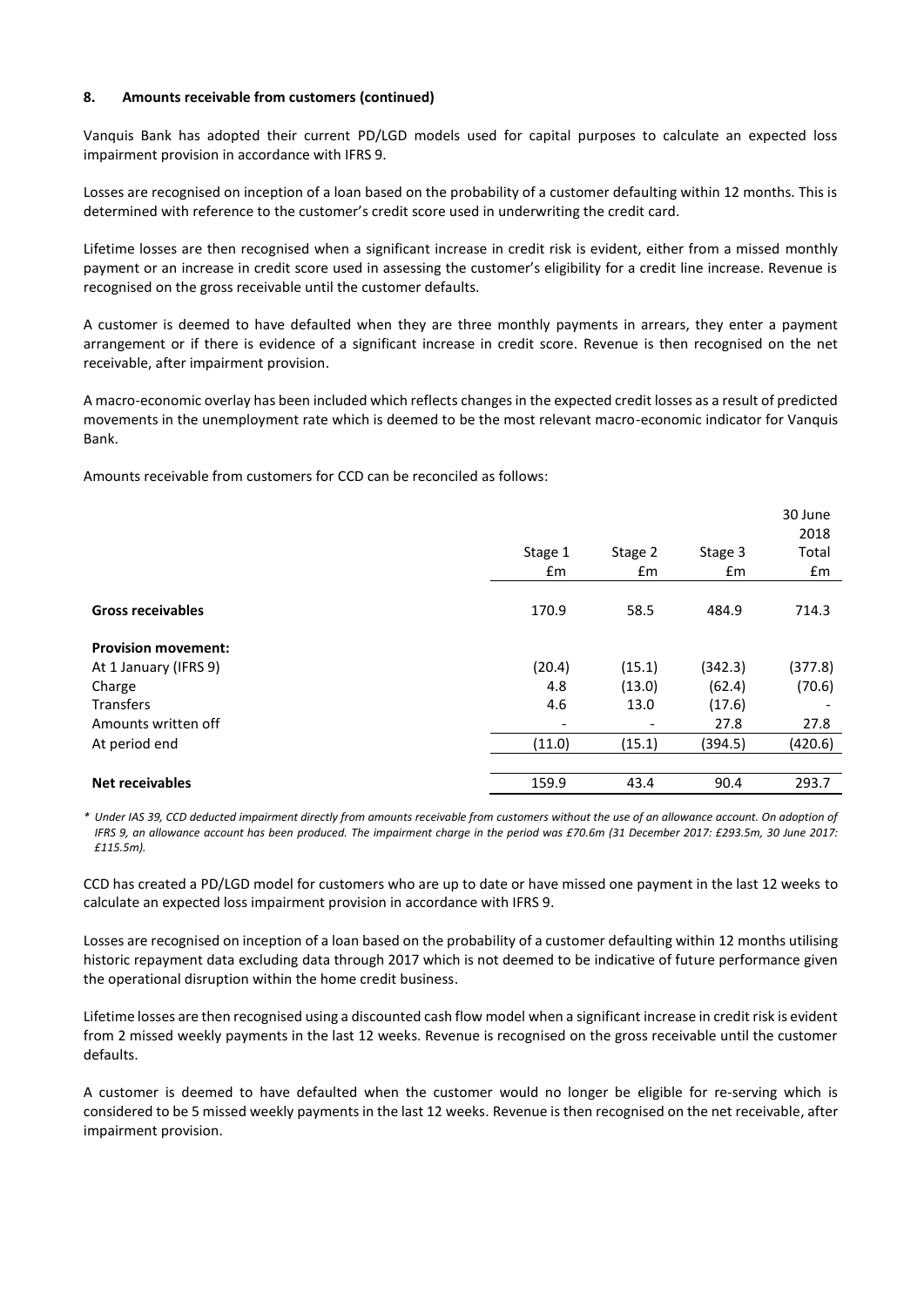#### **8. Amounts receivable from customers (continued)**

Amounts receivable from customers for Moneybarn can be reconciled as follows:

|                            |                          |               |         | 30 June | 31 December | 30 June |
|----------------------------|--------------------------|---------------|---------|---------|-------------|---------|
|                            |                          |               |         | 2018    | 2017        | 2017    |
|                            | Stage 1                  | Stage 2       | Stage 3 | Total   | Total       | Total   |
|                            | £m                       | $\mathsf{fm}$ | £m      | £m      | £m          | £m      |
|                            |                          |               |         |         |             |         |
| <b>Gross receivables</b>   | 277.2                    | 103.8         | 95.5    | 476.5   | 408.5       | 391.8   |
| <b>Provision movement:</b> |                          |               |         |         |             |         |
| At 1 January (IAS 39)      |                          |               |         | (44.4)  | (34.1)      | (34.1)  |
| Impact of IFRS 9 adoption  |                          |               |         | (45.4)  |             |         |
| Reclassification*          |                          |               |         | (3.2)   |             |         |
| At 1 January (IFRS 9)      | (8.6)                    | (29.7)        | (54.7)  | (93.0)  |             |         |
| Charge                     | (1.5)                    | (2.5)         | (20.7)  | (24.7)  | (31.1)      | (13.3)  |
| Exceptional release of     |                          |               |         |         |             |         |
| impairment provision       |                          |               |         |         | 20.4        |         |
| Amounts recovered/         |                          |               |         |         |             |         |
| (written off)              | $\overline{\phantom{a}}$ |               | 1.2     | 1.2     | 0.4         | (2.1)   |
| At period end              | (10.1)                   | (32.2)        | (74.2)  | (116.5) | (44.4)      | (49.5)  |
|                            |                          |               |         |         |             |         |
| <b>Net receivables</b>     | 267.1                    | 71.6          | 21.3    | 360.0   | 364.1       | 343.8   |

*\* Reflects a reclassification between gross receivables and provision on adoption of IFRS 9 with no impact on net receivables.*

Moneybarn has created a PD/LGD model to calculate an expected loss impairment provision in accordance with IFRS 9.

Losses are recognised on inception of a loan based on the probability of a customer defaulting within 12 months. This is determined with reference to the customer's credit score.

Lifetime losses are then recognised when a significant increase in credit risk is evident from a missed monthly payment. Revenue is recognised on the gross receivable until the customer defaults.

A customer is deemed to have defaulted when they are three monthly payments in arrears, a customer has voluntarily terminated their agreement or a customer enters a payment arrangement. Revenue is then recognised on the net receivable, after impairment provision.

#### **9. Retirement benefit asset**

The group operates a defined benefit pension scheme: the Provident Financial Staff Pension Scheme. The scheme is of the funded, defined benefit type and has been substantially closed to new members since 1 January 2003.

All future benefits in the scheme are now provided on a 'cash balance' basis, with a defined amount being made available at retirement, based on a percentage of salary that is revalued up to retirement with reference to increases in price inflation. This retirement account is then used to purchase an annuity on the open market. The scheme provides pension benefits which were accrued in the past on a final salary basis, but which are no longer linked to final salary. The scheme also provides death benefits.

The scheme is a UK registered pension scheme under UK legislation. The scheme is governed by a Trust Deed and Rules, with trustees responsible for the operation and the governance of the scheme. The trustees work closely with the group on funding and investment strategy decisions. The most recent actuarial valuation of the scheme was carried out as at 1 June 2015 by a qualified independent actuary, a revised valuation is currently underway. The valuation used for the purposes of IAS 19 'Employee benefits' has been based on the 2015 valuation to take account of the requirements of IAS 19 in order to assess the liabilities of the scheme at the balance sheet date. Scheme assets are stated at fair value as at the balance sheet date.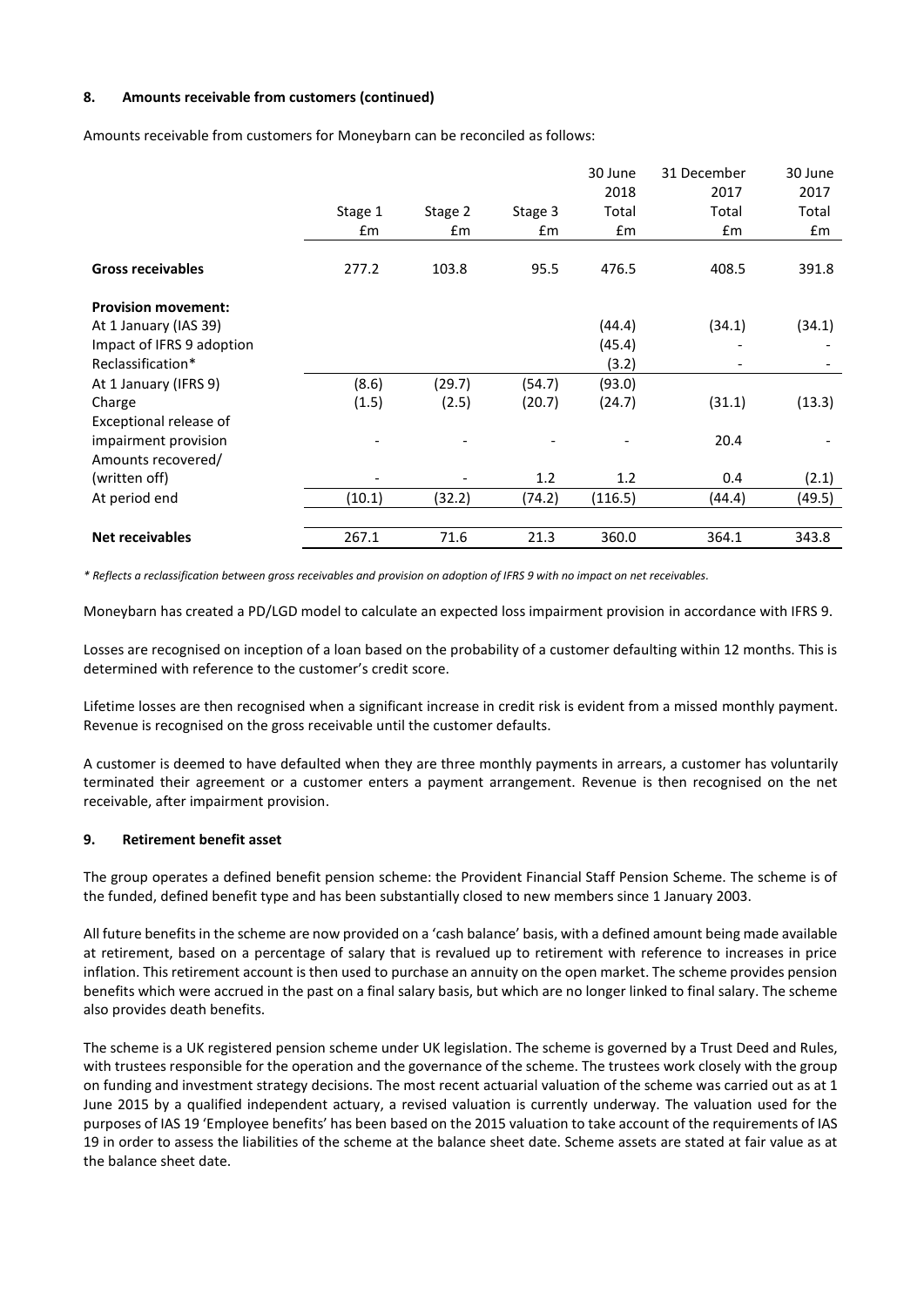# **9. Retirement benefit asset (continued)**

The group is entitled to a refund of any surplus, subject to tax, if the scheme winds up after all benefits have been paid.

The net retirement benefit asset recognised in the balance sheet of the group is as follows:

|                                                              | 30 June | 31 December | 30 June |
|--------------------------------------------------------------|---------|-------------|---------|
|                                                              | 2018    | 2017        | 2017    |
|                                                              | £m      | £m          | £m      |
| Fair value of scheme assets                                  | 813.2   | 835.5       | 828.1   |
| Present value of defined benefit obligation                  | (701.7) | (733.2)     | (743.1) |
| Net retirement benefit asset recognised in the balance sheet | 111.5   | 102.3       | 85.0    |

The amounts recognised in the income statement were as follows:

|                                                                                     | Six months ended 30 June |       |
|-------------------------------------------------------------------------------------|--------------------------|-------|
|                                                                                     | 2018                     | 2017  |
|                                                                                     | £m                       | £m    |
| Current service cost                                                                | (1.3)                    | (2.1) |
| Interest on scheme liabilities                                                      | (8.6)                    | (9.5) |
| Interest on scheme assets                                                           | 9.9                      | 10.5  |
| Net charge recognised in the income statement before exceptional curtailment credit |                          | (1.1) |
| Exceptional curtailment credit (note 4)                                             | 0.6                      | 3.9   |
| Net credit recognised in the income statement                                       | 0.6                      | 2.8   |
|                                                                                     |                          |       |

The net credit recognised in the income statement has been included within administrative and operating costs.

Movements in the fair value of scheme assets were as follows:

|                                          | Six months ended 30 June |        |
|------------------------------------------|--------------------------|--------|
|                                          | 2018                     | 2017   |
|                                          | £m                       | £m     |
| Fair value of scheme assets at 1 January | 835.5                    | 830.1  |
| Interest on scheme assets                | 9.9                      | 10.5   |
| Actuarial movements on scheme assets     | (16.4)                   | (4.8)  |
| Contributions by the group               | 5.0                      | 5.7    |
| Net benefits paid out                    | (20.8)                   | (13.4) |
| Fair value of scheme assets at 30 June   | 813.2                    | 828.1  |

Movements in the present value of the defined benefit obligation were as follows:

|                                                          | Six months ended 30 June |         |
|----------------------------------------------------------|--------------------------|---------|
|                                                          | 2018                     | 2017    |
|                                                          | £m                       | £m      |
| Present value of defined benefit obligation at 1 January | (733.2)                  | (757.7) |
| Current service cost                                     | (1.3)                    | (2.1)   |
| Interest on scheme liabilities                           | (8.6)                    | (9.5)   |
| Exceptional curtailment credit (note 4)                  | 0.6                      | 3.9     |
| Actuarial movements on scheme liabilities                | 20.0                     | 8.9     |
| Net benefits paid out                                    | 20.8                     | 13.4    |
| Present value of defined benefit obligation at 30 June   | (701.7)                  | (743.1) |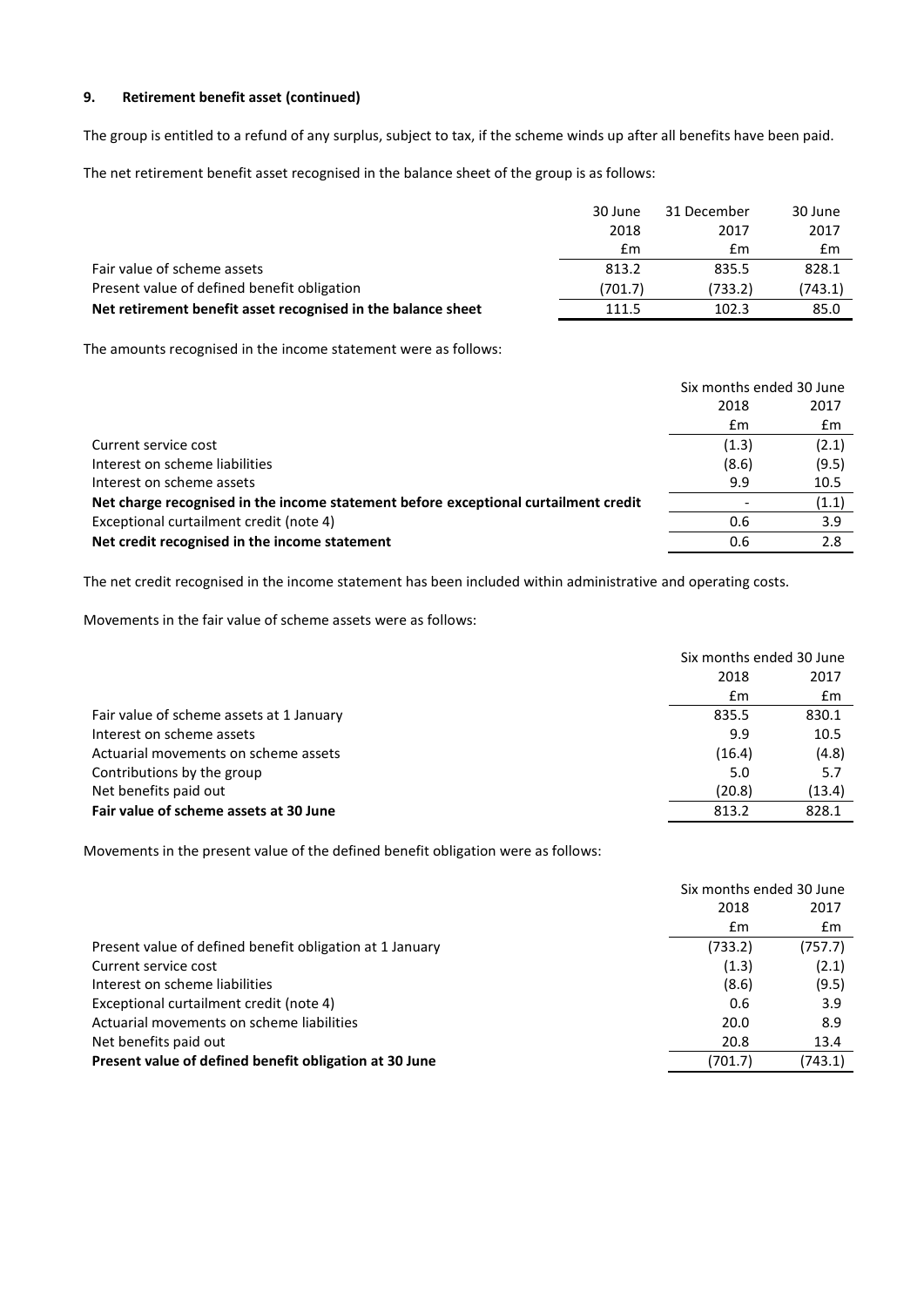## **9. Retirement benefit asset (continued)**

The principal actuarial assumptions used at the balance sheet date were as follows:

|                                                 | 30 June | 31 December | 30 June |
|-------------------------------------------------|---------|-------------|---------|
|                                                 | 2018    | 2017        | 2017    |
|                                                 | %       | %           | %       |
| Price inflation – RPI                           | 3.10    | 3.20        | 3.20    |
| Price inflation - CPI                           | 2.00    | 2.10        | 2.10    |
| Rate of increase to pensions in payment         | 2.90    | 2.95        | 3.00    |
| Inflationary increases to pensions in deferment | 2.00    | 2.10        | 2.10    |
| Discount rate                                   | 2.50    | 2.40        | 2.50    |

A 0.1% change in the discount and inflation rates would change the present value of the defined benefit obligation by approximately £13m (31 December 2017: £14m, 30 June 2017: £14m) and £6m (31 December 2017: £6m, 30 June 2017: £7m) respectively.

The mortality assumptions are based on the self-administered pension scheme (SAPS) series 1 tables, with multipliers of 105% and 115% respectively for males and females. The 5% upwards adjustment to mortality rates for males and a 15% upwards adjustment for females reflects the lower life expectancies within the scheme compared to average pension schemes, which was concluded following a study of the scheme's membership. Future improvements in mortality are based on the latest available Continuous Mortality Investigation (CMI) model with a long-term improvement trend of 1.25% per annum.

|                                    | Male                              |       |       |         | Female      |         |
|------------------------------------|-----------------------------------|-------|-------|---------|-------------|---------|
|                                    | 31 December<br>30 June<br>30 June |       |       | 30 June | 31 December | 30 June |
|                                    | 2018                              | 2017  | 2017  | 2018    | 2017        | 2017    |
|                                    | vears                             | vears | vears | vears   | vears       | vears   |
| Current pensioner aged 65          | 21.5                              | 21.4  | 21.4  | 23.0    | 22.9        | 22.9    |
| Current member aged 45 from age 65 | 22.9                              | 22.9  | 22.9  | 24.6    | 24.5        | 24.5    |

If assumed life expectancies were one year greater, the net retirement benefit asset would have been reduced by approximately £28m (31 December 2017: £30m, 30 June 2017: £30m).

An analysis of amounts recognised in the statement of comprehensive income is set out below:

|                                                                                | Six months ended 30 June |       |
|--------------------------------------------------------------------------------|--------------------------|-------|
|                                                                                | 2018                     | 2017  |
|                                                                                | £m                       | £m    |
| Actuarial movements on scheme assets                                           | (16.4)                   | (4.8) |
| Actuarial movements on scheme liabilities                                      | 20.0                     | 8.9   |
| Actuarial movements recognised in the statement of comprehensive income in the |                          |       |
| period                                                                         | 3.6                      | 4.1   |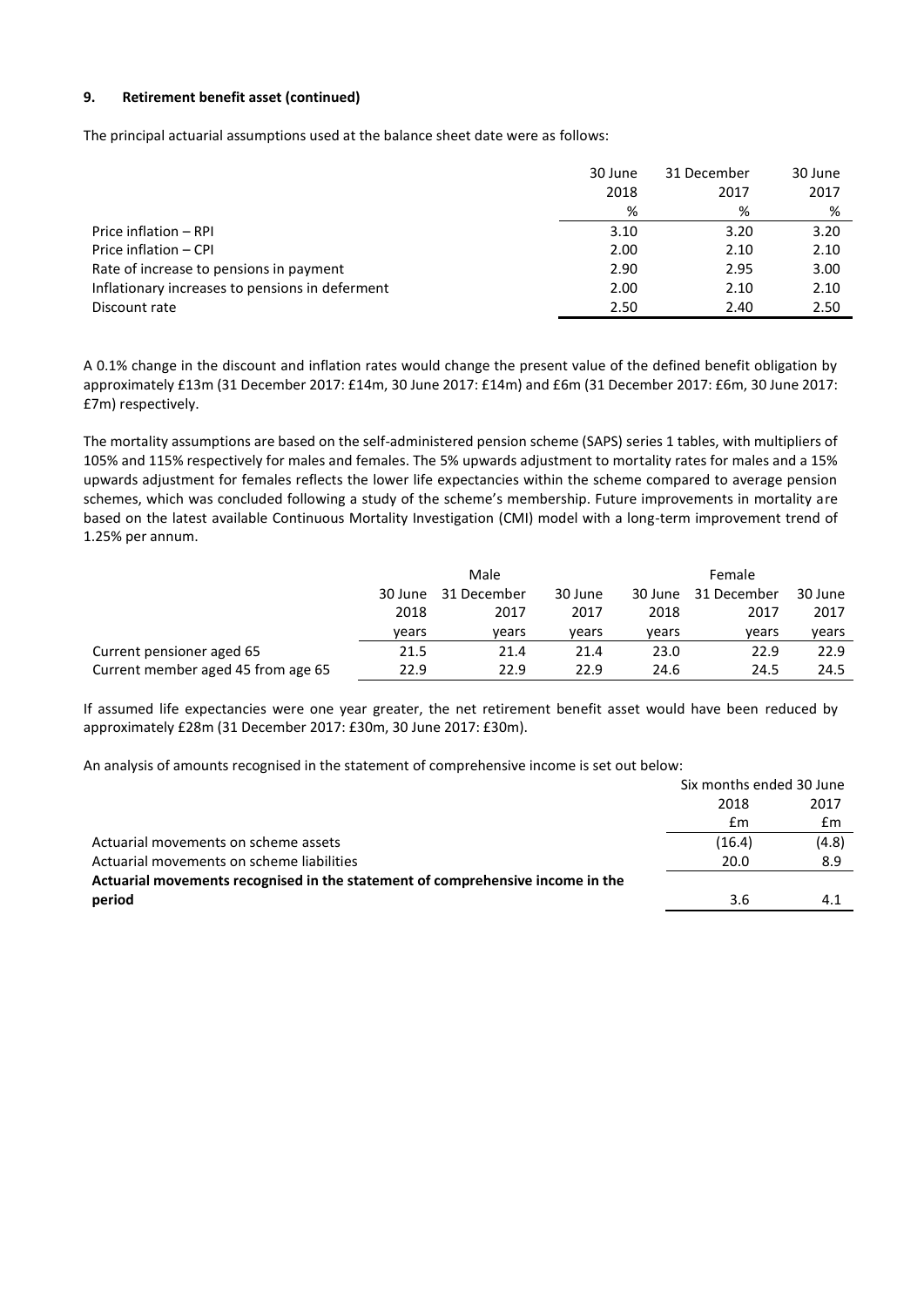#### **10. Investments**

|                  | 30 June | 31 December | 30 June                  |
|------------------|---------|-------------|--------------------------|
|                  | 2018    | 2017        | 2017                     |
|                  | £m      | £m          | £m                       |
| Government gilts | 36.4    | 35.9        | $\overline{\phantom{a}}$ |
| Visa Inc. shares | 11.8    | 9.9         | 9.1                      |
|                  | 48.2    | 45.8        | 9.1                      |

#### **Government gilts**

Government gilts comprise UK government gilts which form part of the liquid assets buffer and other liquid resources held by Vanquis Bank in accordance with the PRA's liquidity regime. The gilts had a maturity on origination in excess of three months and are therefore disclosed as an investment held at fair value through the income statement. Vanquis Bank's total liquid assets buffer and other liquid resources, including £495.0m (31 December 2017: £227.5m, 30 June 2017: £184.1m) held in cash and cash equivalents, held in accordance with the PRA's liquidity regime amounted to £531.5m (31 December 2017: £263.4m, 30 June 2017: £184.1m).

#### **Visa Inc. shares**

The Visa shares represents preferred stock in Visa Inc. held by Vanquis Bank following completion of Visa Inc.'s acquisition of Visa Europe Limited on 21 June 2016. In consideration for Vanquis Bank's interest in Visa Europe Limited, Vanquis Bank received cash consideration of €15.9m (£12.2m) on completion, preferred stock with an approximate value of €10.7m and deferred cash consideration of €1.4m due on the third anniversary of the completion date. The preferred stock is convertible into Class A common stock of Visa Inc. at a future date, subject to certain conditions.

The fair value of the preferred stock in Visa Inc. held by Vanquis Bank as at 30 June 2018 of £11.8m (31 December 2017: £9.9m, 30 June 2017: £9.1m) is held at fair value through the OCI and the fair value of the deferred cash consideration of £1.2m (31 December 2017: £1.2m, 30 June 2017: £1.2m) is included within debtors. The increase in the fair value of the investment during the year of £1.9m in respect of the movement in the Visa Inc. share price and the movement in foreign exchange rates has been recognised in the statement of comprehensive income.

The valuation of the preferred stock has been determined using the common stock's value as an approximation as both classes of stock have similar dividend rights. However, adjustments have been made for: (i) illiquidity, as the preferred stock is not tradeable on an open market and can only be transferred to other VISA members; and (ii) future litigation costs which could affect the valuation of the stock prior to conversion.

#### **11. Fair value disclosures**

The group holds the following financial instruments at fair value:

|                              | 30 June                  | 31 December | 30 June |
|------------------------------|--------------------------|-------------|---------|
|                              | 2018                     | 2017        | 2017    |
|                              | £m                       | £m          | £m      |
| <b>Financial assets</b>      |                          |             |         |
| Government gilts             | 36.4                     | 35.9        |         |
| Visa Inc. shares             | 11.8                     | 9.9         | 9.1     |
| <b>Total</b>                 | 48.2                     | 45.8        | 9.1     |
| <b>Financial liabilities</b> |                          |             |         |
| Interest rate swaps          | $\overline{\phantom{0}}$ |             | (0.1)   |
| Foreign exchange contracts   |                          | (0.1)       | (0.2)   |
| Total                        |                          | (0.1)       | (0.3)   |
|                              |                          |             |         |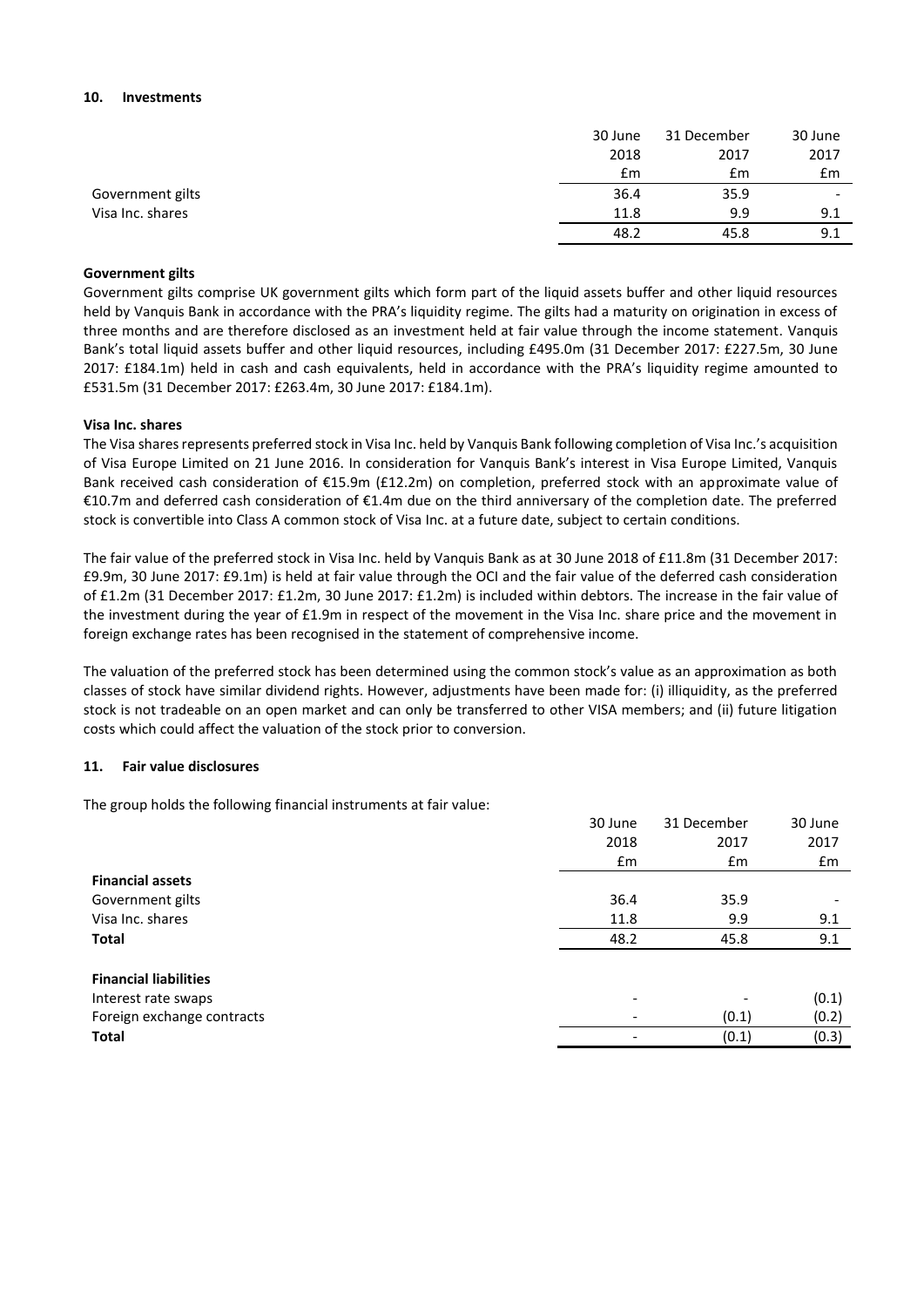## **11. Fair value disclosures (continued)**

Except as detailed in the following table, the directors consider that the carrying value of financial assets and financial liabilities recorded at amortised cost in the financial statements are approximately equal to their fair values:

|                                                    | Carrying value |               |               |           | Fair value    |               |
|----------------------------------------------------|----------------|---------------|---------------|-----------|---------------|---------------|
|                                                    | <b>IFRS 9</b>  | <b>IAS 39</b> | <b>IAS 39</b> | IFRS 9    | <b>IAS 39</b> | <b>IAS 39</b> |
|                                                    | 30 June        | 31 December   | 30 June       | 30 June   | 31 December   | 30 June       |
|                                                    | 2018           | 2017          | 2017          | 2018      | 2017          | 2017          |
|                                                    | £m             | Em            | $\mathsf{fm}$ | £m        | £m            | £m            |
| <b>Financial assets</b><br>Amounts receivable from |                |               |               |           |               |               |
| customers                                          | 2,086.1        | 2,309.4       | 2.322.0       | 3,200.0   | 3,600.0       | 3,500.0       |
| <b>Financial liabilities</b>                       |                |               |               |           |               |               |
| Bank and other borrowings                          | (2,088.3)      | (2, 174.1)    | (1,933.0)     | (2,109.6) | (2, 166.0)    | (1,999.0)     |
|                                                    |                |               |               |           |               |               |

#### **12. Provisions**

|                           | 30 June | 31 December              | 30 June                  |
|---------------------------|---------|--------------------------|--------------------------|
|                           | 2018    | 2017                     | 2017                     |
|                           | £m      | £m                       | Em                       |
| At 1 January              | 104.6   | $\overline{\phantom{a}}$ |                          |
| Created during the period |         | 104.6                    | $\overline{\phantom{0}}$ |
| Used during the period    | (6.7)   | $\overline{\phantom{a}}$ | $\overline{\phantom{0}}$ |
| At the period end         | 97.9    | 104.6                    | $\overline{\phantom{0}}$ |
|                           |         |                          |                          |

#### Vanquis Bank

On 27 February 2018, Vanquis Bank agreed a settlement with the FCA into the investigation into ROP. The investigation concluded that Vanquis Bank did not adequately disclose in its sales calls that the charges for ROP would be treated as a purchase transaction and therefore potentially incur interest. The total estimated cost of settlement amounts to £172.1m and was reflected in the 2017 financial statements, of which £75.4m was reflected as a balance adjustment to receivables with the remaining £96.7m reflected as a provision. The provision comprised: (i) cash settlements to customers of £51.7m; (ii) higher expected forward flow of ROP complaints more generally in respect of which compensation may need to be paid of £30.7m; (iii) administration costs of £12.3m; and (iv) the fine levied by the FCA of just under £2.0m.

Vanquis Bank has used £6.2m of the provision in the first half of 2018 in developing the systems and operational capability required to deliver the customer refund programme. A pilot into a small segment of customers was successfully completed in early June and the roll-out of the full refund programme has now commenced.

#### Moneybarn

Moneybarn continues to cooperate with the FCA with its ongoing investigation into affordability, forbearance and termination options. Management's best estimate of the potential liability in respect of the investigation of £20.0m was reflected in the 2017 financial statements and comprised a £12.1m balance adjustment to receivables with the remaining £7.9m reflected as a provision in respect of potential cash restitution, administration costs and an FCA fine.

Moneybarn has used £0.5m of the provision in the first half of 2018 in respect of legal costs as it continues to work with the FCA on their investigation. Final resolution to the investigation is likely to take up to 18 months.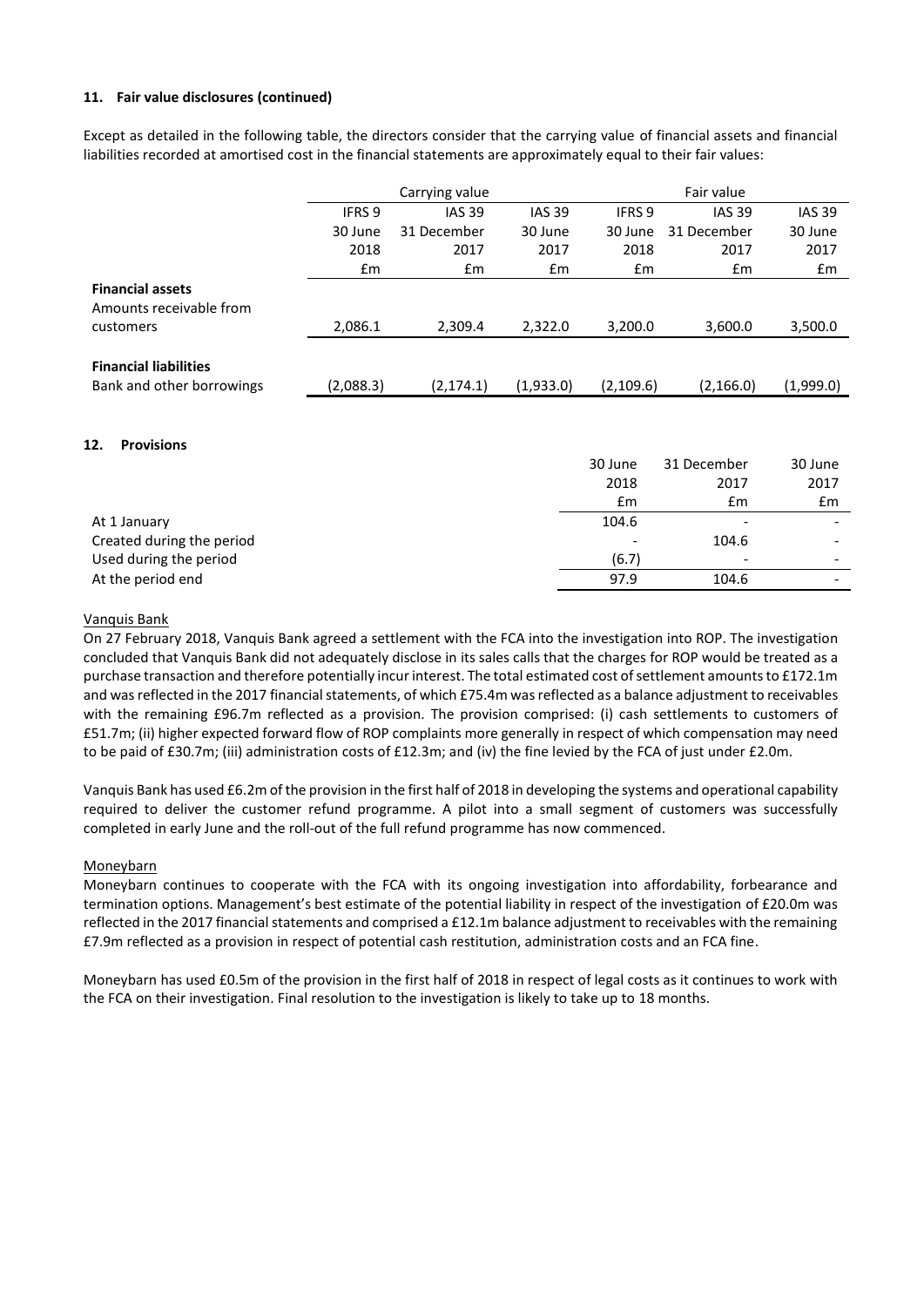#### **13. Reconciliation of profit after tax to cash generated from operations**

|                                                                                 | Six months ended 30 June |               |
|---------------------------------------------------------------------------------|--------------------------|---------------|
|                                                                                 | IFRS <sub>9</sub>        | <b>IAS 39</b> |
|                                                                                 | 2018                     | 2017          |
|                                                                                 | $\mathsf{fm}$            | Em            |
| <b>Profit after tax</b>                                                         | 22.0                     | 67.0          |
| Adjusted for:                                                                   |                          |               |
| - tax charge                                                                    | 12.6                     | 23.0          |
| - finance costs                                                                 | 36.2                     | 37.8          |
| - exceptional premium and fees paid on refinancing of senior bonds (note 4)     | 18.5                     |               |
| - share-based payment charge                                                    | 0.3                      | 3.1           |
| - retirement benefit charge before exceptional curtailment credit (note 9)      |                          | 1.1           |
| - exceptional pension curtailment credit (note 9)                               | (0.6)                    | (3.9)         |
| - amortisation of intangible assets                                             | 10.3                     | 8.6           |
| - depreciation of property, plant and equipment                                 | 4.6                      | 4.2           |
| - loss on disposal of property, plant and equipment                             |                          | 0.1           |
| - exceptional loss on write off of property, plant and equipment and intangible |                          |               |
| assets (note 4)                                                                 | 10.9                     |               |
| Changes in operating assets and liabilities:                                    |                          |               |
| - amounts receivable from customers                                             | (14.8)                   | (15.2)        |
| - trade and other receivables                                                   | (15.9)                   | (21.2)        |
| - trade and other payables                                                      | 17.4                     | 26.7          |
| - contributions into the retirement benefit scheme (note 9)                     | (5.0)                    | (5.7)         |
| - provisions (note 12)                                                          | (6.7)                    |               |
| Cash generated from operations                                                  | 89.8                     | 125.6         |

#### **14. Contingent liabilities**

## **Threatened proceedings in respect of the company's alleged failure to previously disclose certain matters contained in the company's public announcement on 22 August 2017**

On 26 January 2018, the company received a letter on behalf of an institutional investor (which has a number of subsidiary investment funds) in connection with certain matters disclosed in its public announcement on 22 August 2017. On that date, as part of a trading update, the company announced, among other things, that Vanquis Bank was cooperating with an investigation by the FCA into ROP, had agreed with the FCA to enter into a voluntary requirement to suspend all new sales of ROP in April 2016 and had agreed with the PRA, pending the outcome of the FCA investigation, not to pay dividends to, or enter into certain transactions outside the normal course of business with, the group without the PRA's consent. The institutional investor asserts that the company is liable to compensate it and its subsidiary investment funds for losses suffered as a result of the fact that certain matters disclosed in the trading update were not publicly announced earlier or disclosed to them by the company in investor meetings. The institutional investor has not quantified the losses that it alleges have been incurred, although it alleges that it and its subsidiary investment funds held significant positions in the company's shares at the time. The institutional investor also asserts that the company's earlier public announcements were false or misleading or, alternatively, the delay in disclosing those matters publicly was dishonest pursuant to Section 90A of the Financial Services and Markets Act 2000, and the company made actionable misstatements during those investor meetings.

The company believes the claims by the institutional investor are unmeritorious and considers the prospects of the claims being upheld to be limited. The company responded to the claims in April 2018 and intends to defend its position vigorously and to the fullest extent possible. In the event these claims, or claims brought by any other investors in connection with these, or other, announcements or investor meetings, were upheld, the compensation which the company may be required to pay could have a material adverse effect on the group's business, financial condition, results of operations, cash flows and prospects.

There have been no changes in respect of the other contingent liabilities disclosed in the 2017 financial statements.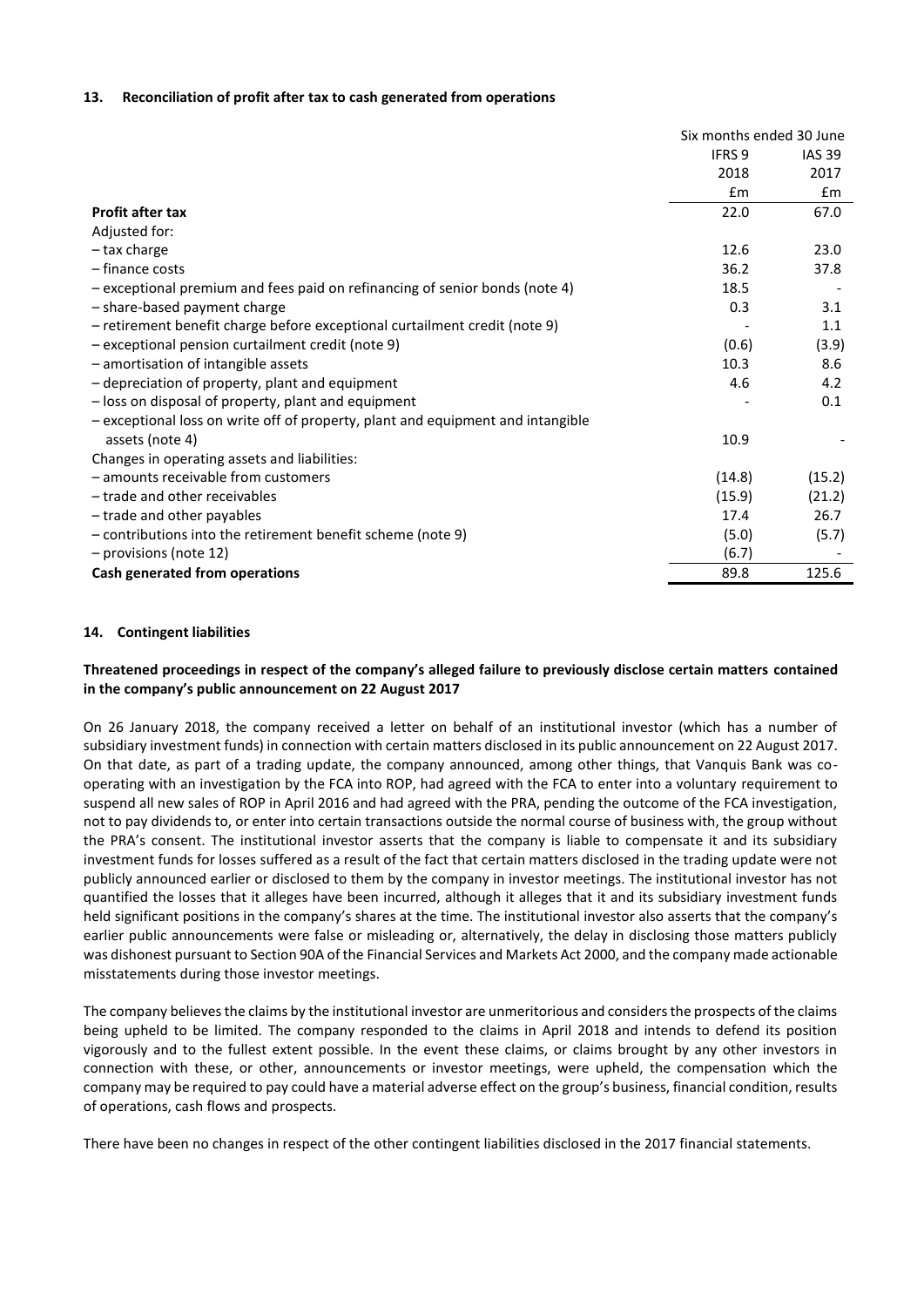## **15. IFRS 9**

IFRS 9 'Financial instruments' has been adopted by the group from the mandatory adoption date of 1 January 2018 and replaces IAS 39 'Financial instruments: Recognition and measurement'.

IFRS 9 prescribes:

- (i) classification and measurement of financial instruments requires asset classification and measurement based upon business model;
- (ii) hedge accounting wider eligibility criteria to hedging of financial instruments; and
- (iii) expected loss accounting for impairment replaces an incurred loss model.

#### **Classification and measurement**

Under IFRS 9, the classification of financial assets is determined by a contractual cash flows test referred to as the "Solely payment of principal and interest" (SPPI) business model test.

Financial assets are required to be measured at amortised cost if they are held as part of a business model where the objective is to hold the financial asset in order to collect contractual cash flows. This is known as the 'hold to collect' business model.

Financial assets are required to be measured at fair value through other comprehensive income if they are held in a business model to both collect contractual cash flows and sell the financial assets. This is known as the 'hold to collect and sell' business model.

Financial assets that fail the SPPI test are required to be measured at fair value through the income statement.

There are no changes to the classification and measurement of the group's financial assets as a result of the IFRS 9 SPPI test.

#### **Hedge accounting**

The requirements on hedge accounting are revised under IFRS 9 but adoption is optional. IAS 39 continues to be available.

The group is continuing to apply the IAS 39 hedge accounting requirements but is implementing the amended IFRS 7 disclosure requirements.

#### **Expected loss accounting**

The area within IFRS 9 which materially affects the group is expected loss accounting for impairment. Under this approach, impairment provisions are recognised on inception of a loan based on the probability of default (PD) and the typical loss arising on default:

- Stage 1 Accounts at initial recognition. The expected loss is based on a 12 month PD, based on historic experience, and revenue is recognised on the gross receivable before impairment provision.
- Stage 2 Accounts which have suffered a significant deterioration in credit risk but have not defaulted. The expected loss is based on a lifetime PD, based on historic experience, and recognised on the gross receivable before impairment provision.
- Stage 3 Accounts which have missed a payment and are in arrears. Provisions are based on expected losses based on historic cash flows. Revenue is recognised on the net receivable after impairment provision. This stage is effectively the current IAS 39 treatment for impairment;

Provisions under IFRS 9 are calculated based on an unbiased probability-weighted outcome which take into account historic performance and considers the outlook for macro-economic conditions.

All credit issued is recognised within stage 1 on origination. A customer will then move to stage 2 when there has been a significant increase in credit risk either through a missed payment or an adverse change in behavioural score. Revenue recognition will be recognised on a gross basis in stage 1 and 2 and on a net basis in stage 3. A customer can only move to stage 3 for revenue recognition purposes at the group's interim or year end.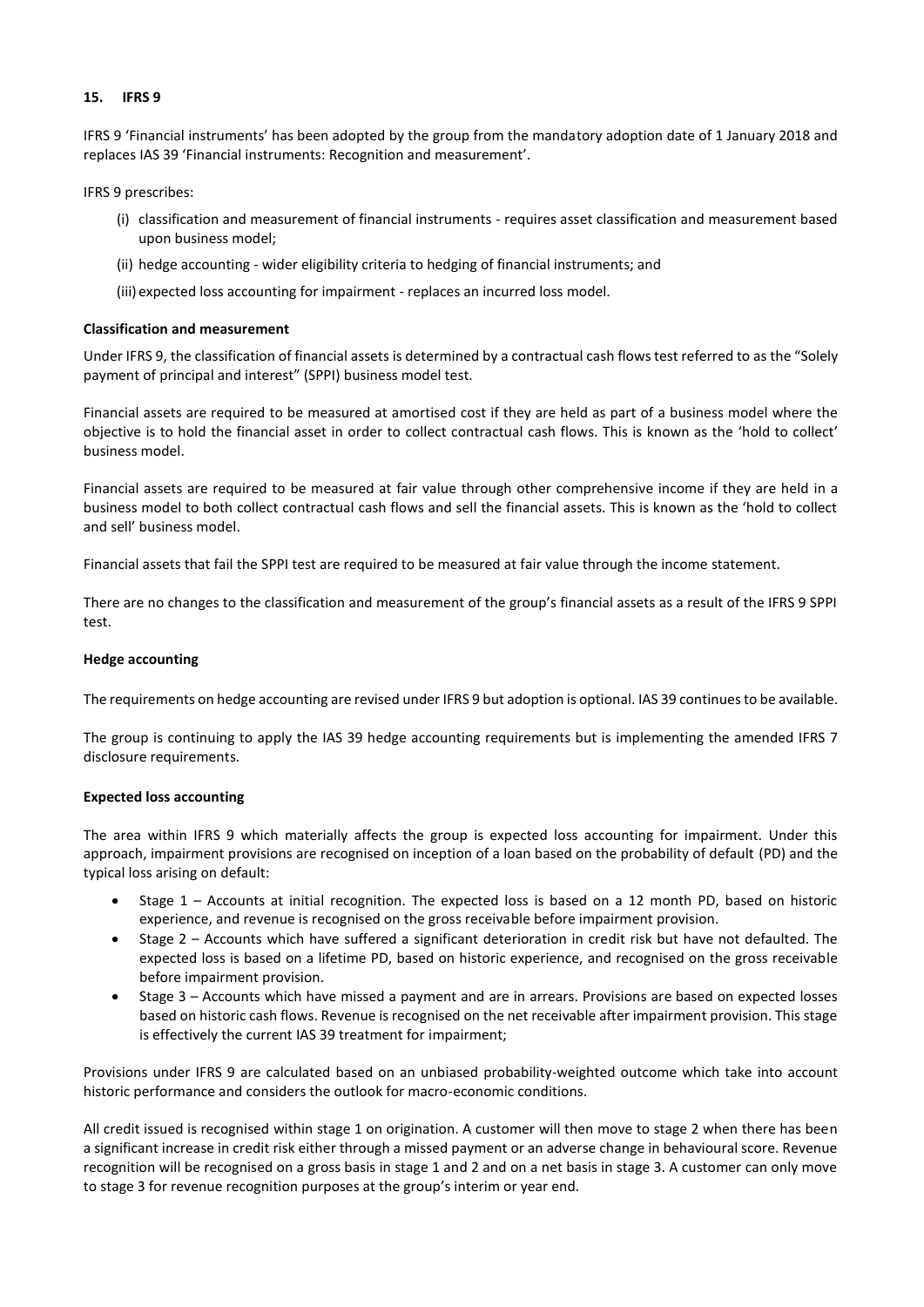#### **15. IFRS 9 (continued)**

The impairment approach under IFRS 9 differs from the current incurred loss model under IAS 39 where impairment provisions are only reflected when there is objective evidence of impairment, typically a missed payment. The resulting effect is that impairment provisions under IFRS 9 are recognised earlier. This resulted in the following one-off adjustment to receivables, deferred tax and reserves on adoption as follows:

|                      |               | <b>IFRS 9</b>            |            |
|----------------------|---------------|--------------------------|------------|
|                      | <b>IAS 39</b> | adjustment               | IFRS 9     |
|                      | £m            | £m                       | £m         |
| Receivables:         |               |                          |            |
| - Vanquis Bank       | 1,554.7       | (149.5)                  | 1,405.2    |
| $-$ CCD              | 390.6         | (43.2)                   | 347.4      |
| - Moneybarn          | 364.1         | (45.4)                   | 318.7      |
| Total receivables    | 2,309.4       | (238.1)                  | 2,071.3    |
| Pension asset        | 102.3         | $\overline{\phantom{0}}$ | 102.3      |
| Liquid assets buffer | 263.4         | $\overline{\phantom{a}}$ | 263.4      |
| <b>Borrowings</b>    | (2, 174.1)    | $\overline{\phantom{a}}$ | (2, 174.1) |
| Other                | 34.1          | 54.1                     | 88.2       |
| Net assets           | 535.1         | (184.0)                  | 351.1      |

The group is not restating its 2017 statutory prior year comparatives. This is due to the IFRS 9 requirement in respect of de-recognition of a financial asset which would require loans terminated prior to 1 January 2018 to remain under IAS 39 in the prior year which will distort comparability with the 2018 income statement and 2018 balance sheet which are on a full IFRS 9 basis. However, the group and divisional commentary on performance includes pro forma 2017 income statement, balance sheet and KPI comparatives on a full IFRS 9 basis as though IFRS 9 was adopted from 1 January 2017.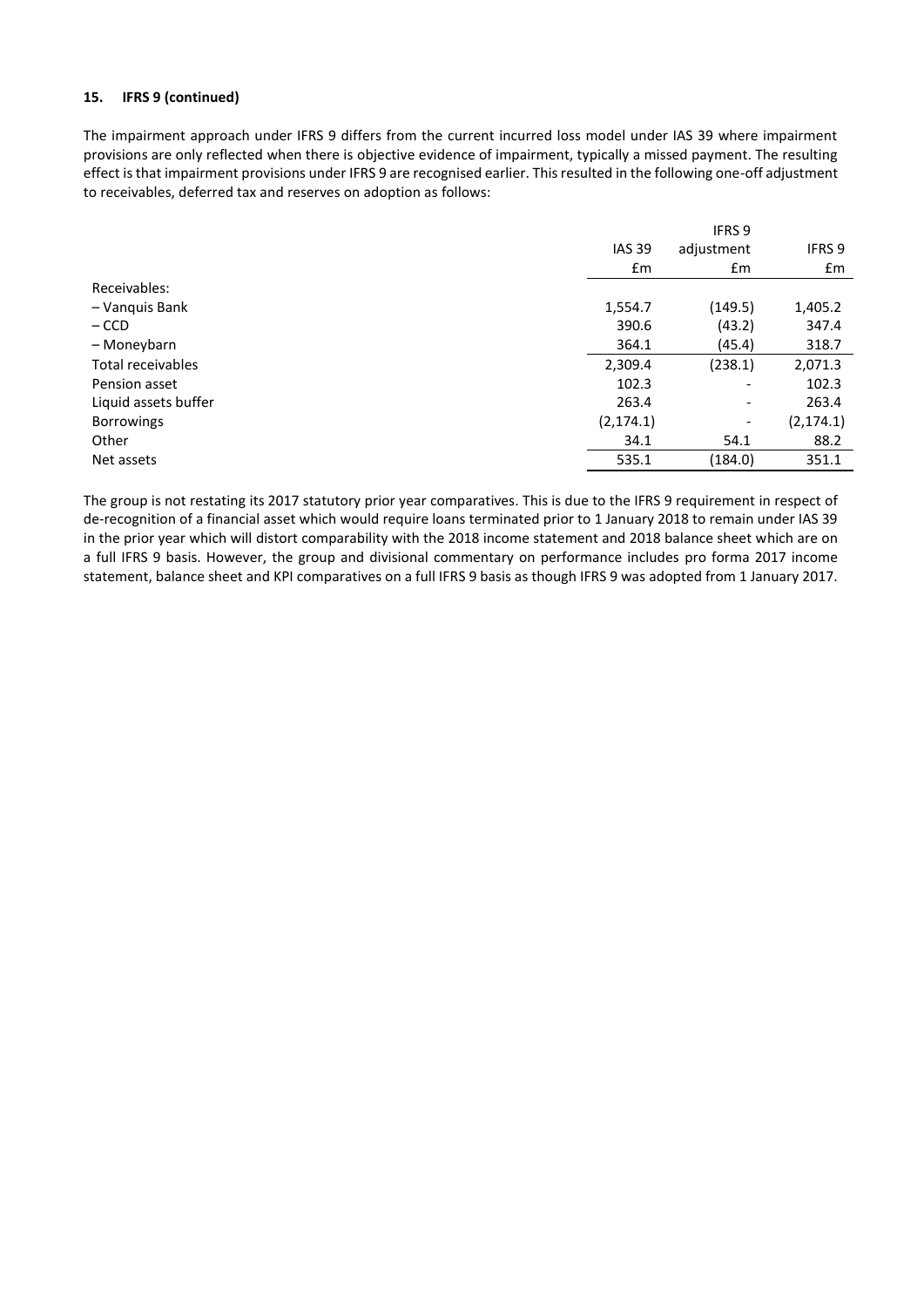#### **Statement of directors' responsibilities**

The directors confirm that, to the best of their knowledge, the unaudited condensed interim financial statements have been prepared in accordance with IAS 34 as adopted by the European Union, and that the interim report includes a fair review of the information required by DTR 4.2.7R and DTR 4.2.8R, namely:

- An indication of important events that have occurred during the first six months of the financial year and their impact on the unaudited condensed interim financial statements, and a description of the principal risks and uncertainties for the remaining six months of the financial year; and
- Material related party transactions that have occurred in the first six months of the financial year and any material changes in the related party transactions described in the last annual report and financial statements.

A list of current directors is maintained on the Provident Financial website: [www.providentfinancial.com.](http://www.providentfinancial.com/) David Sear resigned from the Board on 26 January 2018. Subsequently, Malcolm Le May was appointed as Chief Executive Officer on 2 February 2018 at which time Stuart Sinclair was appointed as Interim Chairman. There have been no other changes in directors during the six months ended 30 June 2018.

The maintenance and integrity of the Provident Financial website is the responsibility of the directors. The work carried out by the auditor does not involve consideration of these matters and, accordingly, the auditor accept no responsibility for any changes that may have occurred to the unaudited condensed interim financial statements since they were initially presented on the website.

Legislation in the United Kingdom governing the preparation and dissemination of unaudited condensed interim financial statements may differ from legislation in other jurisdictions.

By order of the board

Malcolm Le May – Chief Executive Andrew Fisher – Finance Director 31 July 2018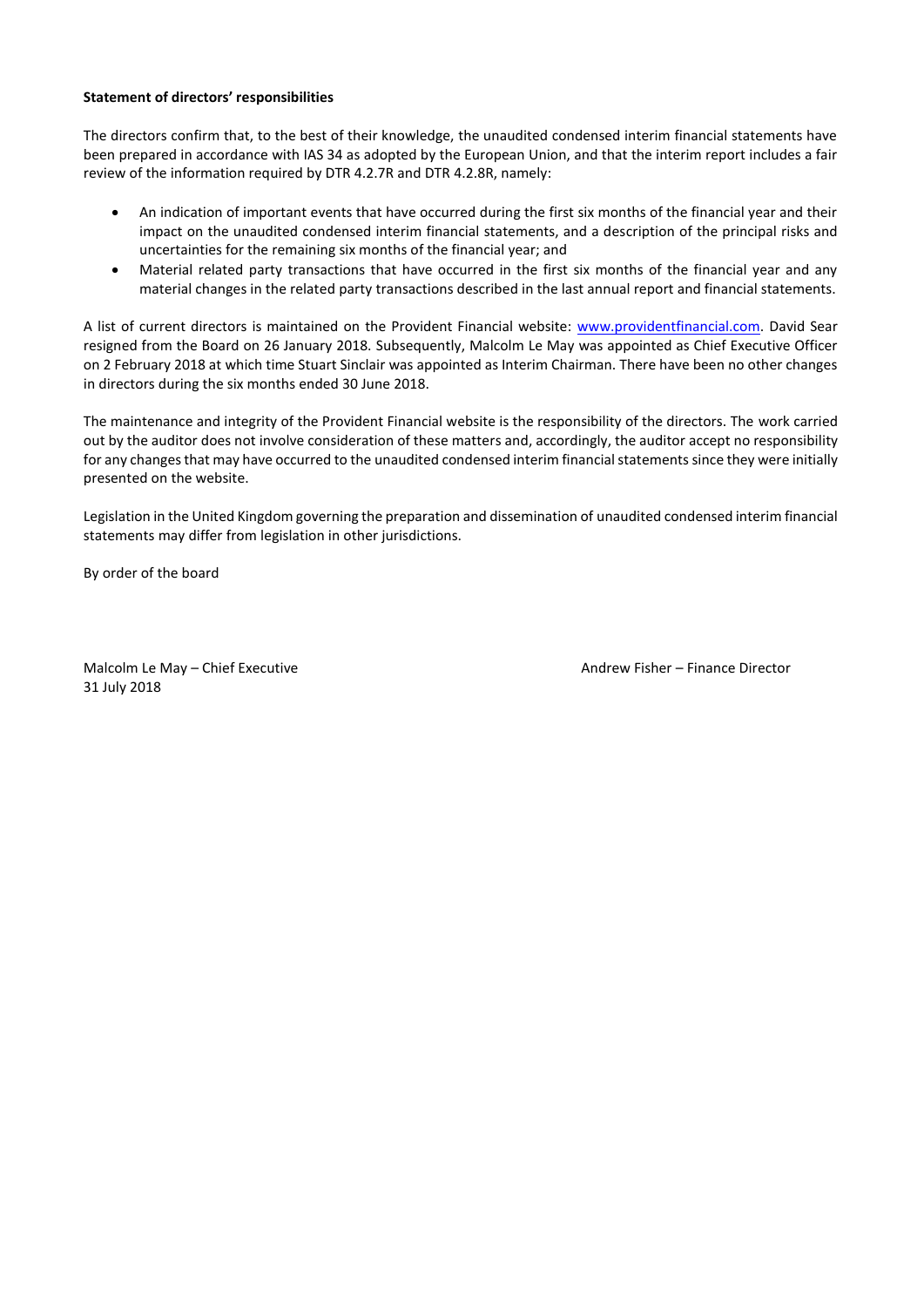#### **INDEPENDENT REVIEW REPORT TO PROVIDENT FINANCIAL PLC**

We have been engaged by the company to review the unaudited condensed interim financial statements in the interim report for the six months ended 30 June 2018 which comprise the consolidated income statement, the consolidated statement of comprehensive income, the consolidated balance sheet, the consolidated statement of changes in shareholders' equity, the consolidated statement of cash flows and related notes 1 to 15. We have read the other information contained in the interim report and considered whether it contains any apparent misstatements or material inconsistencies with the information in the unaudited condensed interim financial statements.

This report is made solely to the company in accordance with International Standard on Review Engagements (UK and Ireland) 2410 "Review of Interim Financial Information Performed by the Independent Auditor of the Entity" issued by the Financial Reporting Council. Our work has been undertaken so that we might state to the company those matters we are required to state to it in an independent review report and for no other purpose. To the fullest extent permitted by law, we do not accept or assume responsibility to anyone other than the company, for our review work, for this report, or for the conclusions we have formed.

## **Directors' responsibilities**

The interim report is the responsibility of, and has been approved by, the directors. The directors are responsible for preparing the interim report in accordance with the Disclosure and Transparency Rules of the United Kingdom's Financial Conduct Authority.

As disclosed in note 2, the annual financial statements of the group are prepared in accordance with IFRSs as adopted by the European Union. The unaudited condensed interim financial statements included in this interim report have been prepared in accordance with International Accounting Standard 34 "Interim Financial Reporting" as adopted by the European Union.

#### **Our responsibility**

Our responsibility is to express to the company a conclusion on the unaudited condensed interim financial statements in the interim report based on our review.

#### **Scope of review**

We conducted our review in accordance with International Standard on Review Engagements (UK and Ireland) 2410 "Review of Interim Financial Information Performed by the Independent Auditor of the Entity" issued by the Financial Reporting Council for use in the United Kingdom. A review of interim financial information consists of making inquiries, primarily of persons responsible for financial and accounting matters, and applying analytical and other review procedures. A review is substantially less in scope than an audit conducted in accordance with International Standards on Auditing (UK) and consequently does not enable us to obtain assurance that we would become aware of all significant matters that might be identified in an audit. Accordingly, we do not express an audit opinion.

#### **Conclusion**

Based on our review, nothing has come to our attention that causes us to believe that the unaudited condensed interim financial statements in the interim report for the six months ended 30 June 2018 are not prepared, in all material respects, in accordance with International Accounting Standard 34 as adopted by the European Union and the Disclosure and Transparency Rules of the United Kingdom's Financial Conduct Authority.

**Deloitte LLP** Statutory Auditor Birmingham, United Kingdom 31 July 2018